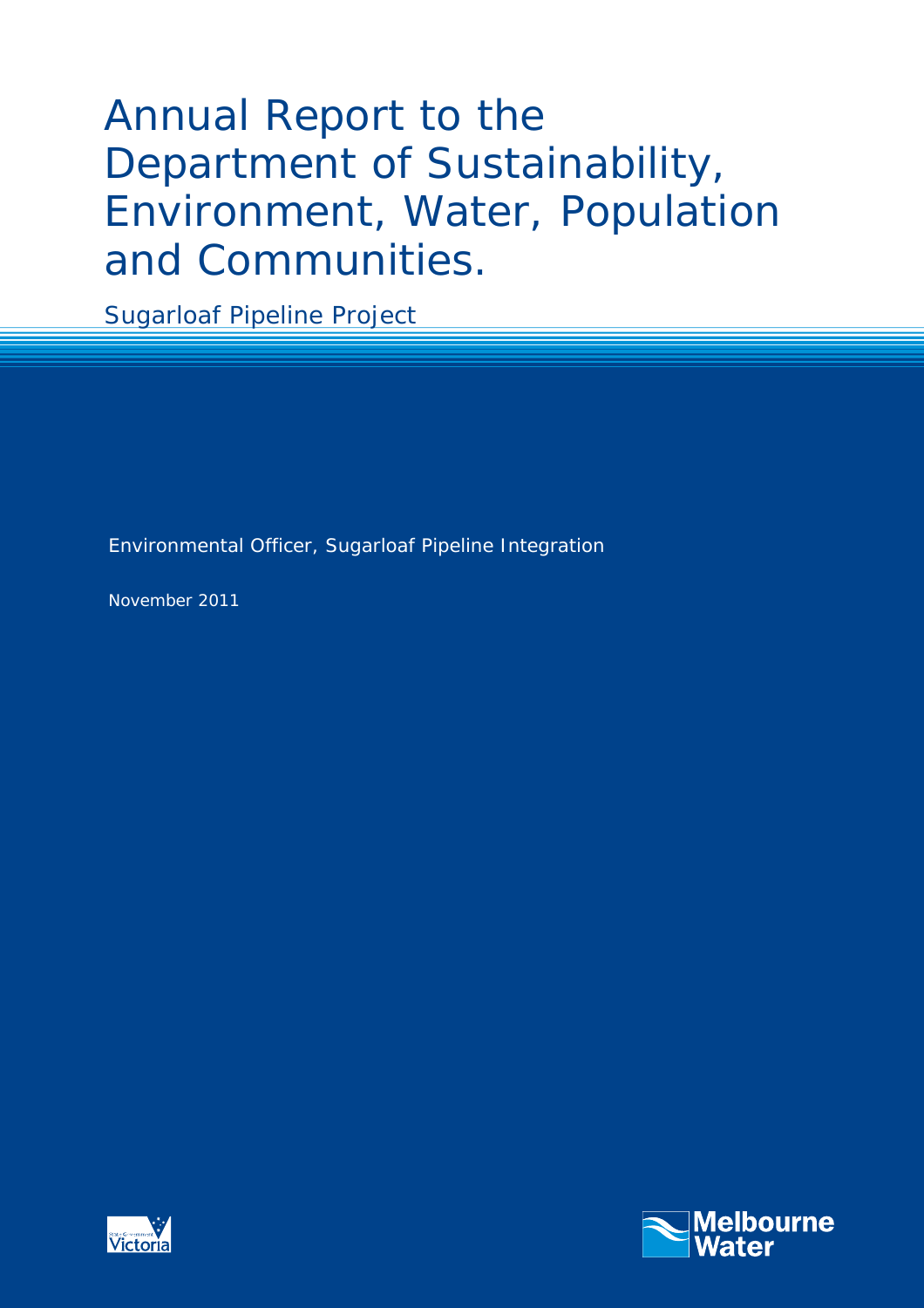Melbourne Water is owned by the Victorian Government. We manage Melbourne's water supply catchments, remove and treat most of Melbourne's sewage, and manage rivers and creeks and major drainage systems throughout the Port Phillip and Westernport region.

This document should be cited as:

Author, A.A., Author, B.B. and Author C.C. (20\*\*) Technical Report No. \*\*: Title title title title title Regional River Health Strategy title title title. Melbourne Water Corporation, Melbourne.

Report commissioned and published by Melbourne Water Corporation. For further copies, contact Melbourne Water:

Tel: +61 3 9235 7100 Fax: +61 3 9235 7200 Email: techreports@melbournewater.com.au Website: http://www.melbournewater.com.au Post: PO Box 4342, Melbourne VIC 3001 Australia

ISBN 0-7311-\*\*\*-\* ISSN

DOI

© Melbourne Water Corporation 2009

This work is copyright. Apart from any use permitted under the Copyright Act 1968, parts of this publication may be reproduced as long as due acknowledgement is given to Melbourne Water Corporation and the author.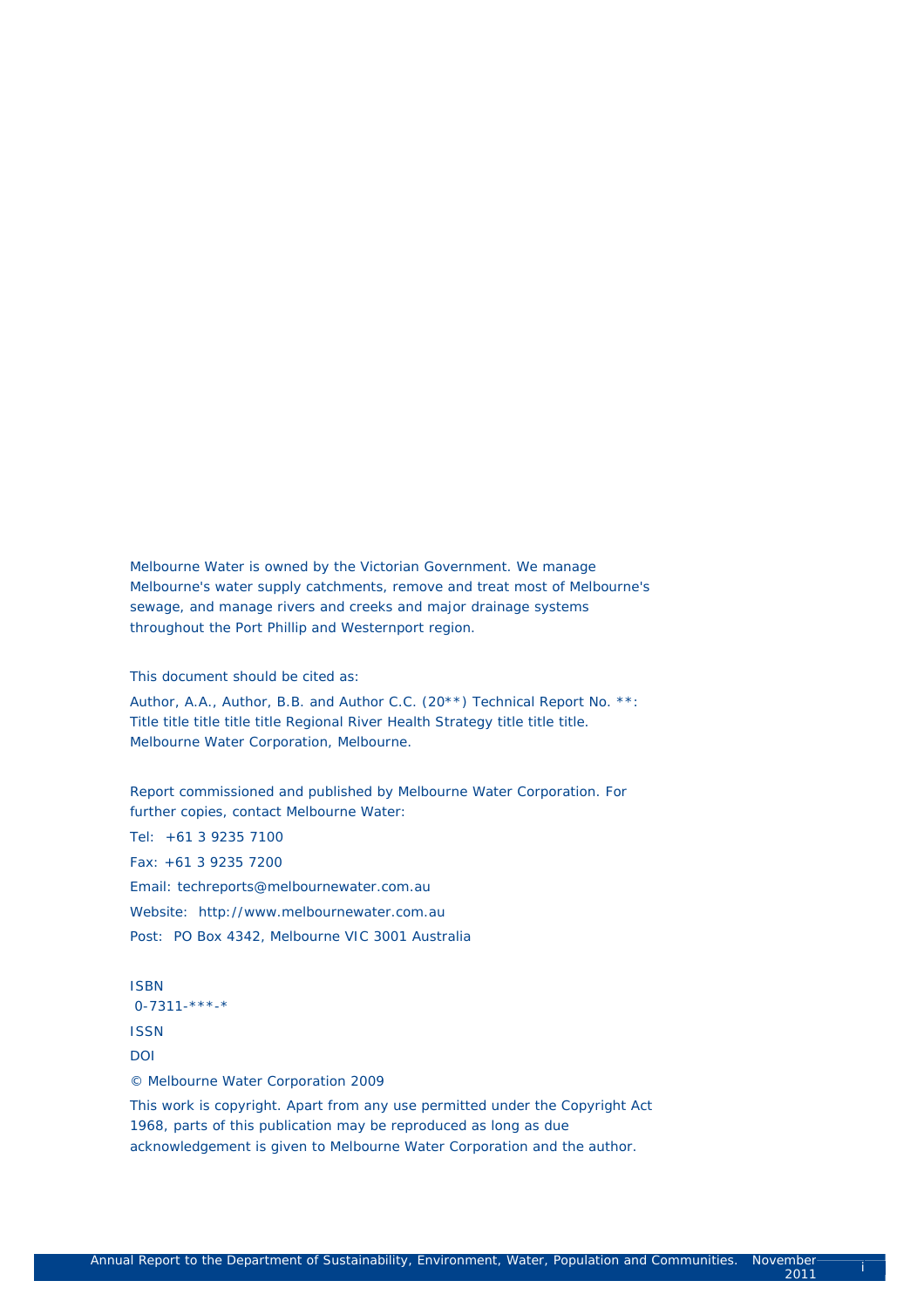# Document Versions

#### **Document Versions**

| <b>Revision</b> | <b>Date Issued</b> | <b>Issued To</b>                                                                                                                                                                                           | <b>Issued By</b>                                            |
|-----------------|--------------------|------------------------------------------------------------------------------------------------------------------------------------------------------------------------------------------------------------|-------------------------------------------------------------|
| Draft 1         | 17 November 2011   | Coordinator Land<br>Management<br><b>Team Leader Catchments</b><br>and Land Management                                                                                                                     | Environmental<br>Officer, Sugarloaf<br>Pipeline Integration |
| Draft 2         | 23 November 2011   | Coordinator Land<br>Management<br><b>Team Leader Catchments</b><br>and Land Management<br>Media Adviser<br><b>Team Leader Resource</b><br>Assessments & Entitlements<br>General Manager, Asset<br>Planning | Environmental<br>Officer, Sugarloaf<br>Pipeline Integration |
| <b>Final</b>    | 30 November 2011   | Director of Monitoring and<br>Audit, DSEWPAC                                                                                                                                                               | Environmental<br>Officer, Sugarloaf<br>Pipeline Integration |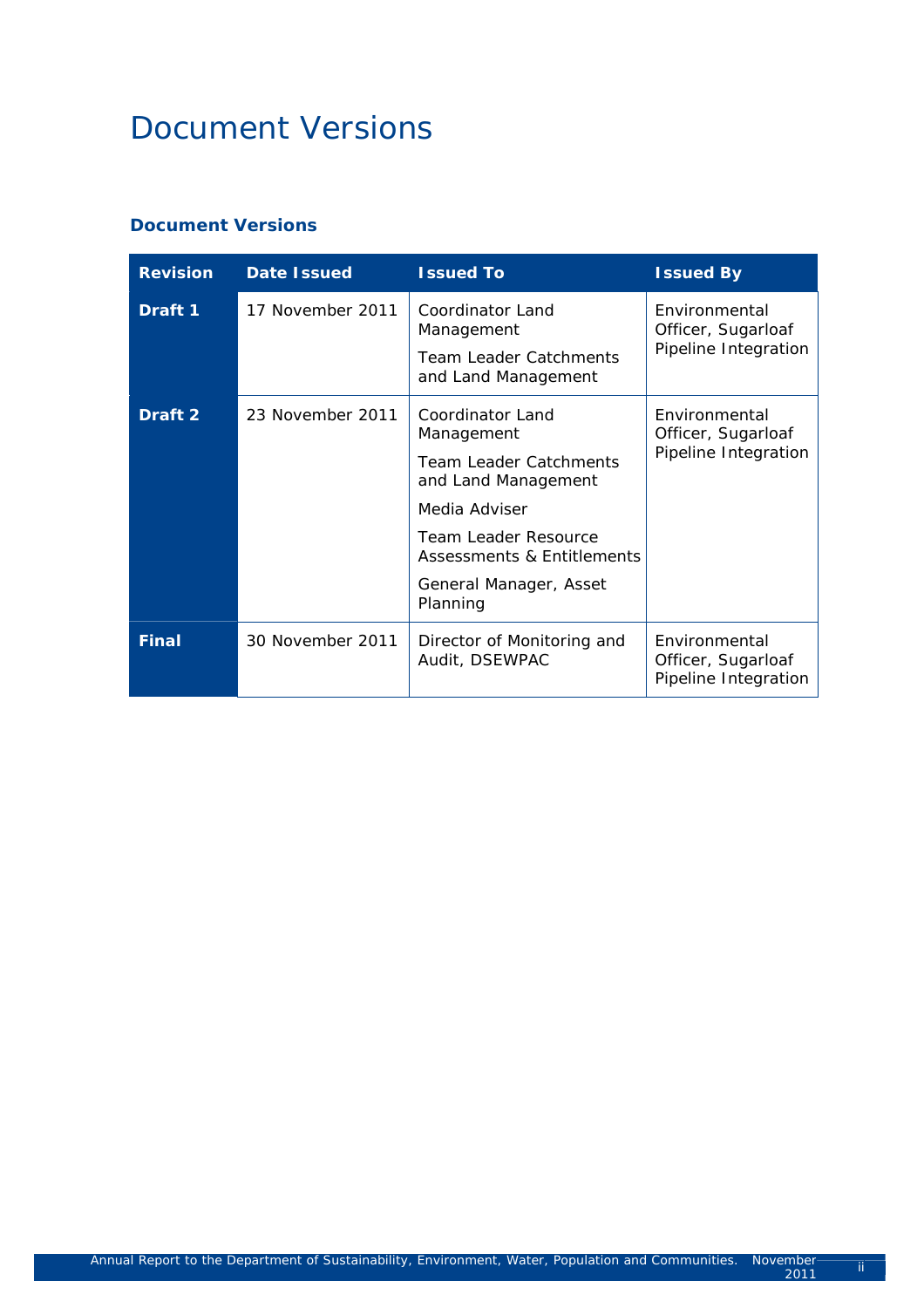# Abbreviations

| Alliance      | Sugarloaf Pipeline Alliance                                      |
|---------------|------------------------------------------------------------------|
| <b>DEWHA</b>  | Department of Environment, Water, Heritage and the Arts          |
| <b>DSE</b>    | Department of Sustainability and Environment                     |
| <b>DSEWPC</b> | Department of Sustainability, Environment, Water, Population and |
|               | Communities                                                      |
| <b>EMP</b>    | Environmental Management Plan                                    |
| <b>EPBC</b>   | Environment Protection and Biodiversity Conservation Act 1999    |
| FFG           | Flora and Fauna Guarantee 1988(Vic)                              |
| <b>GSM</b>    | Golden Sun Moth                                                  |
| <b>GHD</b>    | Gutheridge Haskins and Davey Pty Ltd                             |
| JH            | John Holland Pty Ltd                                             |
| MFL           | Matted Flax-lily                                                 |
| MW.           | Melbourne Water Corporation                                      |
| Project       | Sugarloaf Pipeline Project                                       |
| <b>SKM</b>    | Sinclair Knight Mertz Pty Ltd                                    |
| <b>SLL</b>    | Striped Legless Lizard                                           |
|               |                                                                  |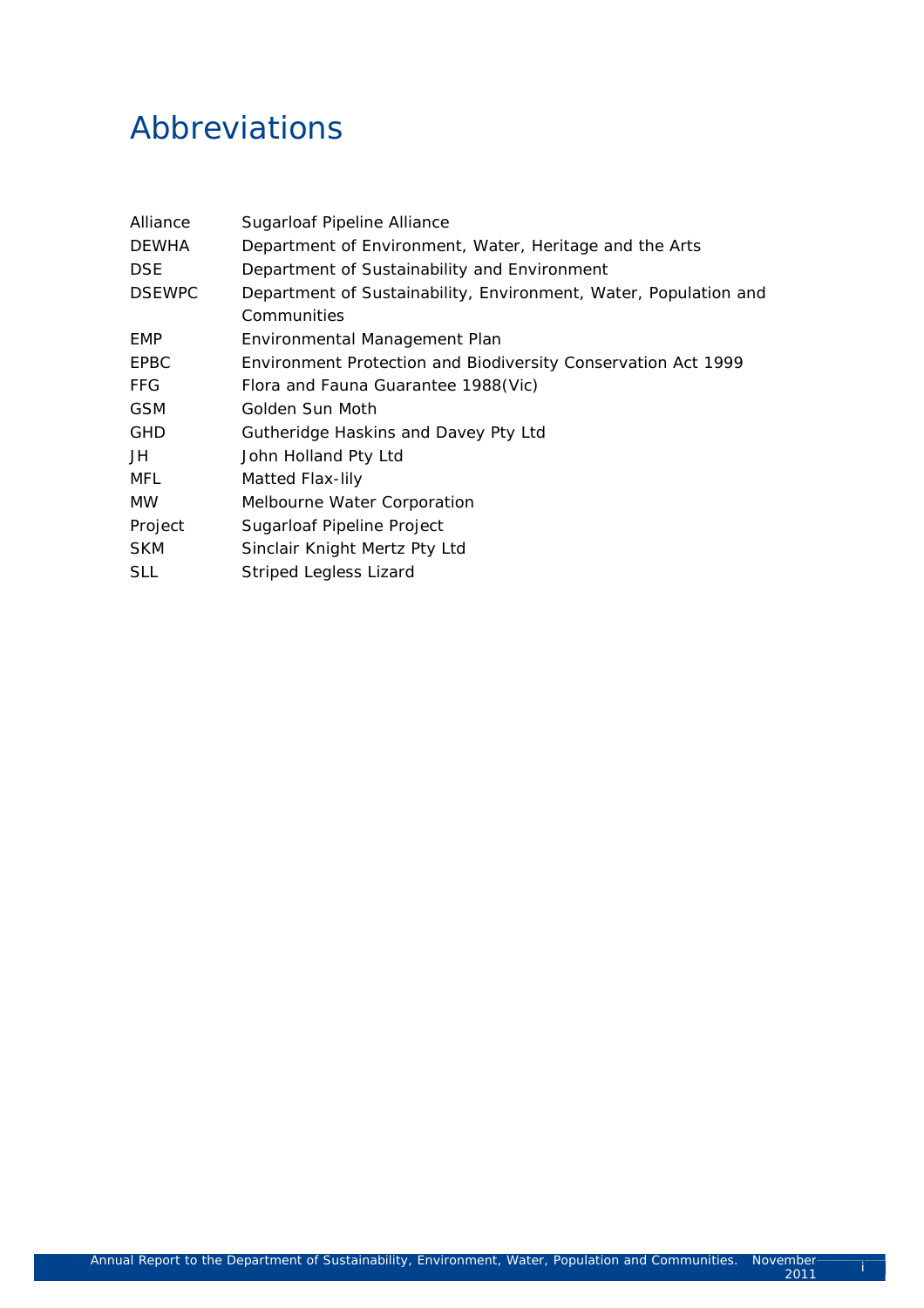# Executive Summary

The Project has complied with the conditions of the EPBC Approval for the current reporting period (1 July 2010 – 30 June 2011), with the exception of one breach of condition 11(b). This is discussed in detail in section 3.2 of this report.

There was one Alliance noncompliance report during the reporting period 1 July 2010 – 30 June 2011 relating to biosecurity procedures. This is discussed in detail in section 2.14 of this report.

Three EPBC Listed species were located in the construction corridor:

- Striped Legless Lizard
- Golden Sun Moth
- Matted Flax-lily

The management of the above species and all other EPBC listed species has been in accordance with the Environmental Management Strategy which has been endorsed by State and Federal Government, except in unexpected situations where adaptive management has been necessary and subsequently approved before implementation.

The status of compliance with the conditions of the EPBC Approval are summarised below:

#### **Table 1: Compliance with EPBC Approval**

| <b>Condition of EPBC Approval</b>                     | <b>Status</b>                            |
|-------------------------------------------------------|------------------------------------------|
| 1. Implementation of EMS                              | Compliant                                |
| 2. Implementation of Flora<br><b>Mitigation Plans</b> | On track – ongoing monitoring until 2014 |
| 3. Implementation of Fauna<br><b>Mitigation Plans</b> | On track – ongoing monitoring until 2015 |
| 4. Implementation of Aquatic<br><b>Fauna Plans</b>    | Compliant                                |
| 5. Management of Golden<br>Sun Moth                   | On track – ongoing monitoring until 2014 |
| 6. Management of Little Pink<br>Spider Orchid         | Compliant                                |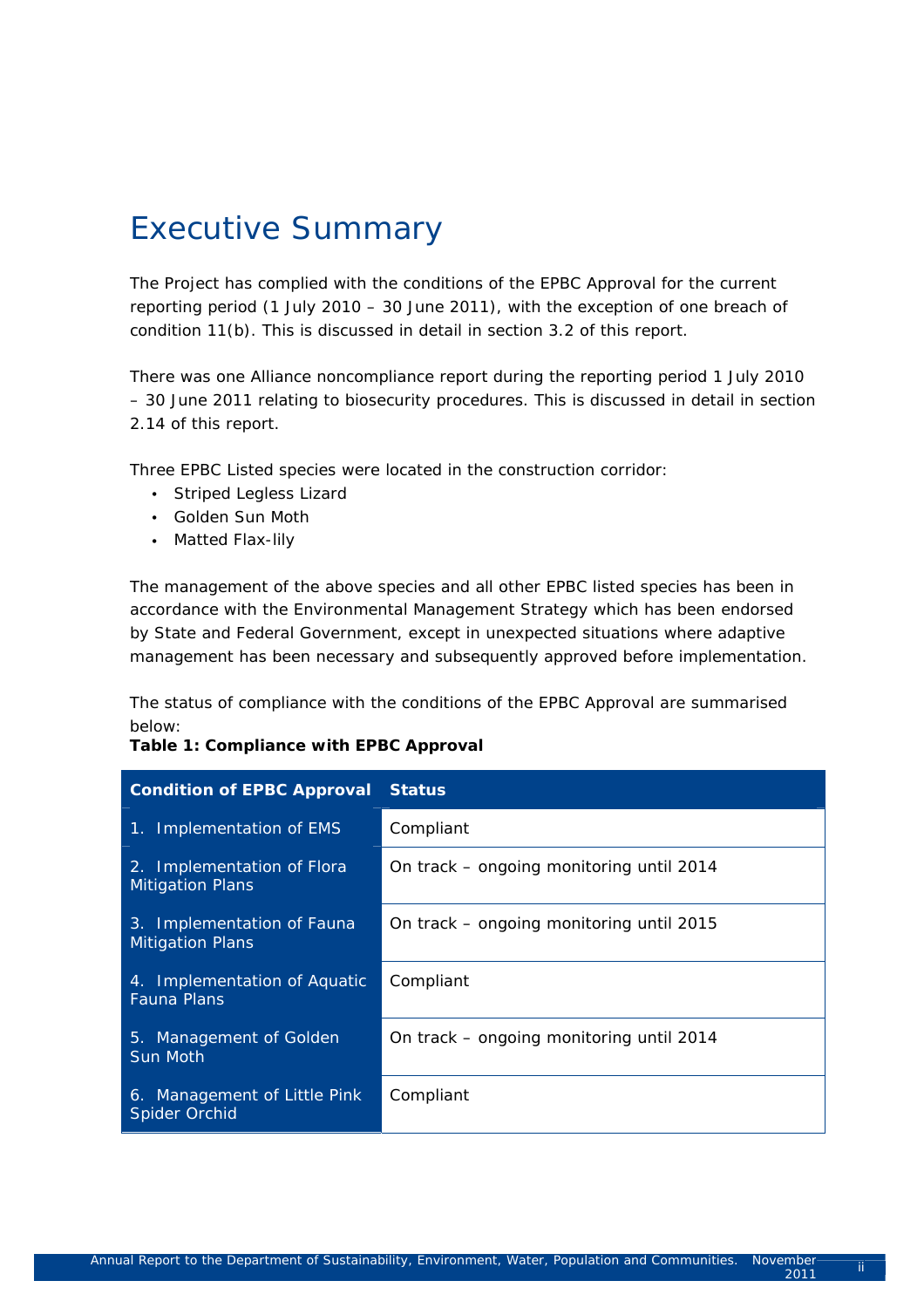| 7. Management of Matted<br>Flax-lily, Clover Glycine, River<br>Swamp Wallaby Grass and<br>Little Pink Spider Orchid | Compliant <sup>1</sup> . Ongoing MFL monitoring until 2014.                                                                            |
|---------------------------------------------------------------------------------------------------------------------|----------------------------------------------------------------------------------------------------------------------------------------|
| 8. Water Quality Monitoring                                                                                         | Compliant                                                                                                                              |
| 9. Provision of Waterway<br><b>Crossing Plans</b>                                                                   | Compliant                                                                                                                              |
| 10. Approval of Water Quality<br><b>Monitoring Procedure</b>                                                        | Compliant                                                                                                                              |
| 11. Limitation of Pipeline<br><b>Operational Volumes</b>                                                            | Compliant with exception of Condition 11.b.ii on one<br>occasion                                                                       |
| 12. Passage of Groundwater                                                                                          | Compliant                                                                                                                              |
| 13. Forest Rehabilitation Plans                                                                                     | Agreement of Sugarloaf Reservoir Reinstatement Plan<br>relating to habitat reinstatement still under<br>discussion between DSE and MW. |
| 14. Annual Report on<br><b>Compliance with Conditions</b>                                                           | Ongoing – compliant to date. Confirmation of the<br>ongoing provision and content of report to be<br>confirmed with DSEWPC.            |
| 15. Changes to<br>documents/conditions                                                                              | Compliant                                                                                                                              |
| 16. Record keeping                                                                                                  | Ongoing - compliant to date.                                                                                                           |
| 17. Commencement of<br>construction                                                                                 | Compliant                                                                                                                              |

The ongoing monitoring requirements are summarised below:

#### **Table 2: Ongoing EPBC Monitoring**

1

| <b>Aspect</b>                                          | <b>Monitoring</b>                                                   | <b>Frequency &amp; Timing</b>                                    |
|--------------------------------------------------------|---------------------------------------------------------------------|------------------------------------------------------------------|
| Woodland &<br><b>Scattered Tree</b><br><b>Habitats</b> | <b>Bandicoot Monitoring Program</b><br>Habitat linkages in Toolangi | Quarterly during 2015<br>8 month period during both<br>2013/2014 |
| <b>Golden Sun</b><br>Moth Habitat                      | GSM adult survey of transect lines<br>and Grassland Experiment on   | Annually over 4 visits until<br>2014                             |

 $1$  Adaptive management was utilised and resulted in reduced monitoring of Matted Flax-lily during 2011 further details are provided in section 4.6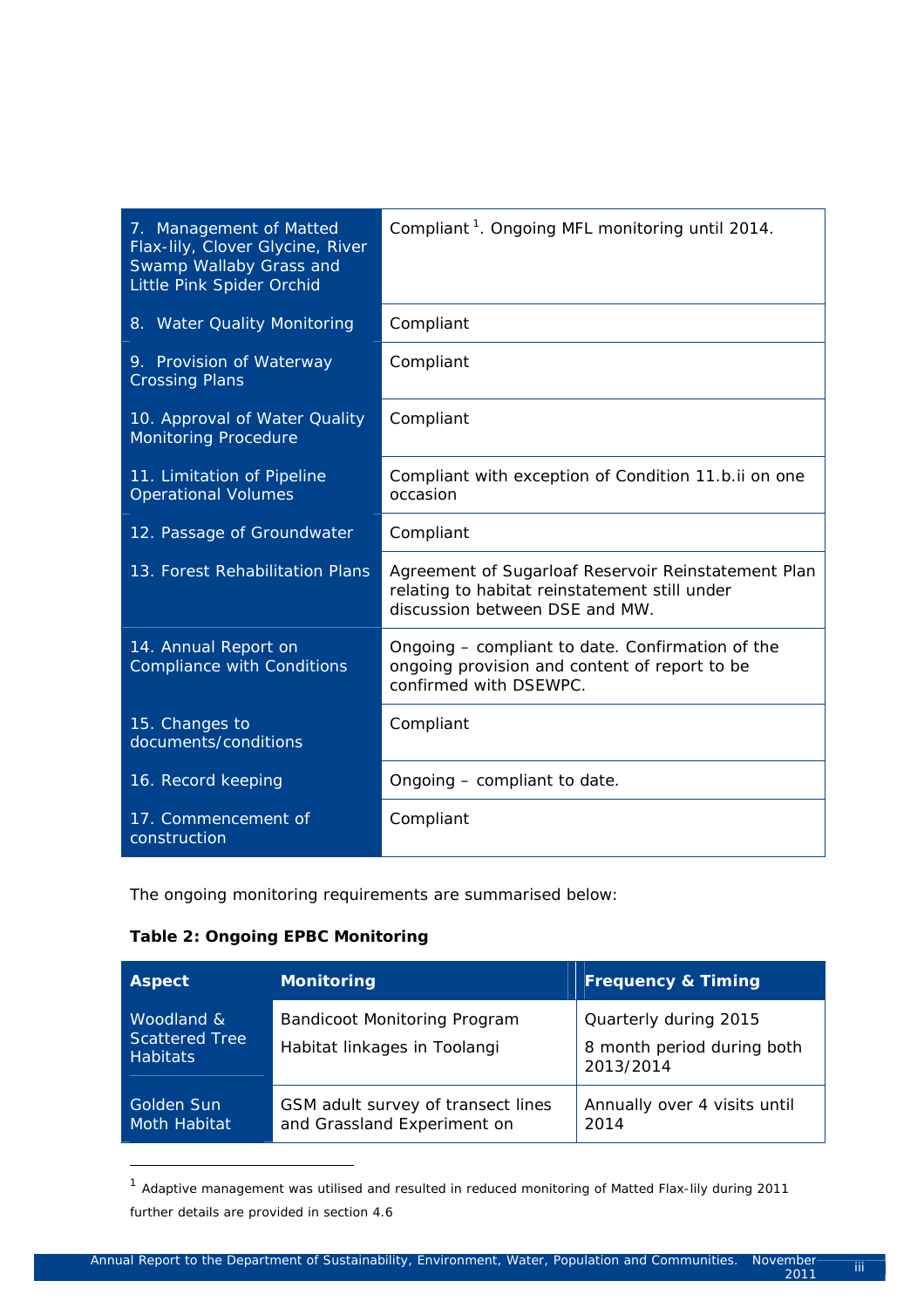|                                  | Sheoak property.                                                                                           |                                                                       |
|----------------------------------|------------------------------------------------------------------------------------------------------------|-----------------------------------------------------------------------|
| <b>Striped Legless</b><br>Lizard | Monitor established shelter grids on<br>Sheoak property                                                    | 4 times (July, October,<br>November, December)<br>annually until 2014 |
| <b>Matted Flax-lily</b>          | MFL monitoring of translocation<br>site, in- situ sub populations on Gulf<br>road and Patch 8 (Melba Hwy). | Annually in Spring/Summer<br>until $2014^2$                           |

1

 $2$  Adaptive management has recommended reduced monitoring of Matted Flax-lily, further details are provided in section 4.6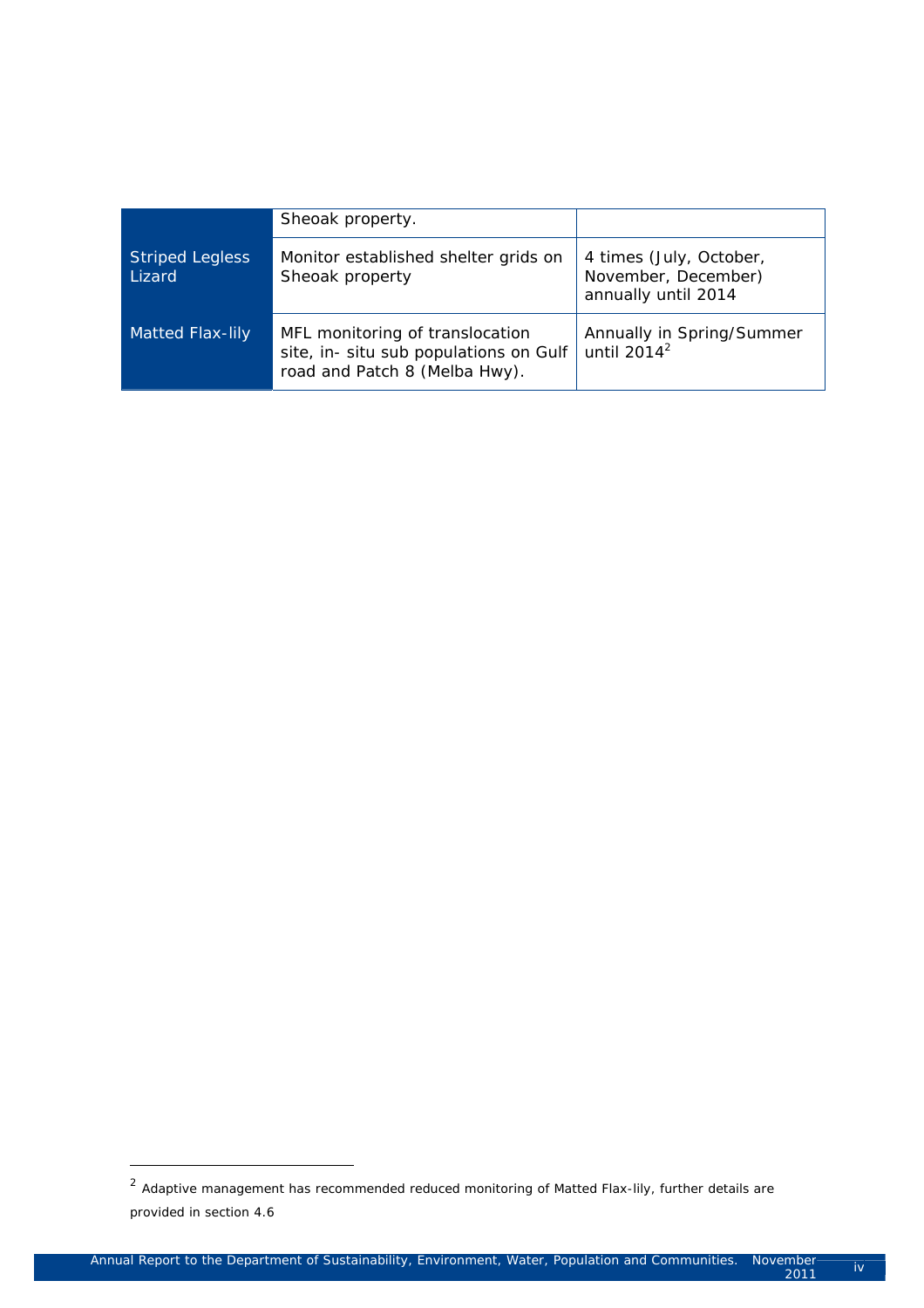# Table of contents

|                | Abbreviations | <b>Executive Summary</b>                                              | Ť<br>ii        |
|----------------|---------------|-----------------------------------------------------------------------|----------------|
| 1              |               | Introduction                                                          | 1              |
|                | 1.1           | Project Background                                                    | 1              |
|                | 1.2           | What is the purpose of this report?                                   | $\overline{2}$ |
|                | 1.3           | Have the conditions been varied since approval?                       | $\overline{2}$ |
|                | 1.4           | <b>Report Structure</b>                                               | $\overline{2}$ |
| $\overline{2}$ |               | Summary of Compliance with DEWHA Conditions                           | 3              |
|                | 2.1           | Protection of Environment Protection and Biodiversity Act 1999 listed |                |
|                |               | species                                                               | 3              |
|                | 2.1.1         | Environmental Management Plans                                        | 3              |
|                | 2.1.2         | <b>Environmental Programs</b>                                         | 6              |
|                | 2.1.3         | Site Specific Environmental Plans                                     | 6              |
|                | 2.2           | Implementation of Flora Mitigation Plans                              | 8              |
|                | 2.3           | Implementation of Fauna Mitigation Plans                              | 9              |
|                | 2.4           | Implementation of Aquatic Fauna Plans                                 | 10             |
|                | 2.5           | Management of Golden Sun Moth                                         | 10             |
|                | 2.6           | Management of Little Pink Spider Orchid                               | 11             |
|                | 2.7           | Management of Matted Flax-lily, Clover Glycine, River Swamp           |                |
|                |               | Wallaby Grass and Little Pink Spider Orchid                           | 11             |
|                | 2.8           | <b>Water Quality Monitoring</b>                                       | 12             |
|                | 2.9           | Provision of Waterway Crossing Plans                                  | 12             |
|                | 2.10          | Approval of Water Quality Monitoring Procedure                        | 13             |
|                | 2.11          | Limitation of Pipeline Operational Volumes                            | 13             |
|                | 2.12          | Passage of Groundwater                                                | 14             |
|                | 2.13          | <b>Forest Rehabilitation Plans</b>                                    | 15             |
|                | 2.14          | Annual Report on Compliance with Conditions                           | 15             |
|                | 2.15          | Changes to Documentation/Conditions                                   | 16             |
|                | 2.16          | Recordkeeping                                                         | 16             |
|                | 2.17          | Commencement of Construction                                          | 16             |
| 3              |               | <b>Independent Audited Reports of Water Savings</b>                   | 17             |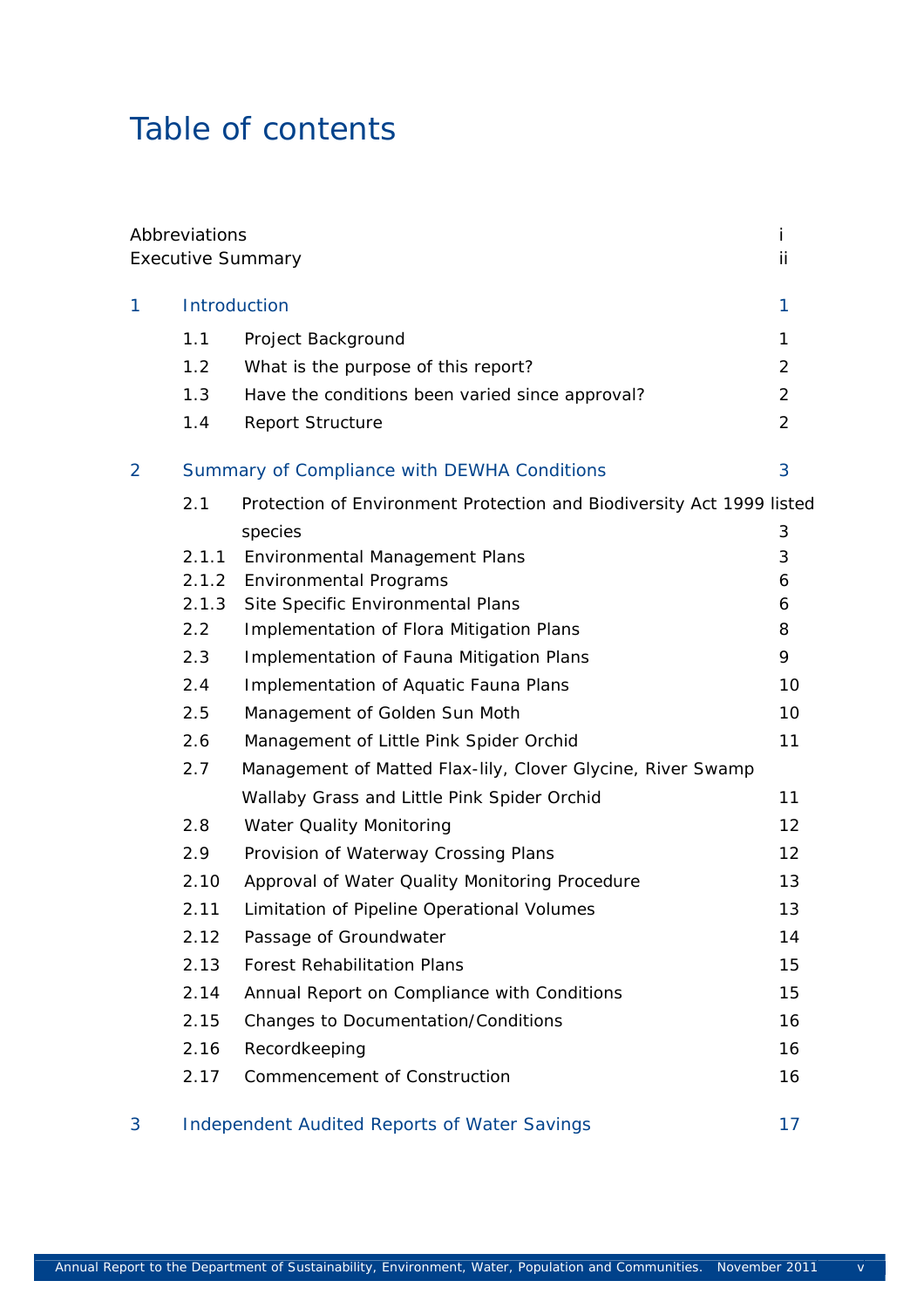# Table of contents continued

| 3.1<br><b>Water Savings Audited</b>                        | 18 |
|------------------------------------------------------------|----|
| 3.2<br>Water Savings Released and Supplied to Melbourne    | 21 |
| Compliance Reporting: 1 July 2010 to 30 June 2011<br>3.2.1 | 22 |
| Surveys and Monitoring for threatened fauna and flora<br>4 | 27 |
| General measures for all Terrestrial Fauna<br>4.1          | 27 |
| 4.2<br>Woodland Forest and Scattered Tree Habitats         | 27 |
| 4.3<br>Water body Habitats                                 | 28 |
| 4.4<br><b>Grassland Habitats</b>                           | 28 |
| 4.4.1<br><b>GSM habitats</b>                               | 28 |
| 4.4.2 Striped Legless Lizard Habitats                      | 31 |
| 4.5<br><b>Aquatic Surveys</b>                              | 34 |
| 4.6<br>Matted Flax-lily                                    | 35 |
| 5<br>Conclusion                                            | 39 |
| Conclusion<br>5.1                                          | 39 |

# Tables

| Table 1: Compliance with EPBC Approval                                    | ii  |
|---------------------------------------------------------------------------|-----|
| Table 2: Ongoing EPBC Monitoring                                          | iii |
| Table 3: Water for Melbourne carried over into 2010/11                    | 18  |
| Table 4: Water allocated to Melbourne in 2010/11                          | 19  |
| Table 5: Water for Melbourne carried over into 2011/12                    | 20  |
| Table 6: Accrued allocation for Melbourne in 2011/12                      | 20  |
| Table 7: Summary of compliance for the period 1 July 2010 to 30 June 2011 | 22  |
|                                                                           |     |

# Figures

| Figure 1: Map of the Sugarloaf Pipeline Project with EMP Zones marked |  |
|-----------------------------------------------------------------------|--|
| Figure 2: Environmental Management Documentation                      |  |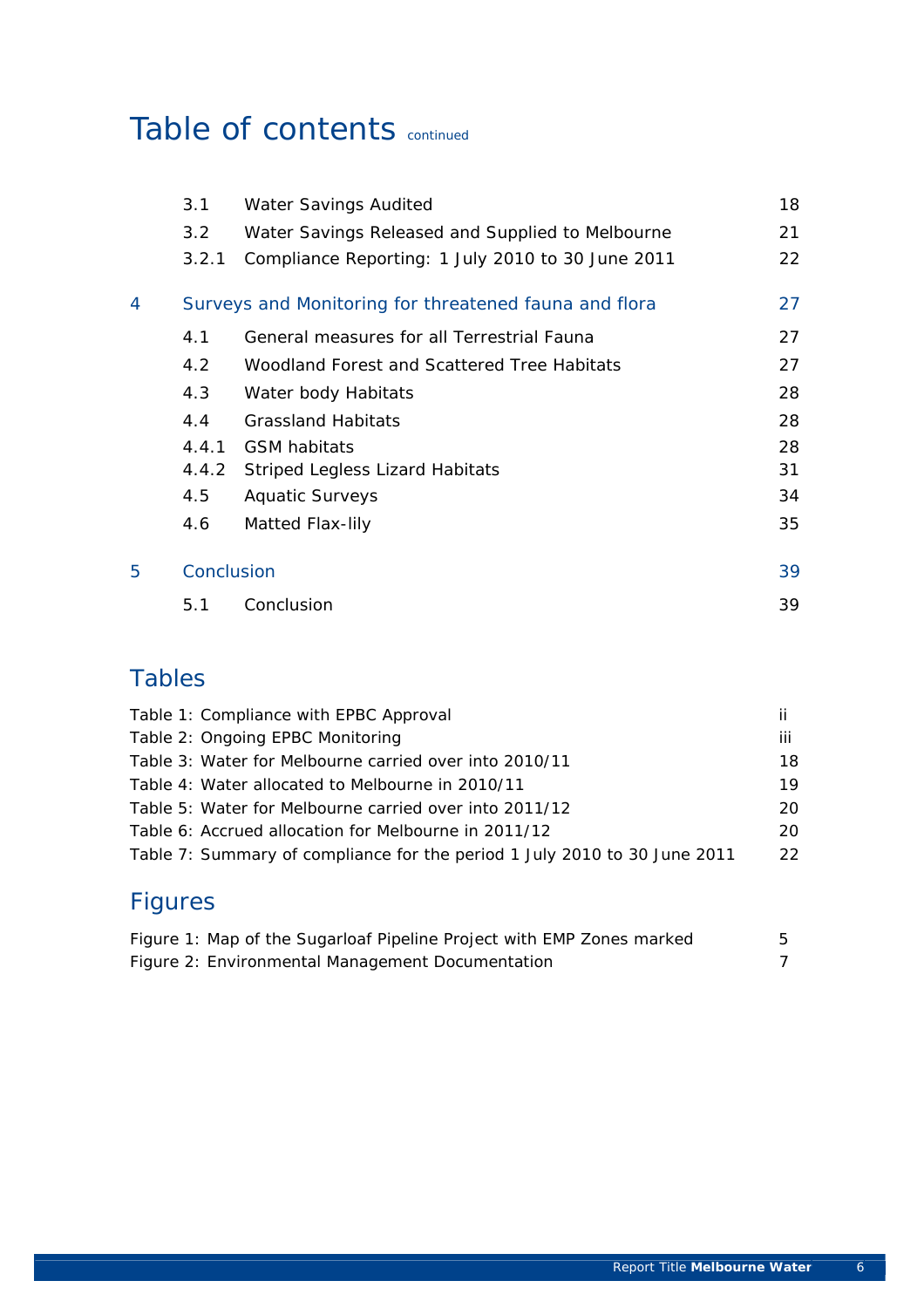#### 1 August for the threshold threshold threshold threshold threshold threshold threshold threshold threshold threshold 1 1 Introduction

### 1.1 Project Background

Melbourne Water constructed the \$625 million Sugarloaf Pipeline linking the Goulburn River near Yea to the Sugarloaf Reservoir in Melbourne's north-east (*the Project*).

The purpose of the Project was to construct a pipeline and associated infrastructure to transfer Melbourne's share of the water savings from the Goulburn River catchment to Melbourne's water distribution network via Sugarloaf Reservoir. The Project comprised two major pump stations, associated power supply connections, balancing storage(s) and a 70km pipeline capable of transferring up to 75GL per annum from the Goulburn River to Melbourne Water's Sugarloaf Reservoir.

The Project received State Government approval on 6 August 2008 and Federal approval under the *Environmental Protection and Biodiversity Conservation Act 1999* (the *EPBC Act)* on 12 September 2008, subject to conditions.

The Project was completed by the Sugarloaf Pipeline Alliance in February 2010. The Sugarloaf Pipeline Alliance was comprised of Melbourne Water Corporation (MW), Sinclair Knight Merz Pty Ltd (SKM), Gutheridge Haskins and Davey Pty Ltd (GHD) and John Holland Pty Ltd (JH). The Sugarloaf Pipeline Alliance was responsible for overall planning, design, procurement, construction, commissioning and completion activities associated with the Project. The Alliance contract has now ended and the Pipeline is now being managed and operated by Melbourne Water.

Water was transferred through the Sugarloaf Pipeline until 9 September 2010 when the receiving storage, Sugarloaf Reservoir, became full due to prolonged wet conditions in Melbourne's catchments enabling the reservoir to be filled from its two other sources – Maroondah Reservoir (via aqueduct) and the Yarra River (via pumps at Yering Gorge). Very small volumes (31 million litres) were transferred until 28 October for pipeline testing and maintenance purposes.

Following the Victorian Coalition being elected to Government in November 2010, Melbourne Water has implemented the Coalition's pre-election commitment to only use the Sugarloaf Pipeline in times of 'critical human need'. This policy means that the pipeline will only be used in the event that the volume of water in Melbourne's 10 dams is below 30% as at 30 November in any year, or there is a need to use the pipeline's offtakes for fire-fighting purposes.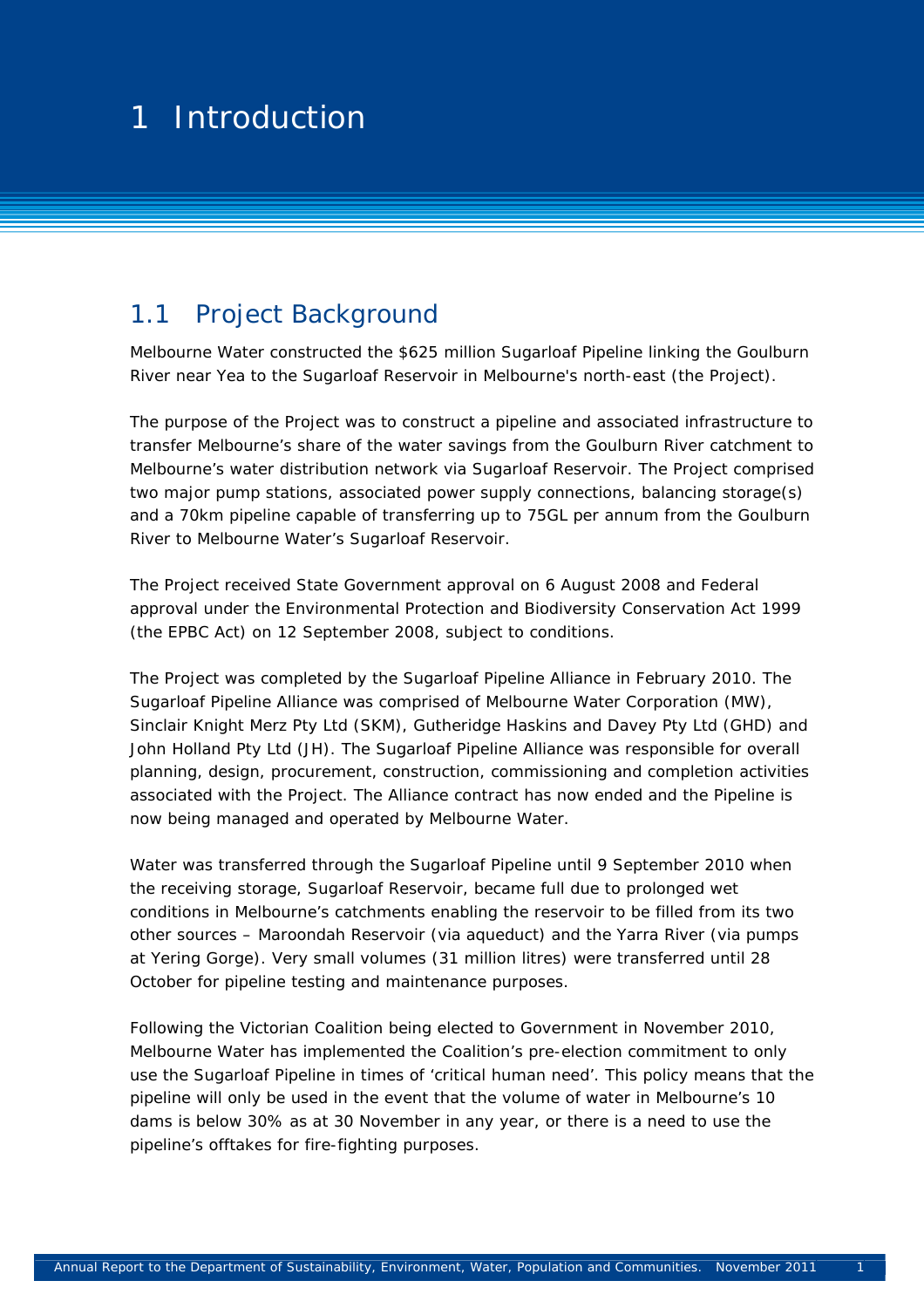In the 2010/11 financial year, the last day in which water was transferred through the Sugarloaf Pipeline was 28 October 2010.

### 1.2 What is the purpose of this report?

This report provides information on the Projects compliance with Condition 14 of the *EPBC Act 1999* approval (EPBC 2008/3960).

#### Condition 14 of the EPBC Approval states:

"*The person taking the action must provide by August each year an annual report on the compliance with these conditions, including the results of all EPBC listed surveys and environmental monitoring undertaken, independent audited reports of water savings achieved and the amount of water allocated for extraction, any adaptive management, any remedial actions taken and the effectiveness of the measures implemented to mitigate the impact on EPBC listed species. "* 

The Federal Department currently responsible for administering the EPBC Act is the Department of Sustainability, Environment, Water, Population and Communities (DSEWPC), which was established 14 September 2010. This report refers to the previous Department of Environment Water Heritage and the Arts (DEWHA) for matters prior to September 2010.

## 1.3 Have the conditions been varied since approval?

A variation to Condition 14 was approved by DSEWPC on 28<sup>th</sup> October 2010 to alter the date in the above condition to  $30<sup>th</sup>$  November each year. This change was made to harmonise reporting requirements to DSEWPC with independent annual audits on water allocations and transfers via the pipeline.

## 1.4 Report Structure

To address the requirements of the EPBC Approval conditions, the remainder of this report has been structured as follows:

- Section 2 the project's compliance with the conditions of the EPBC Approval;
- Section 3 the independent audited reports of water savings achieved;
- Section 4 outlines the results of monitoring of EPBC listed species undertaken; and
- Section 5 the conclusion.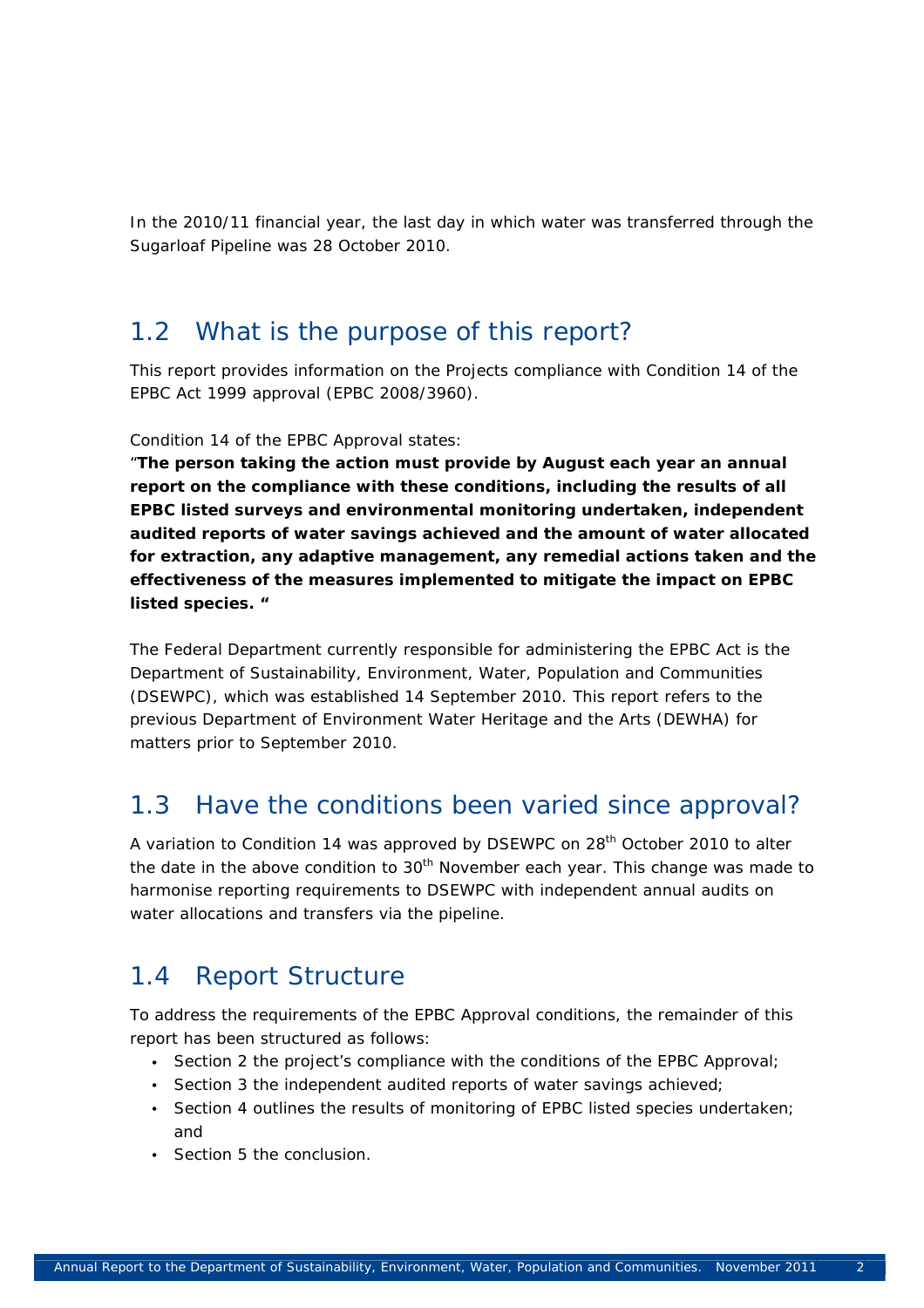# 2 Summary of Compliance with DEWHA **Conditions**

The EPBC Approval granted to the Project on 12 September 2008 is subject to 17 conditions. This section provides each of those conditions, with a summary of the Project's compliance for the current reporting period. The wording in the original EPBC Approval has been maintained, with variations noted where relevant.

## 2.1 Protection of *Environment Protection and Biodiversity Act* 1999 listed species

*Condition 1: To protect the Environment Protection and Biodiversity Conservation Act 1999 (EPBC) listed species that are known or could potentially occur in the action area, the person taking the action must implement the commitments made in the Environmental Management Strategy July 2008 and the associated documents referred to in the Environmental Management Strategy July 2008.* 

As part of the Environmental Management Strategy (EMS), Mitigation Plans were developed for fauna, flora and aquatic species listed under either the EPBC Act or the Fauna and Flora Guarantee Act 1988 (Vic) (the FFG Act). The EMS was implemented through detailed plans and programs outlined below.

### 2.1.1 Environmental Management Plans

For each designated geographical section of the Project, a draft EMP was prepared. Feedback for each draft EMP was then sought from the Victorian Department of Sustainability and Environment (DSE), the Victorian Department of Planning and Community Development (DPCD) and other relevant regulatory authorities. As requested, feedback was sought from DEWHA for the Toolangi State Forest, Sugarloaf Reservoir, Tunnel Portals and Category A Waterway Crossing EMPs. Feedback from regulatory authorities was incorporated by the Alliance in the preparation of final EMPs.

All EMPs were endorsed or approved by the relevant regulatory authorities.

The area specific EMPs applied to each of the following seventeen sections:

• Goulburn River Pump Station;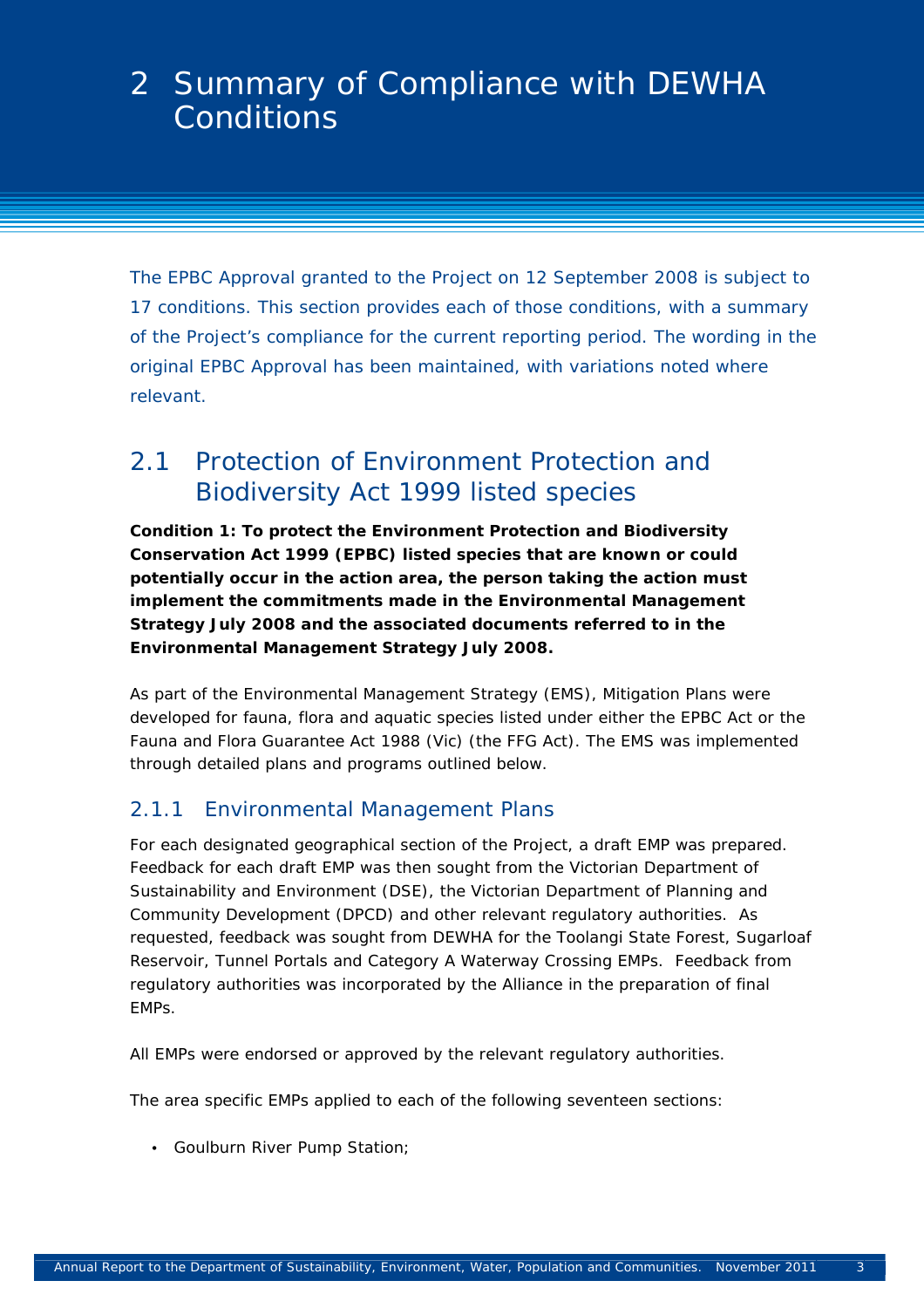- Killingworth;
- Yea to Devlin Bridge;
- Glenburn;
- Toolangi State Forest;
- Yarra Glen;
- Sugarloaf Reservoir;
- Sugarloaf Reservoir Goulburn Inlet;
- Temporary Pipe Storage Sugarloaf Reservoir;
- Temporary Pipe Storage Yarra Ranges;
- Temporary Goulburn Access Track;
- Sheoak High Lift Pump Station (Sheoak HLPS);
- Tunnel Portals;
- Waterway Crossings Yea River at Yea and Kalatha Creek;
- Waterway Crossings Yea River at Castella;
- Waterway Crossings Yea River at Devlins Bridge;
- Waterway Crossings Category B.

Figure 1 shows the pipeline EMP sections. The smaller waterway crossings EMPs and the Temporary works EMPs are not represented on this map.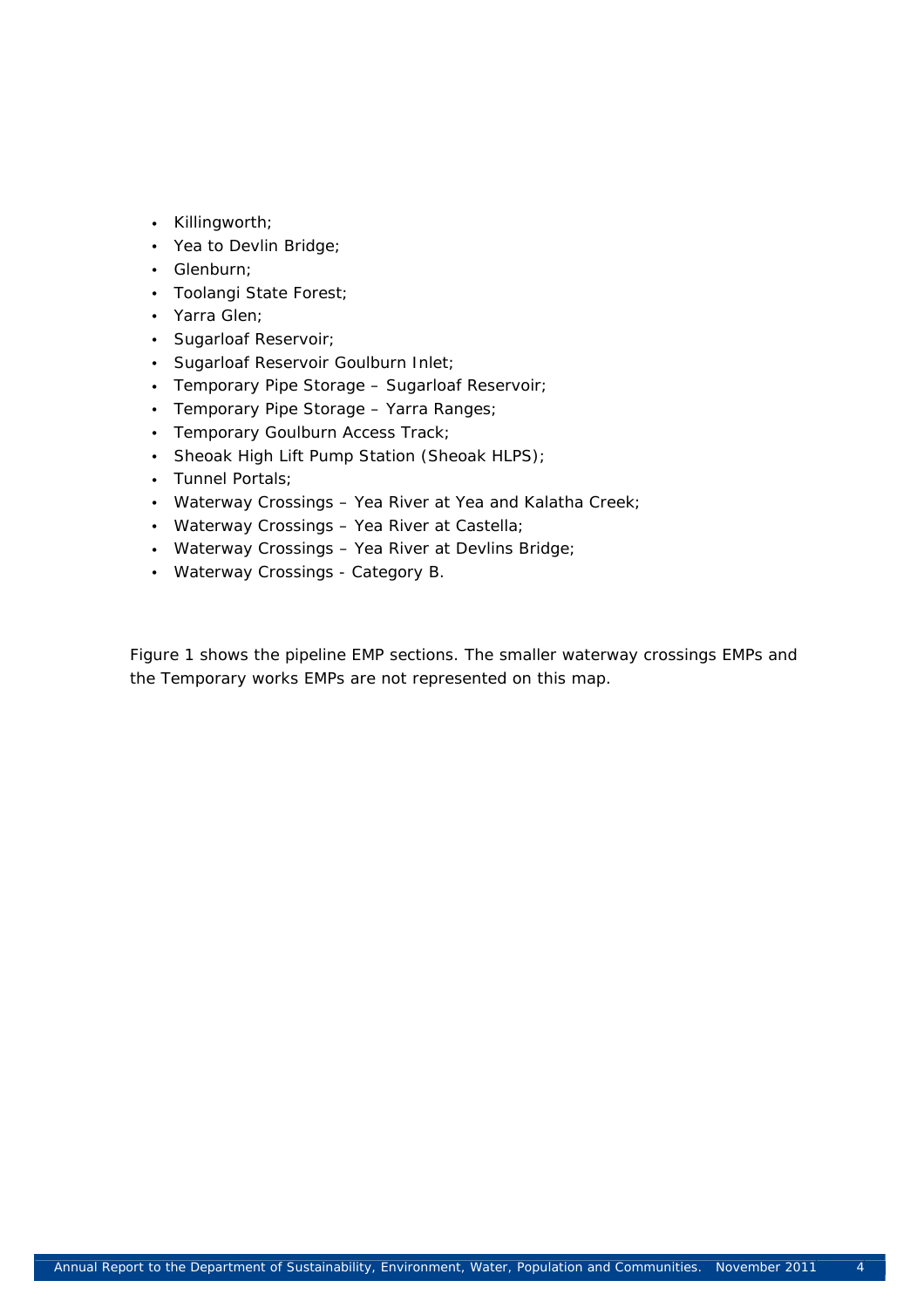

**Figure 1: Map of the Sugarloaf Pipeline Project with EMP Zones marked<sup>3</sup>**

 $3$  KP – Kilometre Point used a reference locator and WX – Waterway Crossing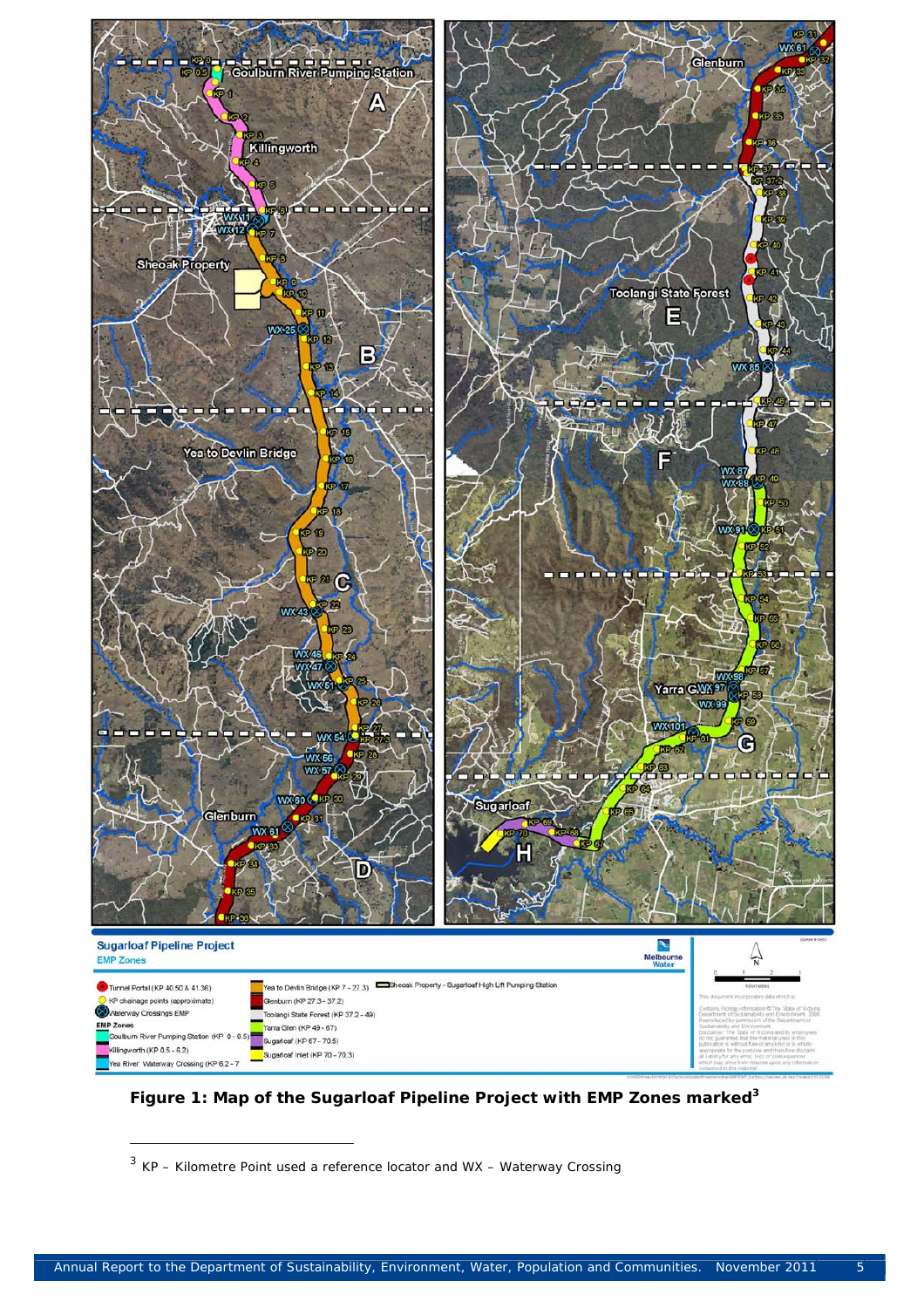### 2.1.2 Environmental Programs

Each EMP includes environmental management information and requirements of the specific area covering several disciplines. Each discipline has an environmental programs specific to that EMP section. The aspects covered by these environmental programs include:

- Air Quality Management;
- Fauna Management;
- Vegetation Management;
- Greenhouse Gas Management;
- Biosecurity Management;
- Contaminated Land Management;
- Erosion and Sediment Management;
- Fire Management;
- Groundwater Management;
- Slope Stability Management;
- Hazardous Substances Management;
- Cultural Heritage Management;
- Pest Animal Management;
- Noise and Vibration Management;
- Reinstatement Management;
- Waste Management;
- Waterways Management;
- Weed Management.

#### 2.1.3 Site Specific Environmental Plans

The project is further divided at site level, with the construction team being provided for a Work Activity Pack (WAP) for each individual site. The WAP compiles all the necessary information to ensure that the Project construction teams implement all planning and environmental requirements. Each WAP includes a site specific Plan of Environmental Controls (PEC) and a Site Environmental Plan (SEP), which is an aerial photograph showing of environmental controls for the site.

Figure 2 outlines the interactions between the Environmental Management Documents.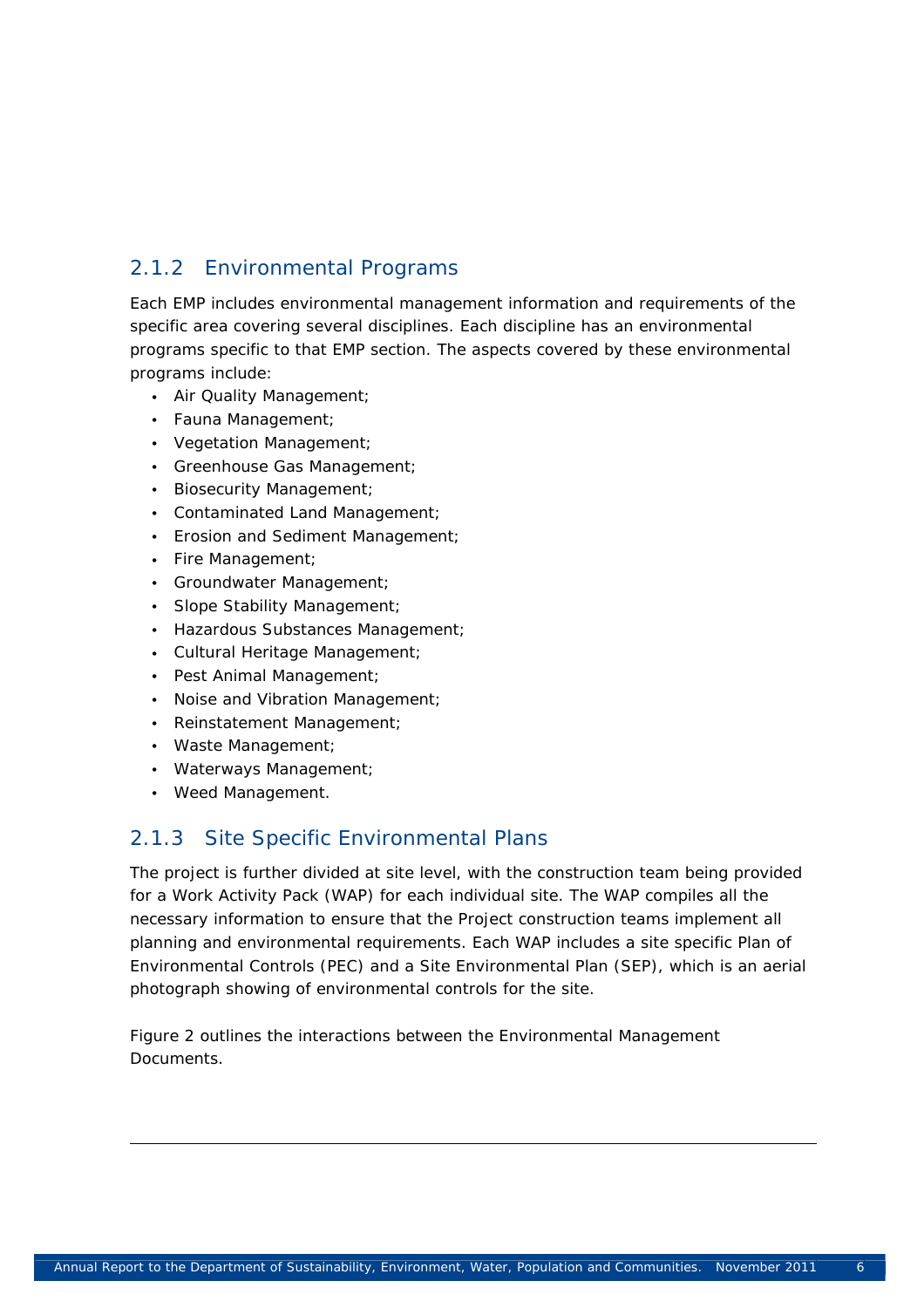

**Figure 2: Environmental Management Documentation**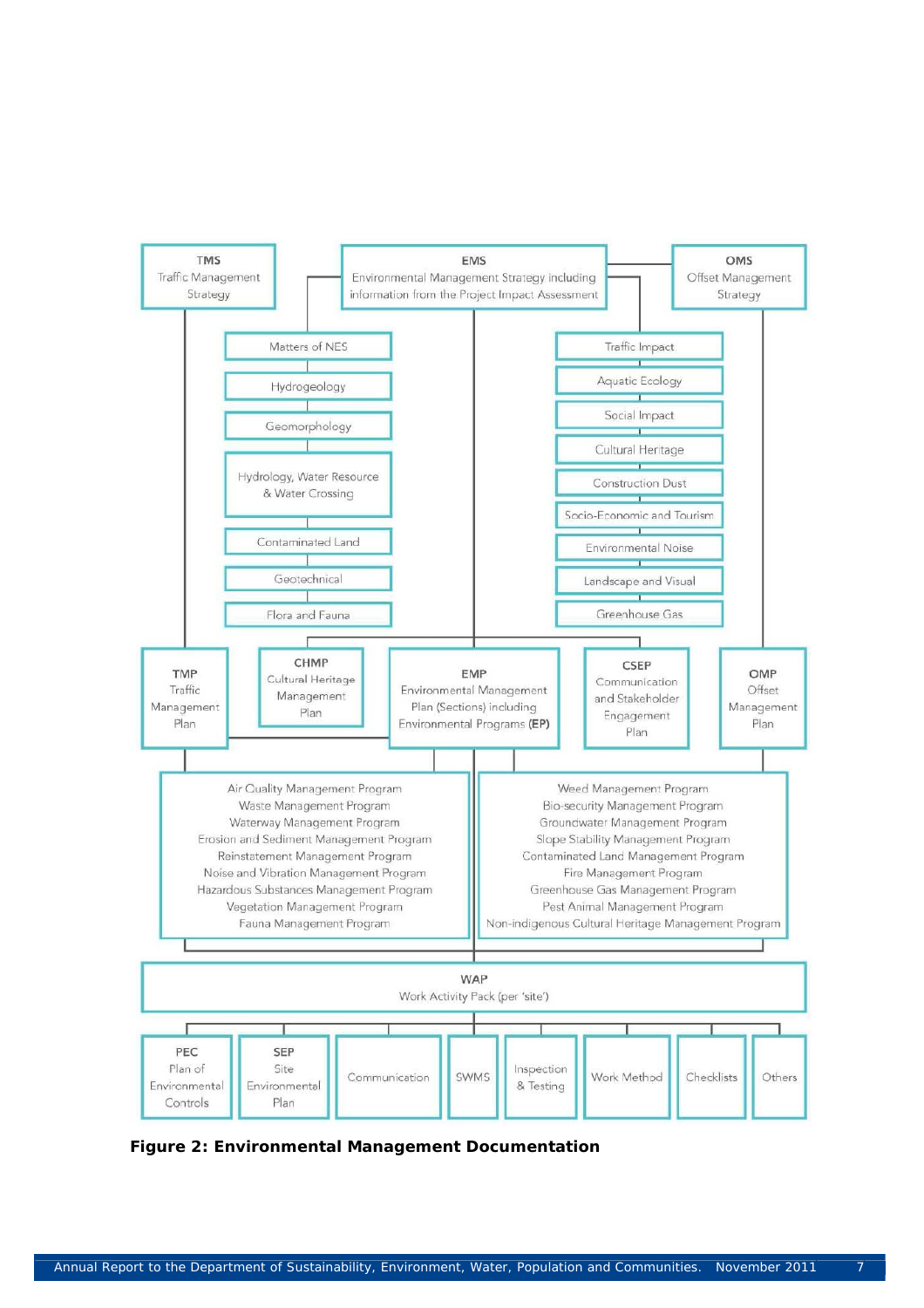# 2.2 Implementation of Flora Mitigation Plans

*Condition 2: To protect the EPBC listed flora species that are known to occur or could potentially occur in the action area, in particular the Matted Flax-lily (Dianella amoena), Clover Glycine (Glycine latrobeana), Little Pink Spider Orchid (Caladenia rosella) and the River Swamp Wallaby Grass (Amphibromus fluitans), the person taking the action must implement the Mitigation Plan for EPBC Act and Victorian Flora and Fauna Guarantee Act 1988 (FFG Act) Listed Flora Species July 2008.* 

The obligations in the Mitigation Plan for EPBC Act and Victorian Flora and Fauna Guarantee Act 1988 (FFG Act) Listed Flora Species July 2008 for flora species was transferred into the relevant EMPs and EPs. The Vegetation Management Program and Reinstatement Management Program for each EMP section contain procedures for monitoring, management and mitigation of listed species that the Alliance has implemented.

The only EPBC listed flora species confirmed to occur by the Alliance's botanists through targeted on ground surveys was Matted Flax-lily (*Dianella amoena*). *Clover Glycine (Glycine latrobeana), Little Pink Spider Orchid (Caladenia rosella) and the River Swamp Wallaby Grass (Amphibromus fluitans)* were not identified during the surveys.

Management of the Matted Flax-lily included the formation of exclusion zones where construction would not impact on the species and translocation where impact is unavoidable. Several patches of Matted Flax-lily were removed from the Yarra Glen EMP Section and translocated. A Matted Flax-lily Translocation Commitment was developed by the Alliance in consultation with DEWHA, DSE and Melbourne Water. The MFL Translocation Commitment was endorsed by the above parties.

We note that the section 69 agreement referred to in the Translocation Commitment has not been developed. Section 69 of the *Conservation, Forests and Lands Act 1987* (Vic) gives DSE the power to enter into agreements with 'any land owner relating to the management, use, development, preservation or conservation of land.' A s69 'may be expressed to be binding on a land owner's successors in title.' Melbourne Water is still in discussions with DSE and DSEWPC regarding the s69 agreement.

Translocation of the Matted Flax Lily was undertaken in accordance with the Permit to Take Protected Flora (Permit No. 10004246), which was issued to Melbourne Water by the Department of Sustainability and Environment (DSE) on 5 September 2008.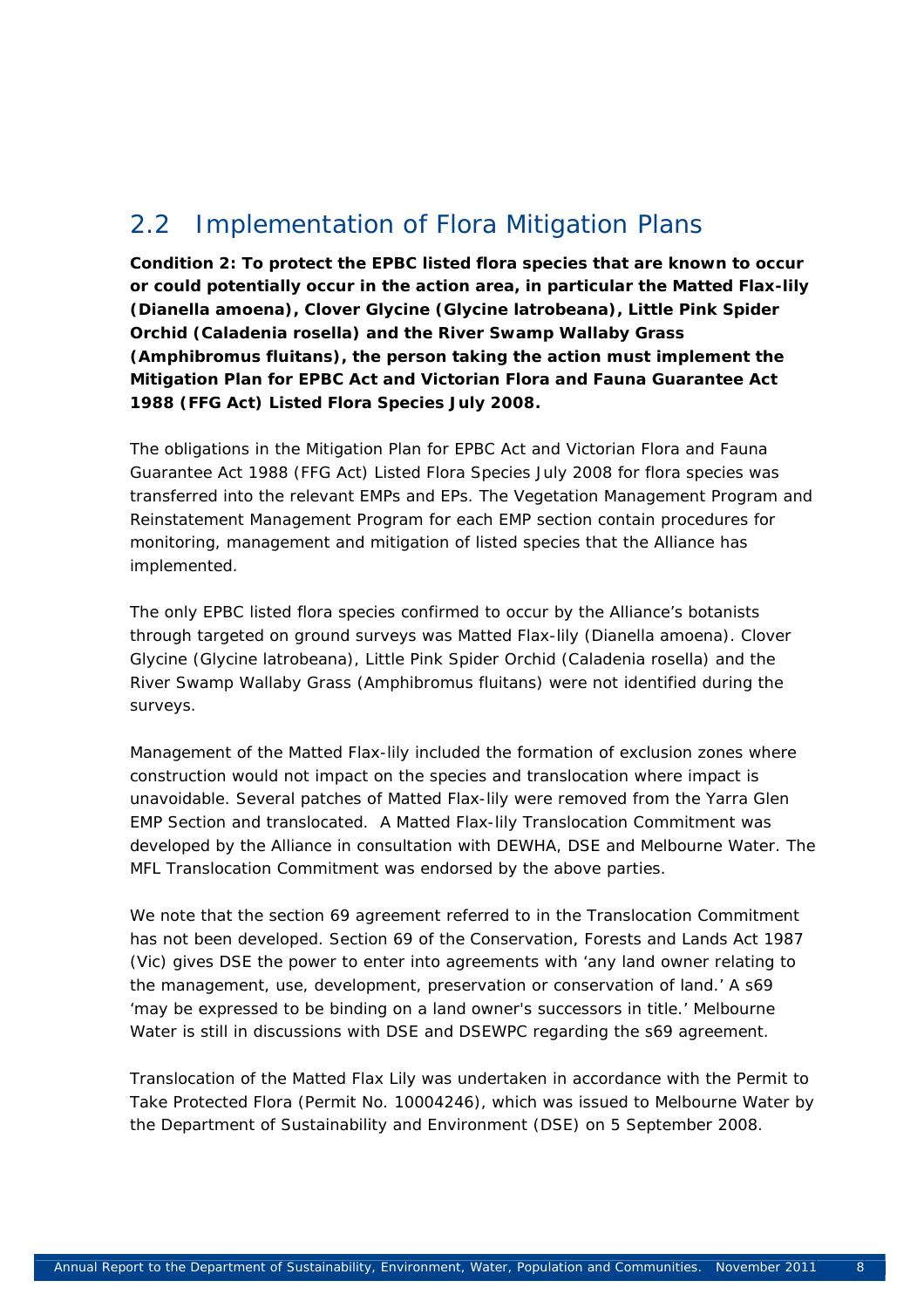Ongoing requirements for monitoring and management will continue to be implemented for the Matted Flax Lily. Further information is provided in section 4.6.

## 2.3 Implementation of Fauna Mitigation Plans

*Condition 3: To protect the EPBC listed terrestrial species that are known to occur in the action area, in particular the Striped Legless Lizard (Delma impar), Southern Brown Bandicoot (Isoodon obesulus obesulus), Spotted Tail Quoll (Dasyurus maculatus maculatus [SE mainland population]), Growling Grass Frog (Litoria rainformis), and Golden Sun Moth (Synemon plana), the person taking the action must implement the Mitigation Plan for Terrestrial Fauna Listed under the EPBC Act and FFG Act July 2008.* 

The obligations in the Mitigation Plan for Terrestrial Fauna Listed under the EPBC Act and FFG Act July 2008 for terrestrial fauna species were transferred into the relevant EMPs and EPs. The Sugarloaf Pipeline Alliance incorporated relevant procedures into the section based EMPs and WAPs which have been implemented. The Fauna Management Program, Pest Animal Management Program and Reinstatement Management Program for each EMP section contain procedures for monitoring, management and mitigation of listed species that Melbourne Water will continue to implement.

During the course of the project targeted on ground surveys identified the presence of the Golden Sun Moth (GSM) and Striped Legless Lizard (SLL) at a number of locations in the construction Right of Way (ROW). Comprehensive mitigation and management procedures were implemented during construction of the Project. The finding of larger than anticipated populations of GSM resulted in the development and implementation of mitigation measures being incorporated into EMPs. These measures were more comprehensive than specified within the Mitigation Plan for Terrestrial Fauna.

Despite a range of targeted surveys for EPBC listed species, no Growling Grass Frogs, Spotted Tail Quolls or Southern Brown Bandicoots were found within the construction area during the project. Specific mitigation measures as noted within the Mitigation Plan for Terrestrial Fauna were still implemented for these species, and all other fauna species.

Ongoing requirements for monitoring and management will continue to be implemented for GSM and SLL and are discussed in section 4.4.1 and 4.4.2 respectively.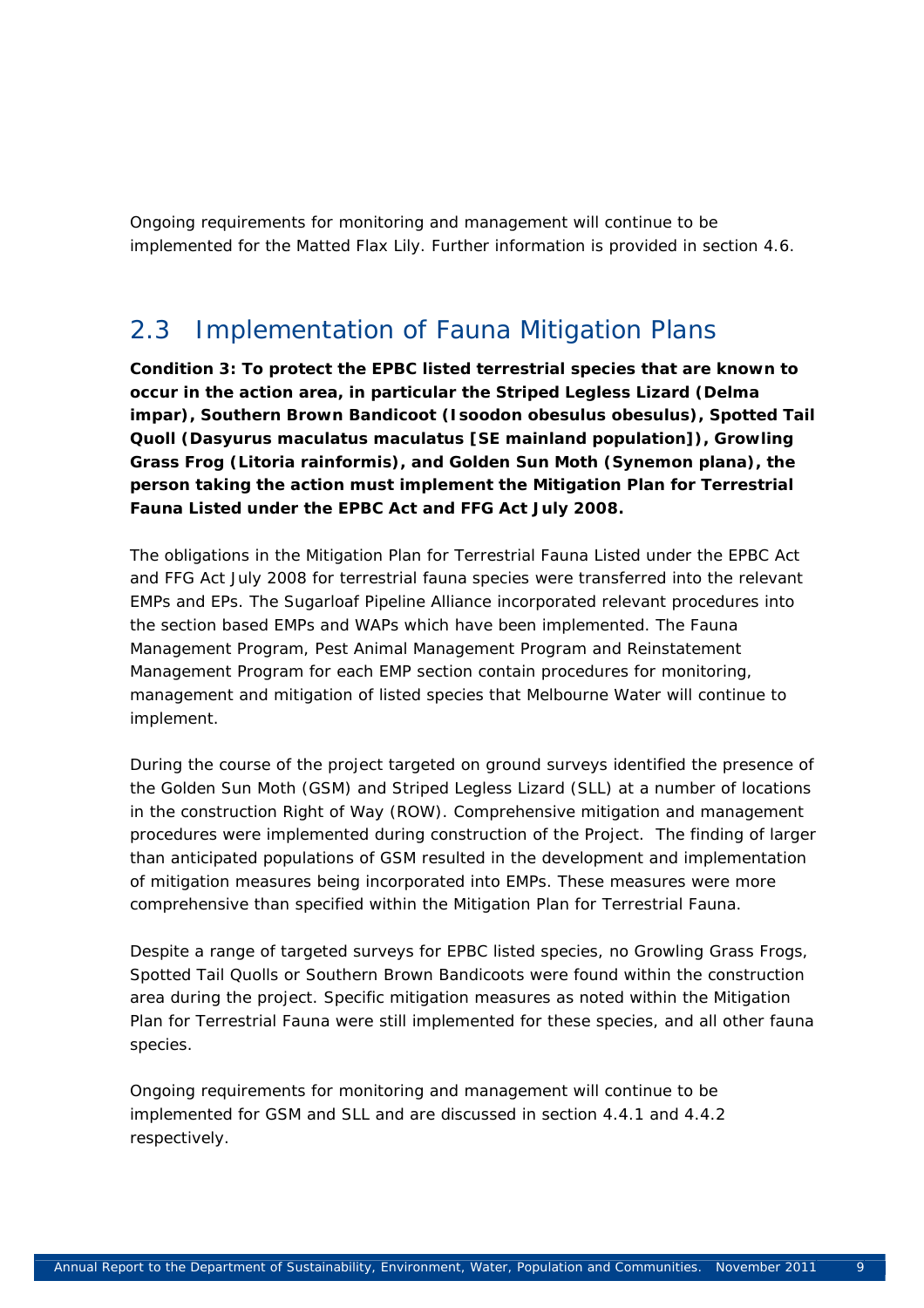# 2.4 Implementation of Aquatic Fauna Plans

*Condition 4: To protect the EPBC listed aquatic fauna species that are known to occur or could potentially occur in the action area, in particular the Macquarie Perch (Macquaria australasica), Trout Cod (Maccullochella macquariensis) and Murray Cod (Maccullochella peelii), the person taking the action must implement to Mitigations Plan for EPBC Act and FFG Act Listed Aquatic Fauna Species July 2008.under the EPBC Act and FFG Act July 2008.* 

The obligations in the Mitigations Plan for EPBC Act and FFG Act Listed Aquatic Fauna Species July 2008 were transferred into the relevant EMPs and EPs. The relevant procedures were incorporated into the section based EMPs and WAPs. These have been implemented. The Fauna Management Program, Erosion and Sediment Management Program and Waterway Management Program for each EMP section contain procedures for monitoring, management and mitigation for the above species. These actions have been implemented.

During aquatic surveys in November 2009, a Macquarie Perch was recorded in the Yea River, at a site downstream of the Devlin's Bridge crossing. The Macquarie Perch was not found within the construction corridor, and additional management measures were not required.

Ongoing requirements for the monitoring and management have been implemented and are discussed in section 4.5.

## 2.5 Management of Golden Sun Moth

*Condition 5: Where Golden Sun Moth known habitat cannot be avoided during February to September, the person taking the action must implement the experimental process of habitat slab replacement in known Golden Sun Moth habitat. The area in which the process is undertaken must be monitored for two years following the completion of the habitat slab replacement.* 

*If monitoring indicates a decline or loss of the Golden Sun Moth population, an offset package must be submitted to the Department within 6 months of the monitoring results. This package must be approved by the Department and implemented. The offset package may include the purchasing of an area of Golden Sun Moth habitat of at least equal size for conservation and contribution to research and recovery.*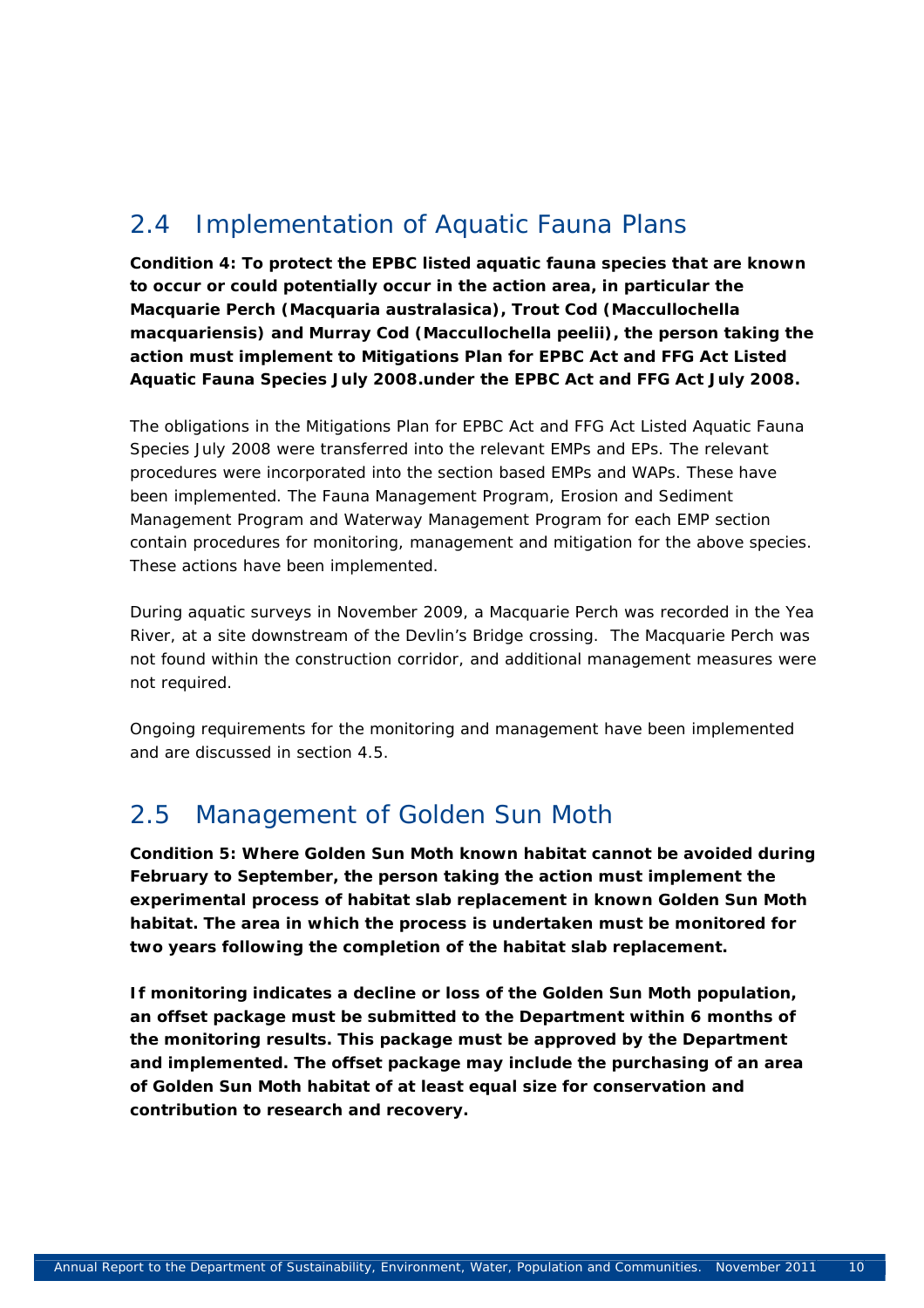The Alliance has also undertaken several mitigation measures including development of a Conservation Management Plan (CMP) for the Sheoak property. Through discussion with DSE and DSEWPC the CMP will form the basis of an offset package as detailed in the Golden Sun Moth – Offset Package Proposal SPA-REP-GL-ENV-0019 submitted to DEWHA in September 2009. DEWHA has indicated its satisfaction that should the monitoring indicates a decline or loss of the GSM population, the Sheoak Property offset package along with other measures already committed to by Melbourne Water would be sufficient to offset this loss.

# 2.6 Management of Little Pink Spider Orchid

*Condition 6: If the Little Pink Spider Orchid is found within the construction corridor and avoidance is not possible, the Department must be notified before construction in the area can commence and the persons taking the action must provide evidence that all alternative mitigation options for this species have been exhausted prior to proposing to translocate. The Department must approve the translocation.* 

Little Pink Spider Orchid was not found within the construction corridor.

As construction is now completed it is no longer necessary to report on compliance with this condition.

# 2.7 Management of Matted Flax-lily, Clover Glycine, River Swamp Wallaby Grass and Little Pink Spider Orchid

*Condition 7: If, following the outcomes of required monitoring, the translocation and adaptive management of the Matted Flax-lily, Clover Glycine, River Swamp Wallaby Grass and Little Pink Spider Orchid is found not to have been successful, an offsets package for each relevant species must be provided to the Department within 6 months. The offsets package must be approved by the Department and Implemented. The offsets package may include the purchasing of an area of know habitat of at least equal size for conservation and the contribution to research and recovery. No Clover Glycine, River Swamp Wallaby Grass or Little Pink Spider Orchid have been located.*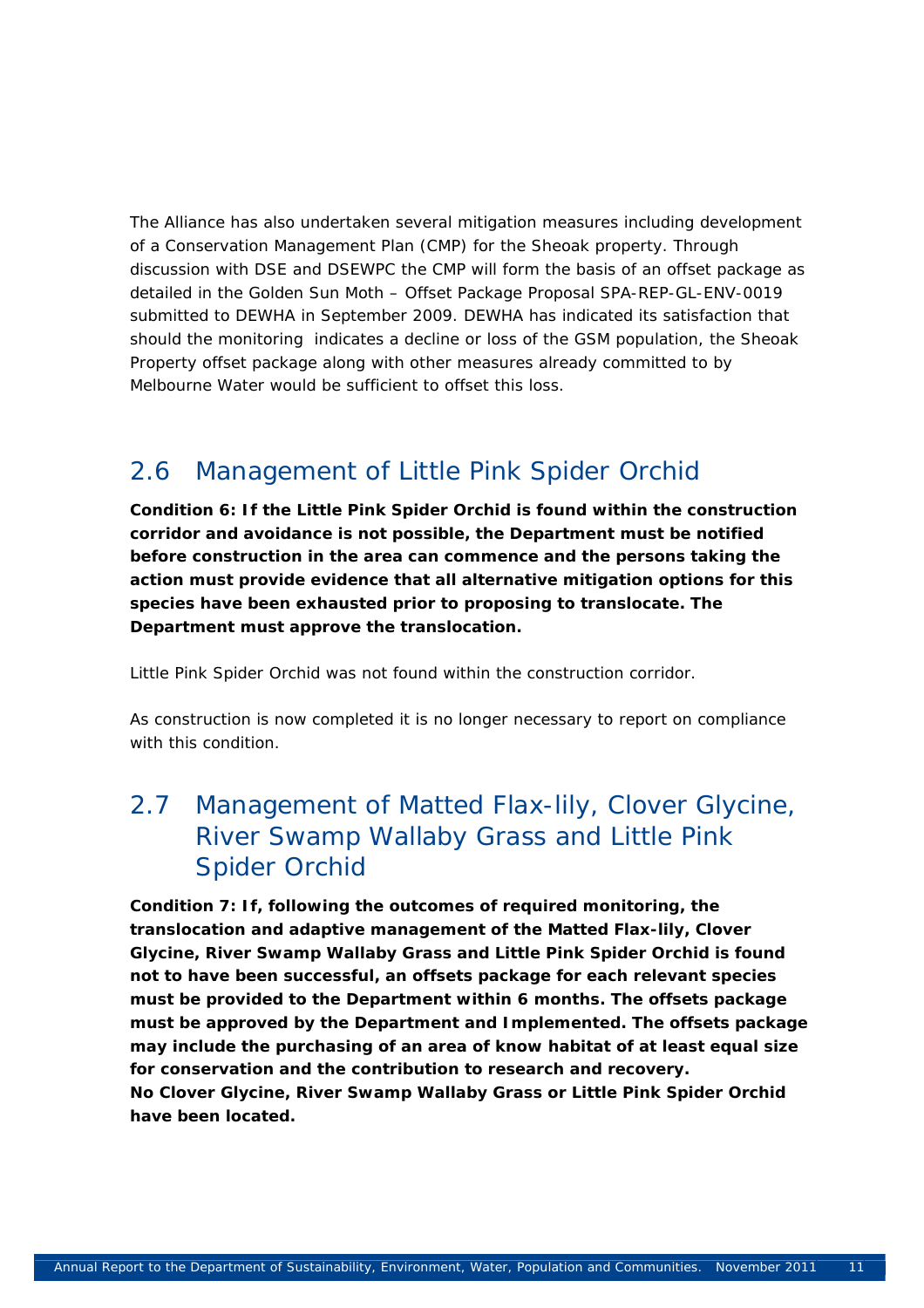No Clover Glycine, River Swamp Wallaby Grass or Little Pink Spider Orchid were identified in on-ground surveys.

Several patches of Matted Flax-lily were located in the Yarra Glen and Killingworth EMP Sections and translocation was undertaken where the species would be impacted. The Alliance produced a specific Matted Flax-lily translocation document which was endorsed by DEWHA, DSE and other relevant stakeholders. See section 4.6 for details on Matted Flax-lily mitigation measures.

# 2.8 Water Quality Monitoring

*Condition 8: To protect the Macquarie Perch and Growling Grass Frog, water quality must be monitoring during construction of waterway crossings to meet State Environment Protection Policy (SEPP) (Waters of Victoria 2003) objectives. If the water quality fails to meet SEPP (WoV), due to construction activities associated with the project adaptive management must be implemented. In this event the Department must be provided, within two months of the monitoring results being known, with a report stating the corrective action implemented and the results.* 

The construction of waterway crossings is now completed therefore it is no longer necessary to report on compliance with this condition.

## 2.9 Provision of Waterway Crossing Plans

*Condition 9: The Waterway Crossings Category A and B Plans must be provided to the Department for approval prior to construction of the waterway crossings. These plans must include turbidity controls and creeks to be tunnelled. These plans must be implemented.* 

The EMPs for each of the Category A and B Waterway Crossings were endorsed by DSE and DEWHA prior to commencement of construction on these sections.

As construction is complete it is no longer necessary to report on compliance with this condition.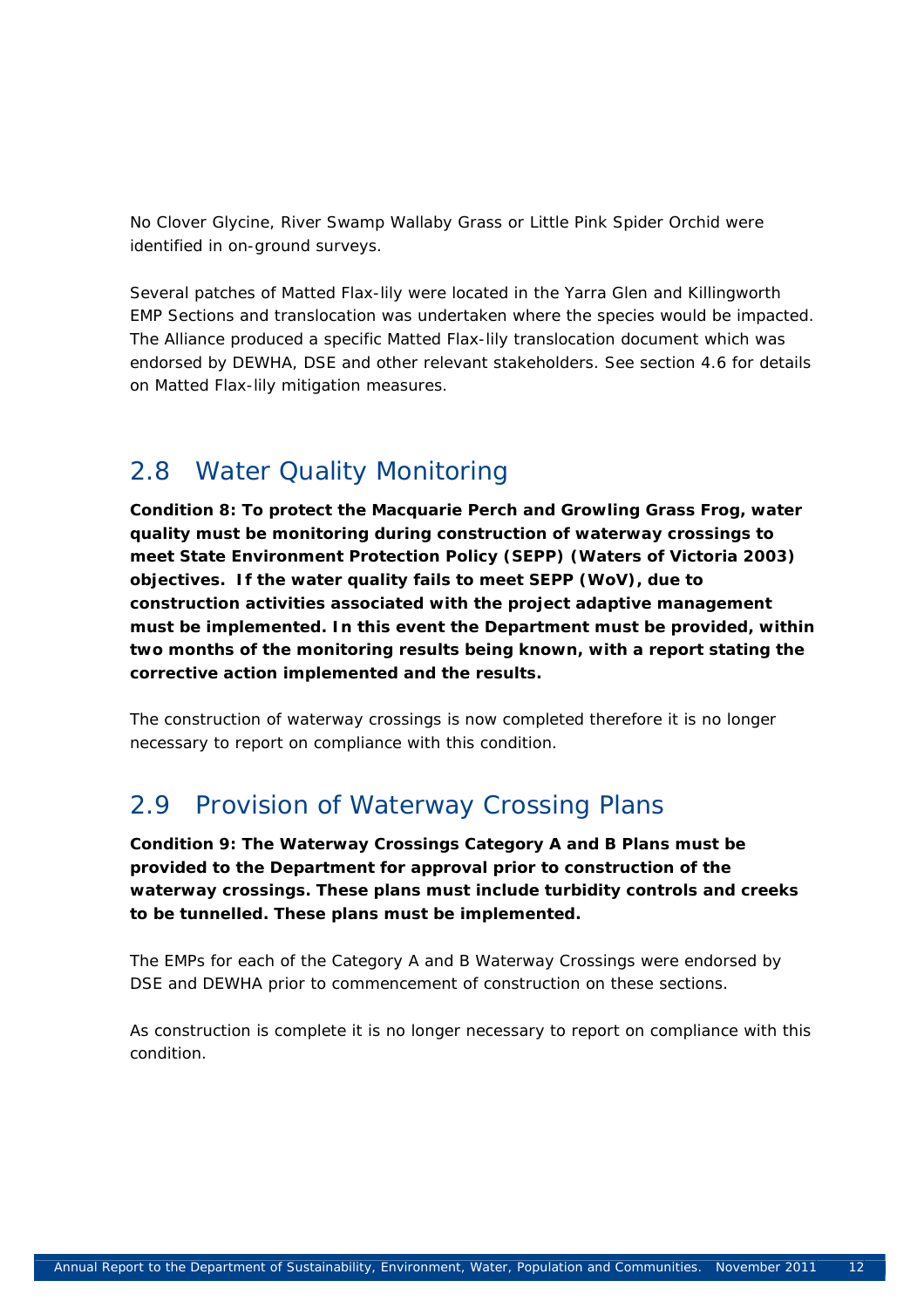# 2.10 Approval of Water Quality Monitoring Procedure

*Condition 10: The Water Quality Monitoring Procedure must be provided to the Department for approval prior to construction commencing of the waterway crossings. This procedure must include turbidity monitoring. This procedure must be implemented.* 

As the Alliance has completed construction of the Project it is no longer necessary to report on compliance with this condition.

# 2.11 Limitation of Pipeline Operational Volumes

*Condition 11: To protect EPBC listed fish species (Trout Cod (Maccullochella macquariensis), Murray Cod (Maccullochella peelii) and Macquarie Perch (Macquaria australasica)) that occur or may occur in the Goulburn River, the water extracted to the Sugarloaf Pipeline must be:* 

*a) not more than 75GL in any one year;* 

*b) not more than 360 ML per day, with any variation in this daily pumping rate limited to a maximum of 200 ML to minimise the rise and fall in river levels upstream and downstream of the off-take structure.* 

*c) met only through controlled, pre-ordered releases from Melbourne's share of the water savings allocated to it pursuant to any bulk entitlement issued under the Victorian Water Act 1989;* 

*d) sourced from savings not allocated to the Living Murray Initiative or the Waters for Rivers; and* 

*e) zero if the necessary regulated releases are for the maintenance of environmental flows or materially deplete water stored in Eildon Weir that is designated as being an environmental reserve.* 

*All water savings taken from the Goulburn River must be sourced from projects that comply with the requirements of the Environment Protection and Biodiversity Conservation Act 1999.* 

Note that a variation to clause (a) above was approved by DSEWPC on the  $28<sup>th</sup>$  of October 2010, to provide clarity, and now reads:

#### *a) not more than 75GL in any period of 12 calendar months beginning on 1 July in any year and ending on 30 June in the following year;*

Throughout November and December 2008, Melbourne Water, DSE and the Goulburn-Broken Catchment Management Authority (GBCMA) negotiated the following conditions, as part of the Heritage Rivers Act approval, to ensure that rates of rise and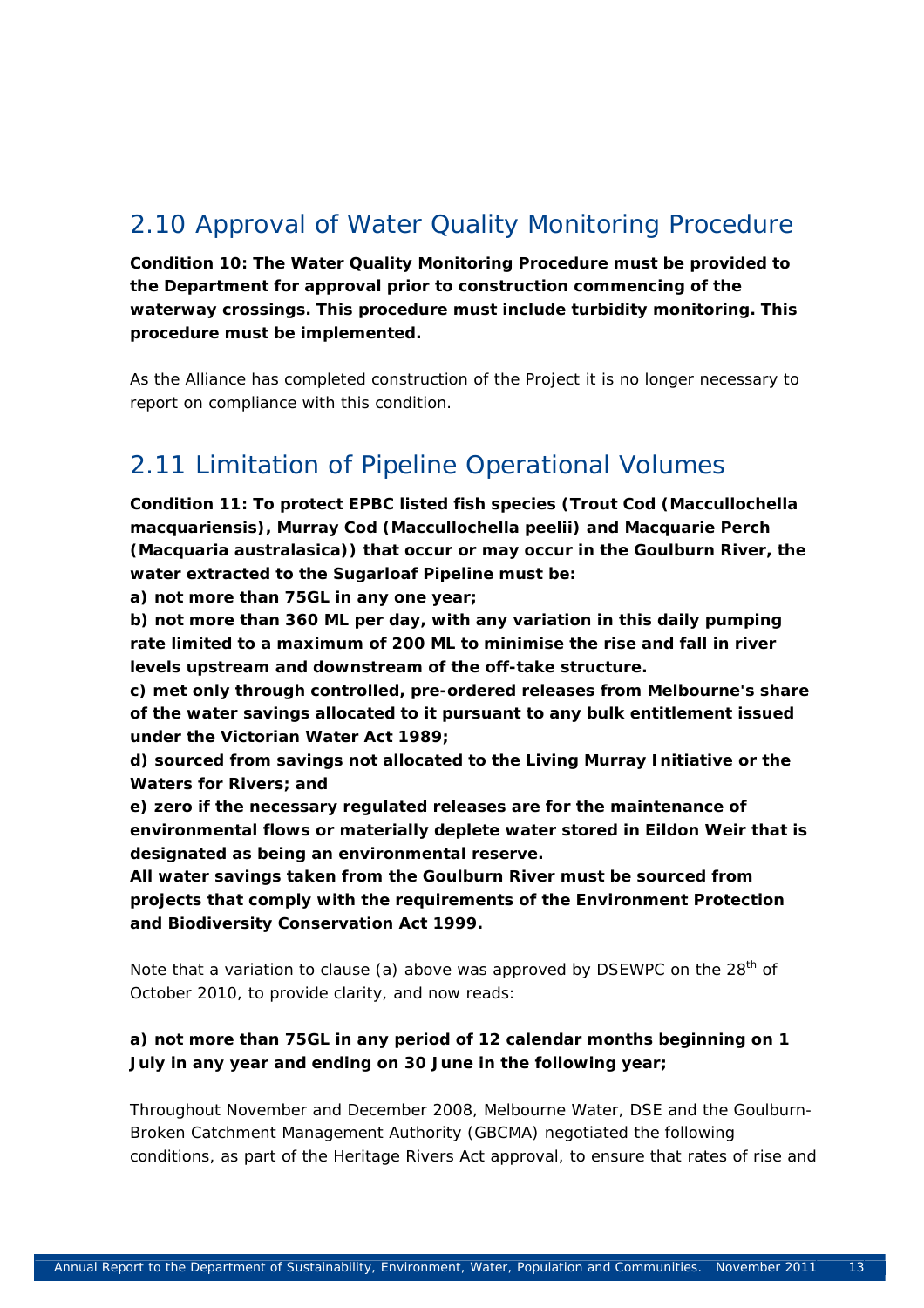fall of the Goulburn River in response to diversion at the Sugarloaf Pipeline Intake are managed to within acceptable levels (as specified by State and Federal Government):

- For river passing flows below 300 ML/day, there is no diversion to the pipeline;
- For river passing flows between 300ML/day and 799ML/day, diversion can only be increased or decreased by up to 75ML/day;
- For river passing flows between 800ML/day and 1499ML/day, diversion can only be increased or decreased by up to 120ML/day;
- For river passing flows of 1500ML/day or greater, diversion can only be increased or decreased by up to 180ML/day.

These conditions were negotiated in response to the conditions placed by DEWHA on the water volume and operational limitations of water extraction from the Goulburn River. Further details of these licence conditions are provided at the conclusion of Section 3.2.1 of this report.

Water extracted to the Sugarloaf Pipeline between 1 July 2010 and 30 June 2011 has generally been compliant with condition 11 of the EPBC Approval, with the exception of condition 11(b). There was one occasion where operation of the pipeline was in breach of the requirement that any variation in daily pumping rate is limited to a maximum of 200ML. This event also breached the relevant diversion rate specified by the GBCMA. Section 3.2 of this report provides details of this non-compliance event and measures taken to prevent similar breaches occurring in the future.

Details of compliance with conditions 11 (a),  $(c)$ , (d) and (e) are also provided in Sections 3.1 and 3.2 of this report.

### 2.12 Passage of Groundwater

*Condition 12: The pipeline crossings of the Yea River flood plain must ensure passage of groundwater. This may be achieved by use of groundwater shunt within the deep channel to permit the water tables to equilibrate post construction across the pipeline or by some alternative method.* 

Groundwater levels were monitored within the Yea flood plain on a monthly basis from the completion of construction until December 2010. Groundwater monitoring bores were positioned upstream and downstream of the pipeline alignment. Groundwater monitoring showed an increase in water levels, which is consistent across the project study area and region and is a result of recent increases in rainfall. Changes in water levels are consistent on both the upstream and downstream sides of the pipeline, which indicates the pipeline is not obstructing groundwater flow within the flood plain.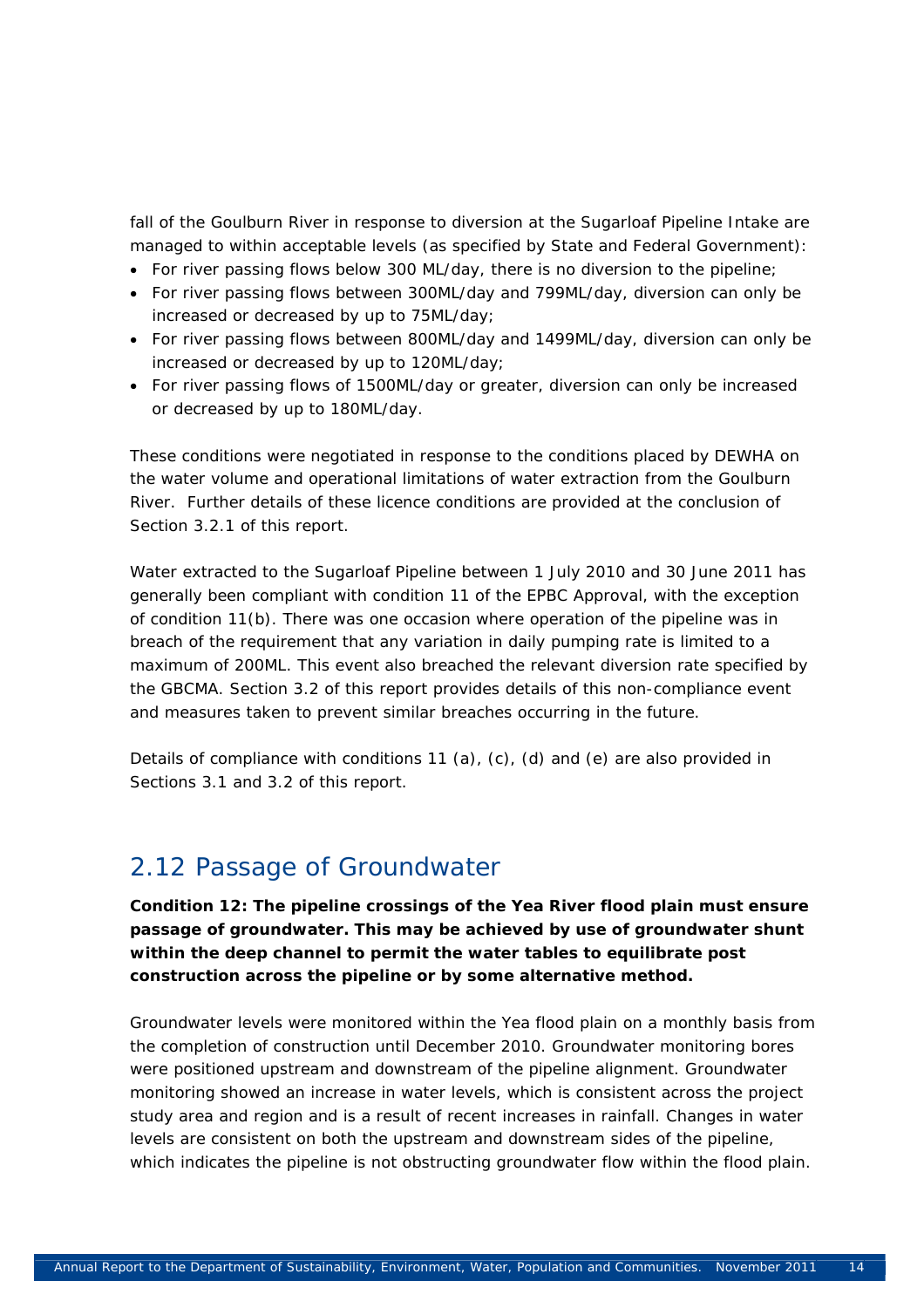# 2.13 Forest Rehabilitation Plans

*Condition 13: Prior to construction through the Toolangi State Forest and the Sugarloaf Forest, the person taking the action must provide the Department with the Toolangi State Forest Rehabilitation Management Plan and the Sugarloaf Forest Rehabilitation Management Plan for approval. These plans, once approved, must be implemented.* 

Reinstatement Management Programs were produced for each of the sections of the pipeline including the Toolangi State Forest, Tunnel Portals and Sugarloaf Forest. These Reinstatement Management Plans and the subsequent amendment to the Toolangi State Forest RMP have been approved by DEWHA and implemented by the Alliance.

Some items included in the Sugarloaf Reservoir Reinstatement Management Program relating to habitat reinstatement are still under discussion with MW and DSE. The outcome of these discussions will be reported on in the 2012 annual report.

## 2.14 Annual Report on Compliance with Conditions

*Condition 14: The person taking the action must provide by August each year an annual report on the compliance with these conditions, including the results of all EPBC listed surveys and environmental monitoring undertaken, independent audited reports of water savings achieved and the amount of water allocated for extraction, any adaptive management, any remedial actions taken and the effectiveness if the measures implemented to mitigate the impact on EPBC listed species.* 

This report is the 2010/11 annual report addressing this condition. Note that the variation decision dated 28 October 2010 changed the due date to 30 November of each year.

There was one Alliance noncompliance report during the reporting period 1 July 2010 – 30 June 2011 relating to biosecurity procedures. A table summarising this noncompliance is included as Appendix A. The Alliance responded by assessing the risk of an impact to the environment and to prevent any similar non-compliance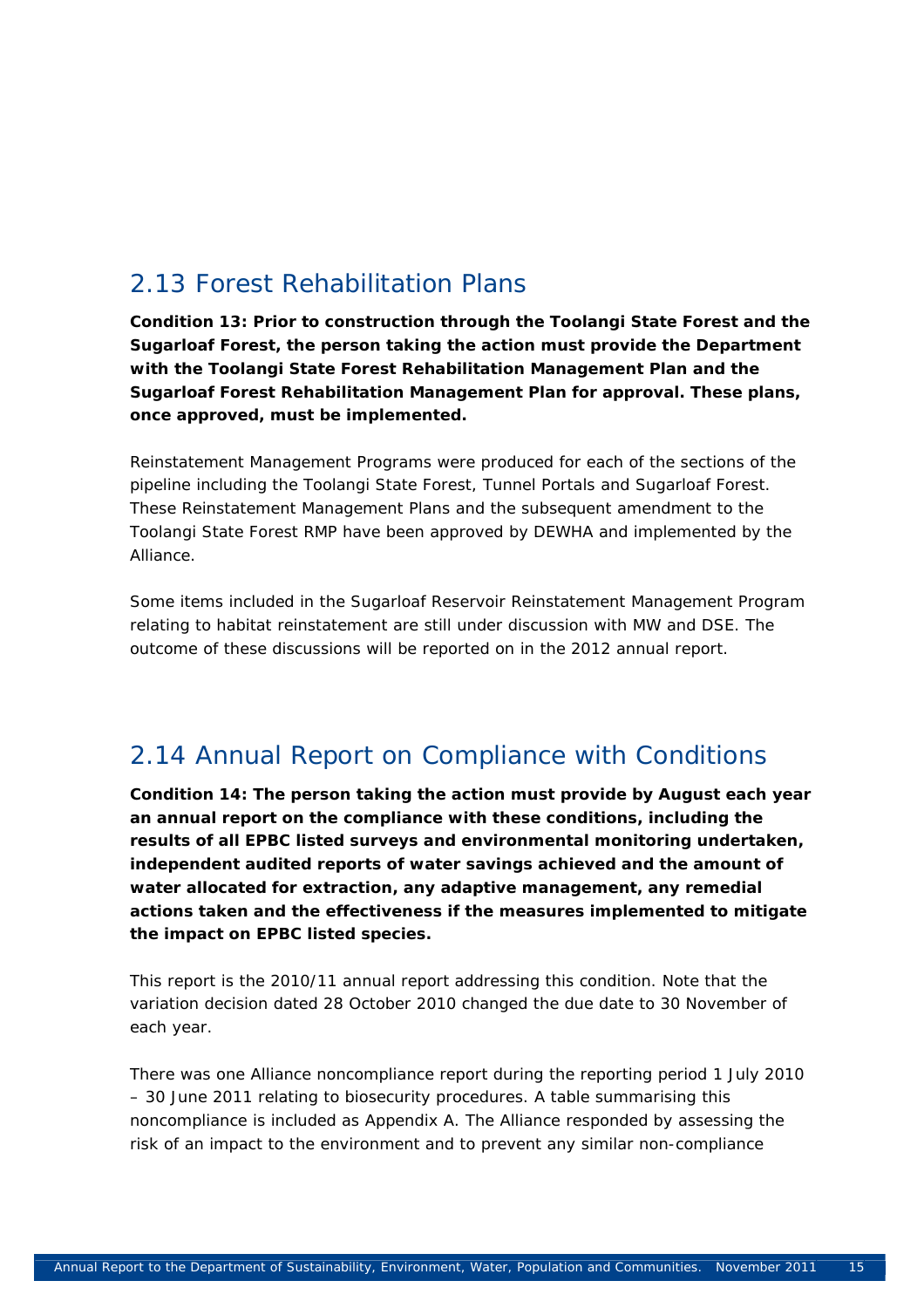occurring again. In this instance the Alliance is of the view that there were no impacts on any EPBC listed species and therefore it is considered that the Project has complied with conditions of Approval.

Appendix A does not include any Non-Compliances relating to extraction of Water. These are addressed separately in Section 3 below.

# 2.15 Changes to Documentation/Conditions

*Condition 15: If the person taking the action wishes to carry out any activity otherwise than in accordance with the documents identified in the above conditions relevant to EPBC listed species, the person taking the action must submit for the Department's approval a revised version of the document. If the Department approves a revised document, that document must be implemented in place of the document originally approved.* 

No changes to documentation or conditions have been made during the period 1 July 2010 – 30 June 2011.

# 2.16 Recordkeeping

*Condition 16: The person taking the action must maintain accurate records of all activities associated with or relevant to the above conditions of approval, and make them available on request by the Department. Such records may be subject to audit by the Department, and used to verify compliance with the conditions of approval.* 

The maintenance of accurate records and project documentation is currently undertaken by MW. Any such documentation is readily available to DSEWPC on request.

## 2.17 Commencement of Construction

*Condition 17: If the person taking the action has not commenced construction of the action within 5 years of this approval then they must notify the Minister in writing and not commence construction without the Minister's agreement.* 

As the Alliance has completed construction of the project this condition is no longer applicable.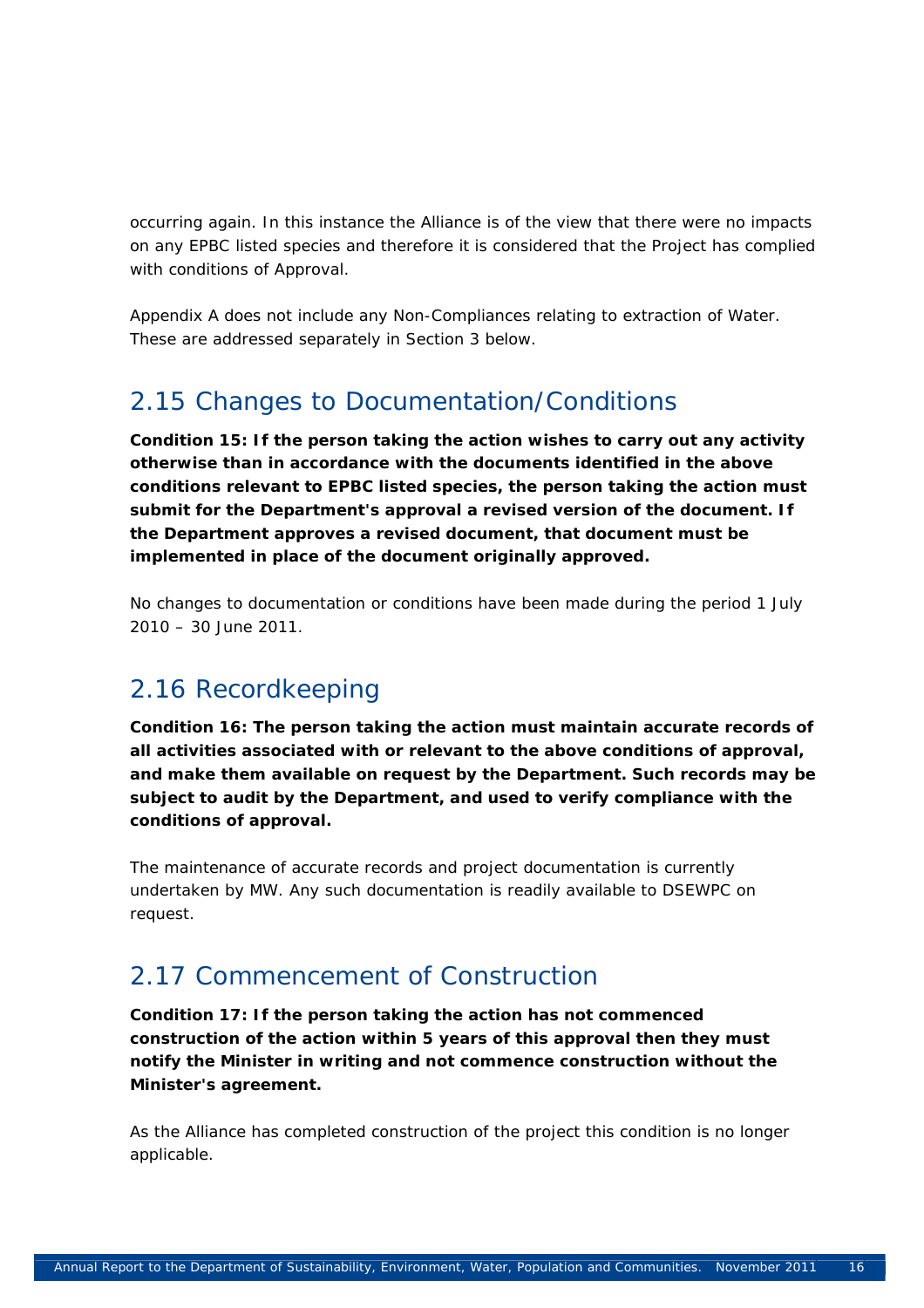# 3 Independent Audited Reports of Water **Savings**

As part of condition 14, DEWHA requires independent audited reports of water savings achieved and the amount of water allocated for extraction. The following information is also required to determine compliance with the water savings audit component of Condition 14:

- all water 'accounts' held in Lake Eildon from which water will be drawn to supply the Sugarloaf Pipeline;
- Source, volume and timing of any water accruing to the above accounts;
- Volume and timing of any water released from the above accounts to supply the Sugarloaf Pipeline;
- Volumes of water allocated to any other users also held in the above accounts;
- Following completion of the pipeline, volume and timing of water transferred to the Sugarloaf Reservoir; and if any water savings projects are deemed to be compliant with the EPBC Act without being referred, detailed information on how that conclusion was reached.

Goulburn-Murray Water manages the Allocation Bank Account (ABA) for the three metropolitan retail water corporations in Melbourne (the Retailers). Melbourne Water has been delegated the authority to order water from the Retailers' ABA on their behalf. The ABA from which water may be taken and transferred through the Sugarloaf Pipeline is ABA065907 (Note that all ABAs previously created for the transfer of water through the Sugarloaf Pipeline have been traded into this ABA). Section 3.1 summarises the water savings allocated to the Sugarloaf Pipeline via ABA065907. The Water Savings Audit Reports (provided in Appendix I for 2010/11, and provided as part of Melbourne Water's previous DSEWPC submission for 2009/10) contain details on the source, volume and timing of the water to be accrued to this account.

Information on the volume and timing of any water released for supply to Melbourne via the Sugarloaf Pipeline is provided in Section 3.2.

No water held in the above accounts has been allocated to any other users.

As per Melbourne Water's letter to DEWHA dated 23 December 2009, all sources of water are considered to comply with the EPBC Act. No additional sources of water have been allocated for extraction to the Sugarloaf Pipeline.

The Melbourne Retailers' carry over into the 2010/11 financial year is documented in Table 3. It should be noted that the Retailers are able to carryover water from one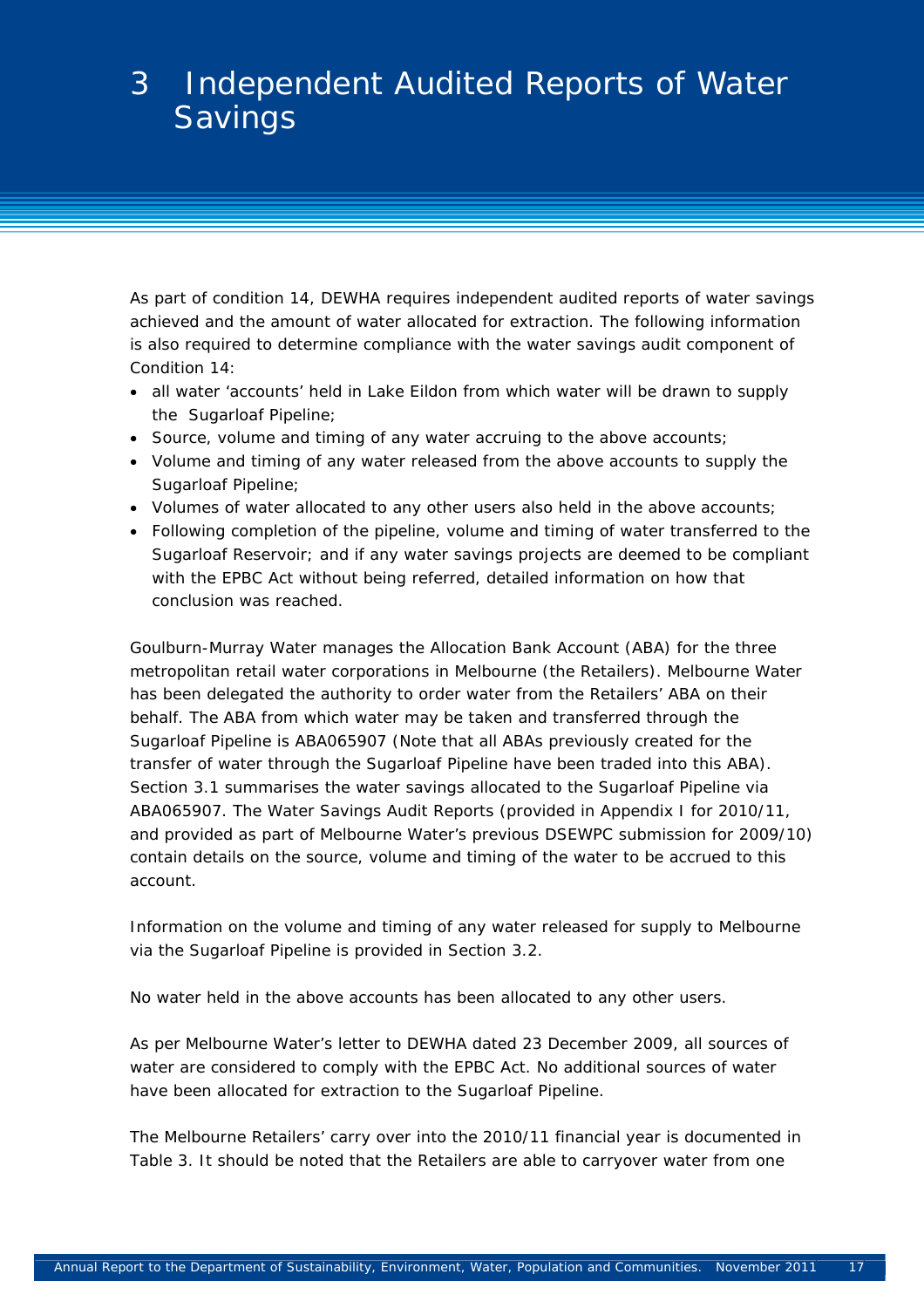year to the next, subject to the same rules that apply to all entitlement holders that carryover water in Northern Victoria, including deduction of a standard 5% on carry over for evaporation losses.

| Carry over into 2010/11                            | <b>Volume</b><br>(ML) |
|----------------------------------------------------|-----------------------|
| Volume brought forward for carry over at 30/6/2010 | 10,996                |
| Evaporation losses at 30/6/2010 (5%)               | 550                   |
| Total volume carried over into 2010/11             | 10,446                |

**Table 3: Water for Melbourne carried over into 2010/11** 

# 3.1 Water Savings Audited

An independent audit of water savings achieved in 2010/11 has been undertaken and a copy of the Audit report is provided in Appendix I. Audit reports for 2009/10 were provided to DSEWPC last year as part of Melbourne Water's previous submission. The audit reports present the *actual* volume of water savings achieved for the 2009/10 and 2010/11 irrigation seasons (referred to as Phase 3 savings) as well as *long-term average LTCE* water savings (referred to as Phase 4 savings), in accordance with the Victorian Government's Water Savings Protocols.

For the purposes of determining allocations to Melbourne:

- Goulburn-Murray Water, Melbourne Water and the Retailers have entered into an agreement under section 124(7) of the Water Act 1989 (Vic) for the supply of a share of water savings from irrigation modernisation projects to Melbourne via the Sugarloaf Pipeline – the Water Savings Supply and Transfer Agreement. This agreement is a primary entitlement under clause 7 of the Bulk Entitlement (Eildon-Goulburn Weir) Conversion Order 1995, as amended. The water savings to which this agreement relates are water savings from the CG1234 Modernisation Project and the Shepparton Modernisation Project up until 30 June 2010, and water savings from Stage 1 of NVIRP.
- It is the actual volume of water savings (Phase 3 savings) that is allocated for Melbourne.

Water allocated to Melbourne in 2010/11 was derived from a number of sources. These sources are summarised in Table 4.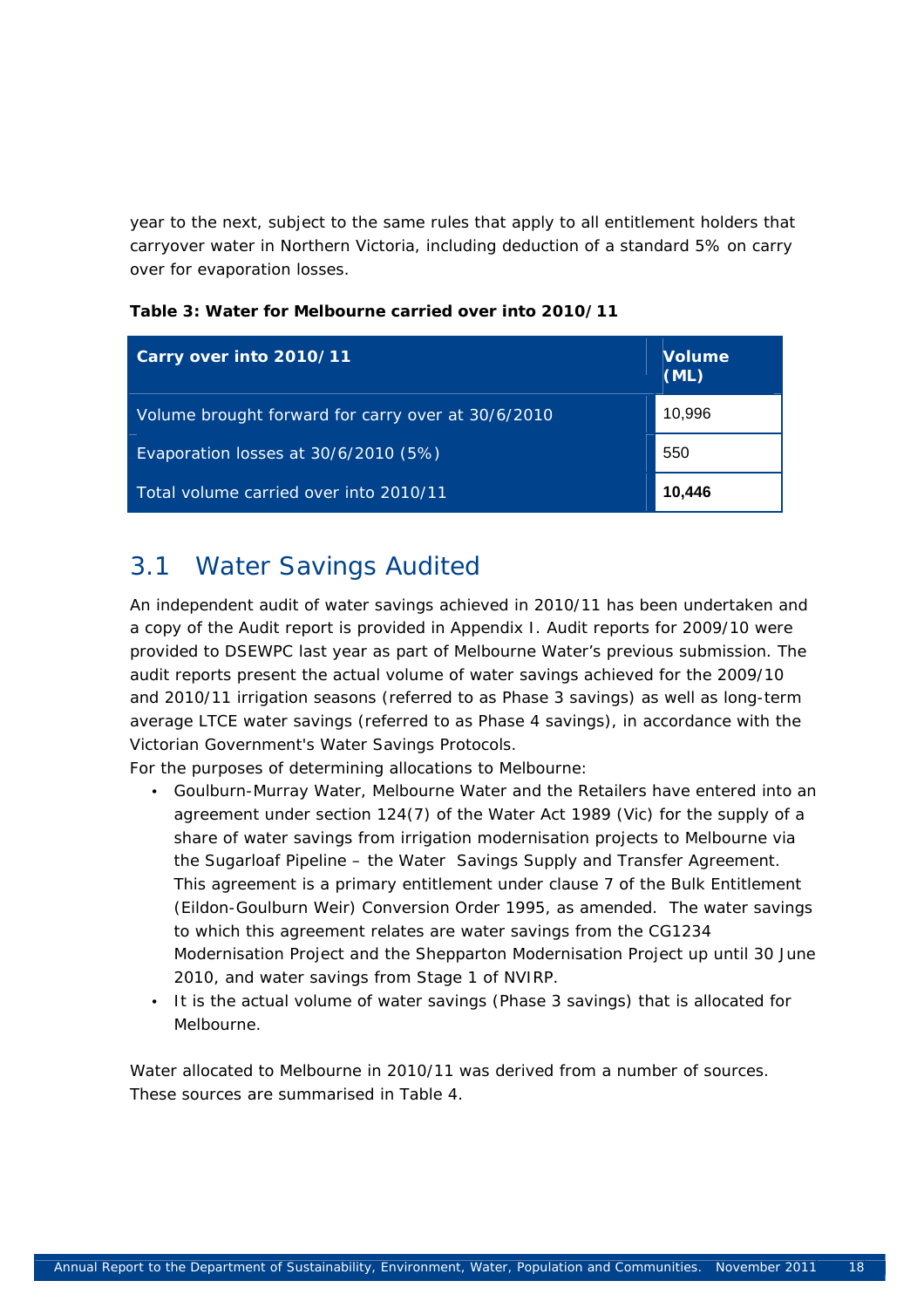#### **Table 4: Water allocated to Melbourne in 2010/11**

| Allocation in 2010/11<br>(from water savings projects in 2009/10) | <b>Volume</b><br>(ML) |
|-------------------------------------------------------------------|-----------------------|
| Goulburn Water Quality reserve for 2010/11^                       | 10,000                |
| CG1234 audited savings from 2009/10*                              | 5,674                 |
| Shepparton audited savings from 2009/10*#                         | 7,924                 |
| NVIRP Stage 1 savings - Goulburn Trading Zone 1A 2009/10*1        | 22,712                |
| NVIRP Stage 1 savings - Murray Trading Zone 6 2009/10*§           | 601                   |
| NVIRP Stage 1 savings - Murray Trading Zone 7 2009/10*E           | 570                   |
| Total volume allocated to Melbourne Retailers in 2010/11          | 47,481                |

^ 10 000 ML of water has been reserved specifically for Melbourne from other measures. On 28 June 2009, the Victorian Minister for Water, Under Section 33 AAA(1) of the Victorian Water Act, approved a temporary qualification of rights in the Goulburn Water System, so that 10 000 ML, of the water available each year to make additional releases to maintain water quality in the Goulburn River and Broken Creek, in accordance with clause 12.3 (d) of the bulk entitlement, must be reserved for the purpose of supply to Melbourne.

\* Savings made in one irrigation season are not audited and allocated until following irrigation season, in accordance with Water Savings Protocols.

# 14,527 ML of savings from the Shepparton Modernisation Project have already been allocated to the Environmental Entitlement (Goulburn System - Living Murray) 2007 in accordance with the terms and conditions of this entitlement, and so the balance of 7,924 ML remains available for allocation to Melbourne.

† This is the savings achieved in the Central Goulburn 5-9, Rochester and Pyramid/Boort irrigation districts (23,091 ML) minus the additional savings in excess of the 75,000 ML savings already allocated to Melbourne that has been allocated to irrigators and the environment (379 ML).

§ Murray Trading Zone 6 refers to the Murray Valley Irrigation District

£ Murray Trading Zone 7 refers to the Torrumbarry Irrigation District

Table 5 summaries the water available to Melbourne in 2010/11, the water used by Melbourne in 2010/11, and the water carried over into the 2011/12 year. This takes into account the volume deducted annually for evaporative losses.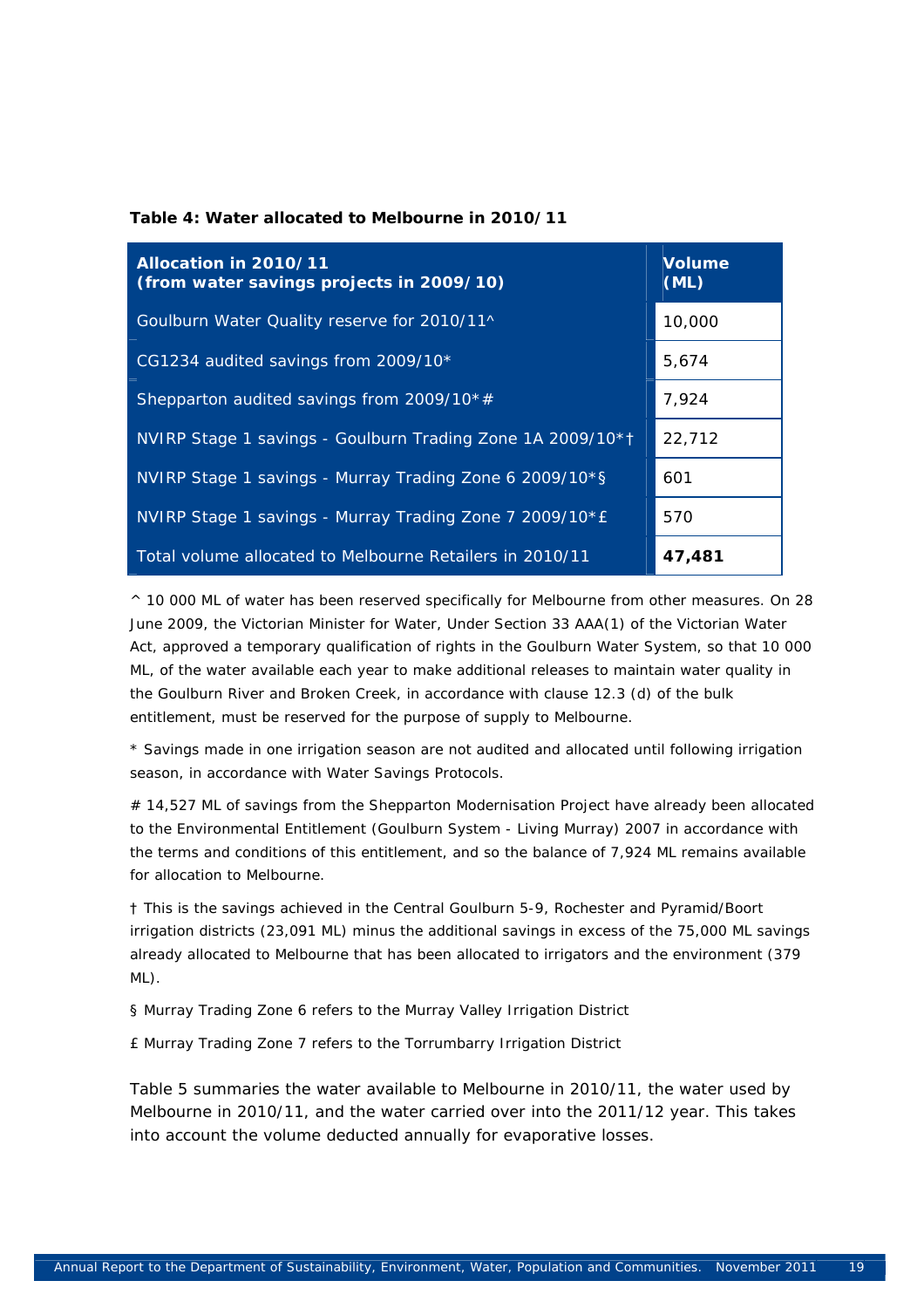#### **Table 5: Water for Melbourne carried over into 2011/12**

| Carry over into 2011/12                            | <b>Volume</b><br>(ML) |
|----------------------------------------------------|-----------------------|
| Volume available to Melbourne in 2010/11*          | 57,927                |
| Volume used by Melbourne in 2010/11                | 7.476                 |
| Volume brought forward for carry over at 30/6/2011 | 50,451                |
| Evaporation losses at 30/6/2011 (5%)               | 2,523                 |
| Total volume carried over into 2011/12             | 47,929                |

\* This is the total volume carried over into 2010/11 (10,446 ML) plus the total volume allocated in 2010/11 (47, 481 ML).

As specified in the *Water Savings Supply and Transfer Agreement* (Clause 8.4) a third of the total phase 3 audited savings in the 2010/11 irrigation season will be allocated to the Melbourne Retailers in 2011/12. Water to be allocated to Melbourne in 2011/12 was derived from a number of sources. These sources are summarised in Table 6 with full detail documented in Appendix I.

#### **Table 6: Accrued allocation for Melbourne in 2011/12**

| <b>Accrued Allocation for 2011/12</b><br>(from water savings projects in 2010/11) | <b>Volume</b><br>(ML) |
|-----------------------------------------------------------------------------------|-----------------------|
| NVIRP Stage 1 savings - Goulburn Trading Zone 1A 2010/11*                         | 8,638                 |
| NVIRP Stage 1 savings - Murray Trading Zone 6 2010/11*                            | 462                   |
| NVIRP Stage 1 savings - Murray Trading Zone 7 2010/11*                            | 951                   |
| Total expected allocation to Melbourne Retailers in 2011/12                       | 10,051                |

\* Savings made in one irrigation season are not audited and allocated until following irrigation season, in accordance with Water Savings Protocols. For savings made in 2010/11 (and allocated in 2011/12), this is one third of the total phase 3 savings.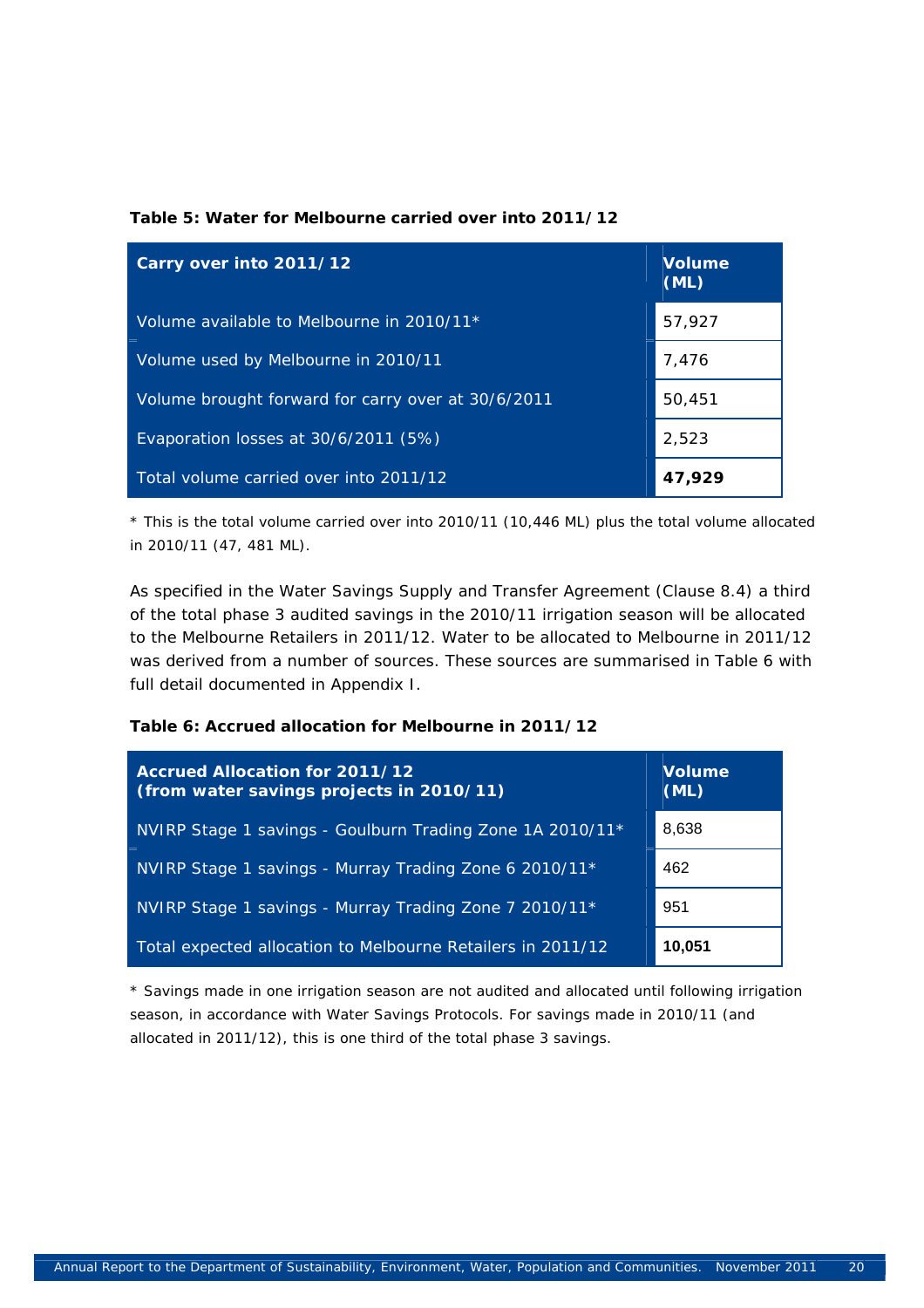# 3.2 Water Savings Released and Supplied to Melbourne

Water was transferred through the Sugarloaf Pipeline until 28 October 2010. Following the Victorian Coalition being elected to Government in November 2010, Melbourne Water has implemented the Coalition's pre-election commitment to only use the Sugarloaf Pipeline in times of 'critical human need'. This policy means that the pipeline will only be used in the event that the volume of water in Melbourne's 10 dams is below 30% as at 30 November in any year, or there is a need to use the pipeline's offtakes for fire-fighting purposes.

In the 2010/11 financial year, the last day in which water was transferred through the Sugarloaf Pipeline was 28 October 2010.

Condition 11 of the *Environment Protection and Biodiversity Conservation Approval (EPBC Approval)* specifies the rates, volumes and sources of water that can be extracted from the Goulburn River and transferred via the Sugarloaf Pipeline for Melbourne. Condition 11 states:

- *11. To protect EPBC listed fish species, Trout Cod (Maccullochella macquariensis), Murray Cod (Maccullochella peelii), and Macquarie Perch (Macquaria australasica) that occur or may occur in the Goulburn River, the Melbourne water extracted to the Sugarloaf Pipeline must be:*
- *a. not more than 75 GL in any period of 12 calendar months beginning on 1 July in any year and ending on 30 June in the following year;*
- *b. not more than 360 ML per day, with any variation in this daily pumping rate limited to a maximum of 200 ML to minimise the rise and fall in river levels upstream and downstream of the river off-take structure;*
- *c. met only through controlled, pre-ordered releases from Melbourne's share of the water savings allocated to it pursuant to any bulk entitlement issued under the Victorian Water Act 1989;*
- *d. sourced from savings not allocated to the Living Murray Initiative or the Waters for Rivers; and*
- *e. zero if the necessary regulated releases are for the maintenance of environmental flows or materially deplete water stored in Eildon Weir that is designated as being an environmental reserve.*
- *f. All water savings taken from the Goulburn River must be sourced from projects that comply with the requirements of the Environment Protection and Biodiversity Conservation Act 1999.*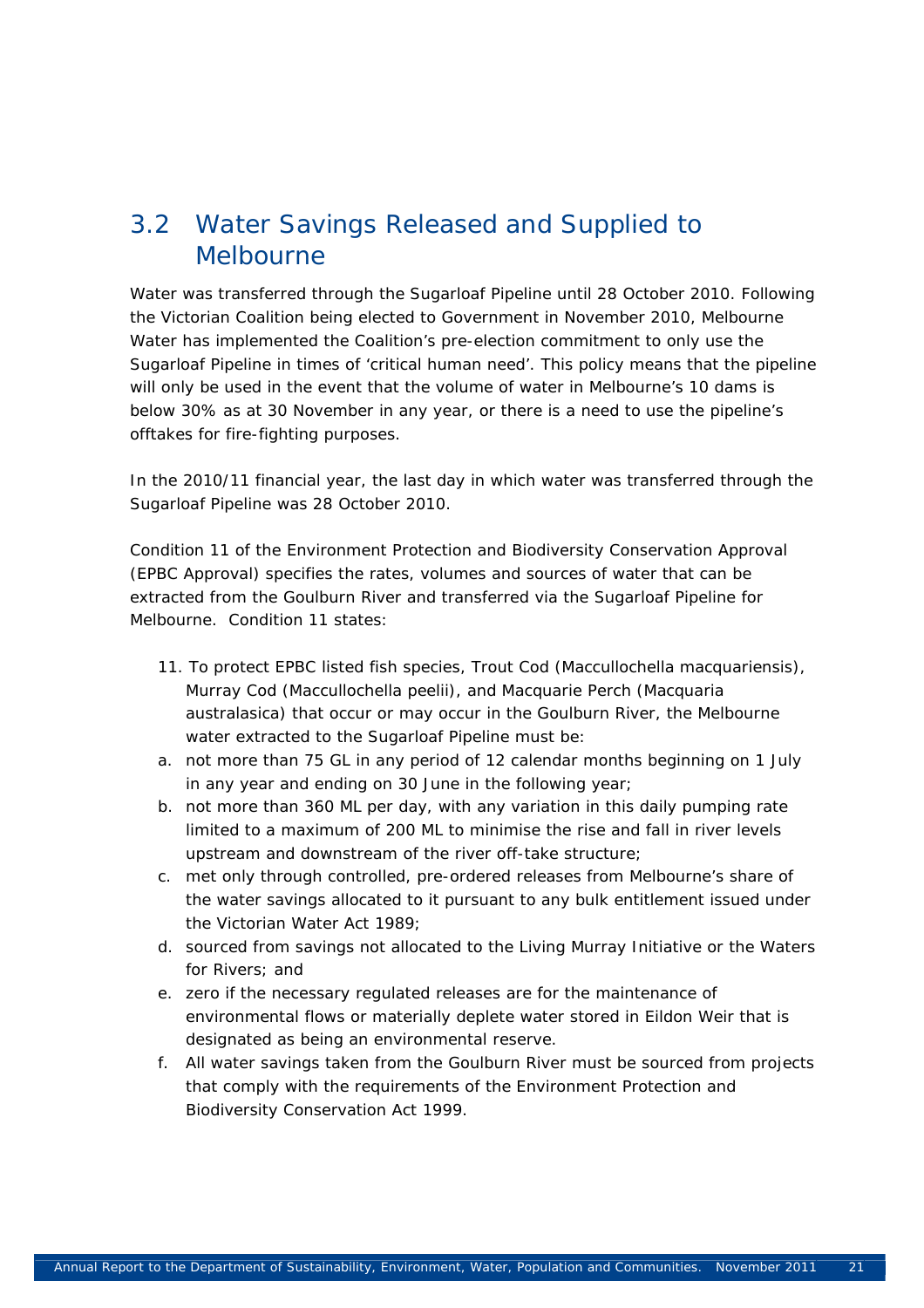This section describes Melbourne Water's compliance with these conditions for the reporting period from 1 July 2010 to 30 June 2011.

### 3.2.1 Compliance Reporting: 1 July 2010 to 30 June 2011

#### **Summary**

The Sugarloaf Pipeline was operated in compliance with Condition 11 of the *Environment Protection and Biodiversity Conservation Approval (EPBC Approval)* for the period 1 July 2010 to 30 June 2011, with the exception of Condition 11(b) on one occasion.

The maximum permissible variation in daily pumping rate of 200 ML/day under Condition 11(b) of the *EPBC Approval* was exceeded on 8 September 2010 when Melbourne Water ceased pumping on that day (from 300 ML/day). This was done in the face of heavy rain and to help balance water harvesting rates across its system, especially into Sugarloaf Reservoir where flows from the pipeline join flows from the Yarra River and Maroondah Reservoir.

| <b>Condition</b>   | <b>Description</b>                                                             | <b>DEWHA</b><br>Compliance |
|--------------------|--------------------------------------------------------------------------------|----------------------------|
| 11.a               | not extract more than 75 GL in any financial year                              | ✓                          |
| 11.b.i             | not extract more than 360 ML in any one day                                    | ✓                          |
| 11.b.ii            | limit variation of extraction to not more than 200 ML/day                      | $x^*$                      |
| 11.c. i            | only extract controlled, pre-ordered releases                                  | ✓                          |
| 11.c. ii           | only extract water from Melbourne's share of water savings                     | ✓                          |
| 11.d               | not extract water from the Living Murray Initiative or the Water<br>for Rivers | ✓                          |
| 11.e               | not deplete water designated in the environmental reserve                      | ✓                          |
| final<br>statement | water sourced from projects that comply with the EPBC Act 1999                 |                            |

#### **Table 7: Summary of compliance for the period 1 July 2010 to 30 June 2011**

\* For the period 1 July 2010 to 30 June 2011 there was a non-compliance event on 8 September 2010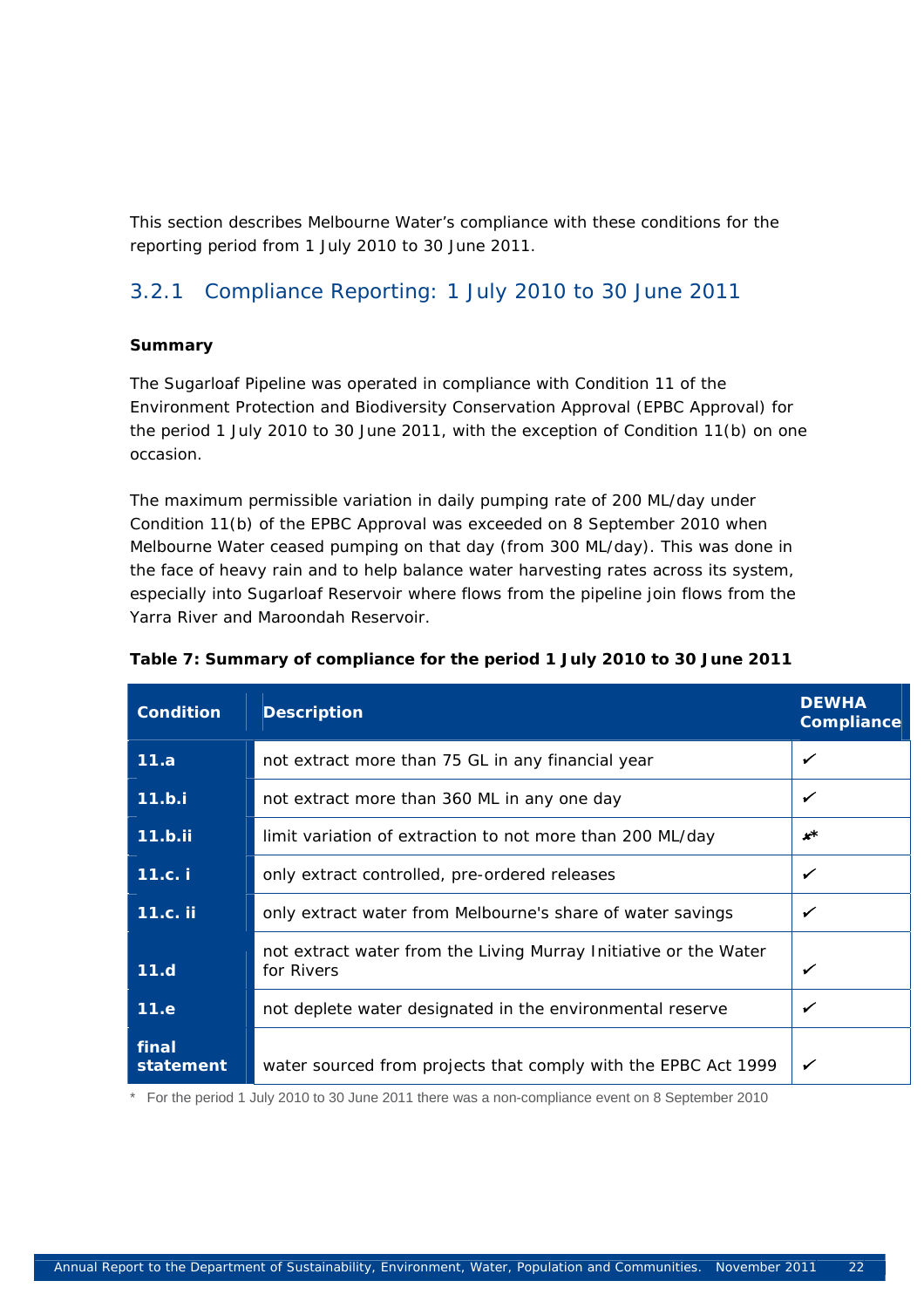#### **Condition 11(a)**

#### *The water extracted to the Sugarloaf Pipeline must be not more than 75 GL in any period of 12 calendar months beginning on 1 July in any year and ending on 30 June in the following year.*

Melbourne Water has complied with this condition for the period 1 July 2010 to 30 June 2011, transferring a total of 7.5 GL through the pipeline over this period.

#### **Condition 11(b)**

#### *The water extracted to the Sugarloaf Pipeline must be not more than 360 ML per day, with any variation in this daily pumping rate limited to a maximum of 200 ML to minimise the rise and fall in river levels upstream and downstream of the river off-take structure.*

The Sugarloaf Pipeline was operated in compliance with the 360 ML per day condition for the period 1 July 2010 to 30 June 2011.

The maximum permissible variation in daily pumping rate of 200 ML/day was exceeded on 8 September 2010 when Melbourne Water ceased pumping (from 300 ML/day). This was done in the face of heavy rain and to help balance water harvesting rates across its system, especially into Sugarloaf Reservoir where flows from the pipeline join flows from the Yarra River and Maroondah Reservoir.

As the flow in the Goulburn River was very high at this time (16,000 ML/d), Melbourne Water expected that the resultant fluctuations in river level would have had minimal impact on river health. The Goulburn-Broken Catchment Management Authority subsequently advised Melbourne Water that the ramp-down protocols should still be implemented under these circumstances. Melbourne Water will implement GBCMA's subsequent advice that the ramp-down protocols should be adhered in these situations.

It is worth noting that this non-compliance with condition 11(b) of the EPBC Approval was also documented in last year's Sugarloaf Pipeline Alliance Annual Report to DSEWPC (November 2010) under the reporting period 1 December 2009 to 30 November 2010 (first 12 months that the Sugarloaf Pipeline was implemented).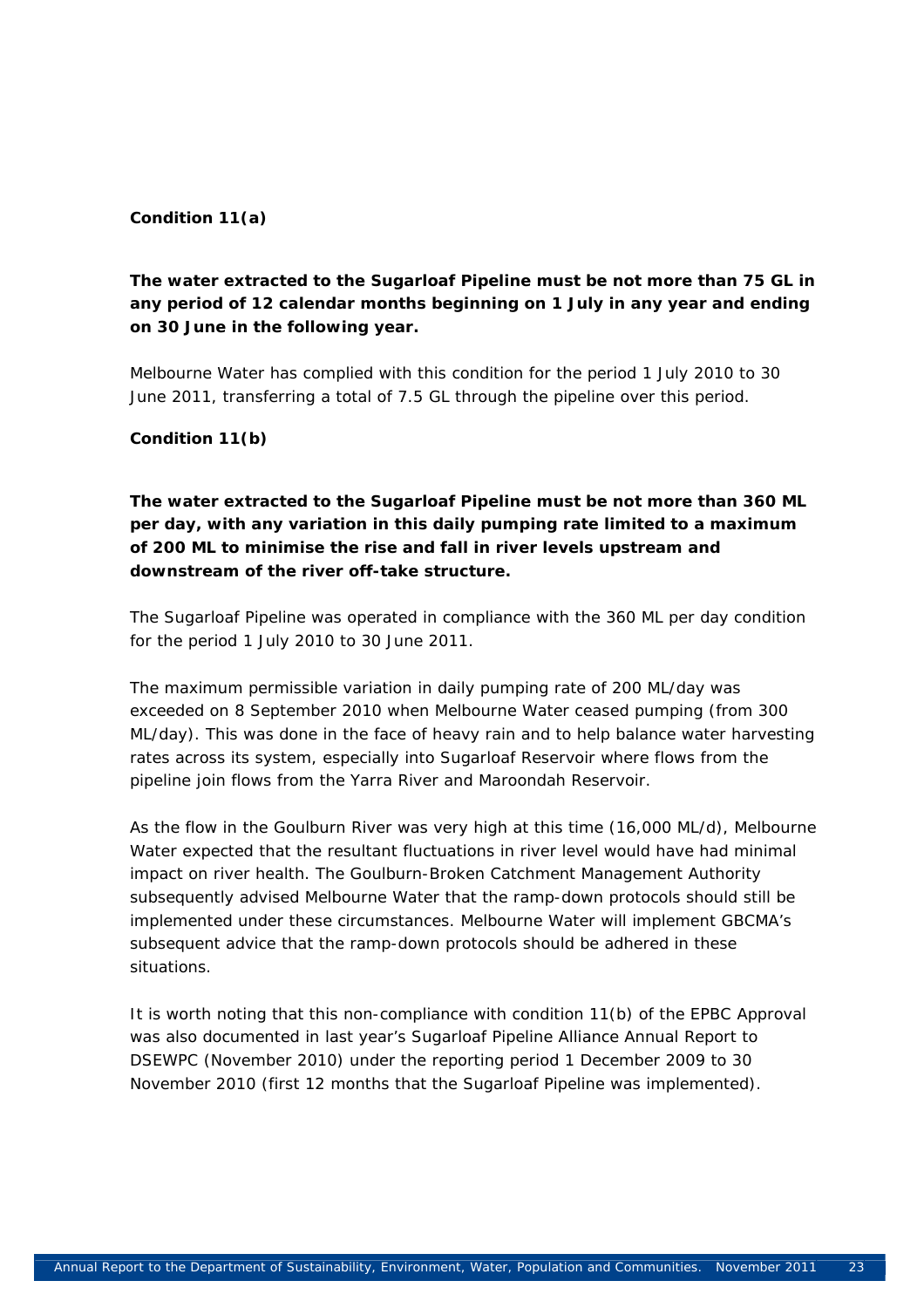#### **Condition 11(c)**

#### *The water extracted to the Sugarloaf Pipeline must be met only through controlled, pre-ordered releases from Melbourne's share of the water savings allocated to it pursuant to any bulk entitlement issued under the Victorian Water Act 1989.*

The Sugarloaf Pipeline was operated in compliance with this condition for the period 1 July 2010 to 30 June 2011. For this period, G-MW records indicate that Melbourne Water ordered a total volume of 8.8 GL from the metropolitan Retailers' Allocation Bank Account from Lake Eildon, with G-MW actually releasing 8.8 GL. Melbourne Water diverted 7.5 GL of this released volume from the Goulburn River at Killingworth to the Sugarloaf Pipeline. The disparity between the volume ordered and pumped was due to unscheduled outages, which were exacerbated by the two day lag time between orders and releases from Lake Eildon.

As per Goulburn-Murray Water's policy for supplying its customers, water released from Lake Eildon by Melbourne Water but not diverted to the Sugarloaf Pipeline was not debited from the metropolitan Retailer's Account. Instead, it was recaptured by Goulburn-Murray Water downstream at Waranga Basin and used to supply other customers.

All water diverted to the Sugarloaf Pipeline over this period has been taken from Melbourne's share of the water savings. This water has been sourced from a number of water saving initiatives that are documented in a letter from Melbourne Water to DEWHA dated 23rd December 2009. Independent reports (dated 14/12/09 & 21/12/09) supplied by Melbourne Water to DEWHA as an attachment to that letter confirm that the sources of Melbourne's share of water comply with the EPBC Approval.

Melbourne Water places orders with G-MW for water from Lake Eildon at least two days in advance (effectively 3 days) of the diversion date. The orders are placed with G-MW either through their 'WaterLine Online' system or by telephone. In the event of a planned outage Melbourne Water must give G-MW at least 2 days notice (effective 3 days) that a water order needs to be cancelled or amended. The process of ordering water has been complied with over the period 1 July 2010 to 30 June 2011. In the event of unplanned outages of the pipeline the ordering process acknowledges that Melbourne Water may be unable to give this two days notice. Any water released from Lake Eildon and not diverted to the Sugarloaf Pipeline is recaptured at Waranga Basin.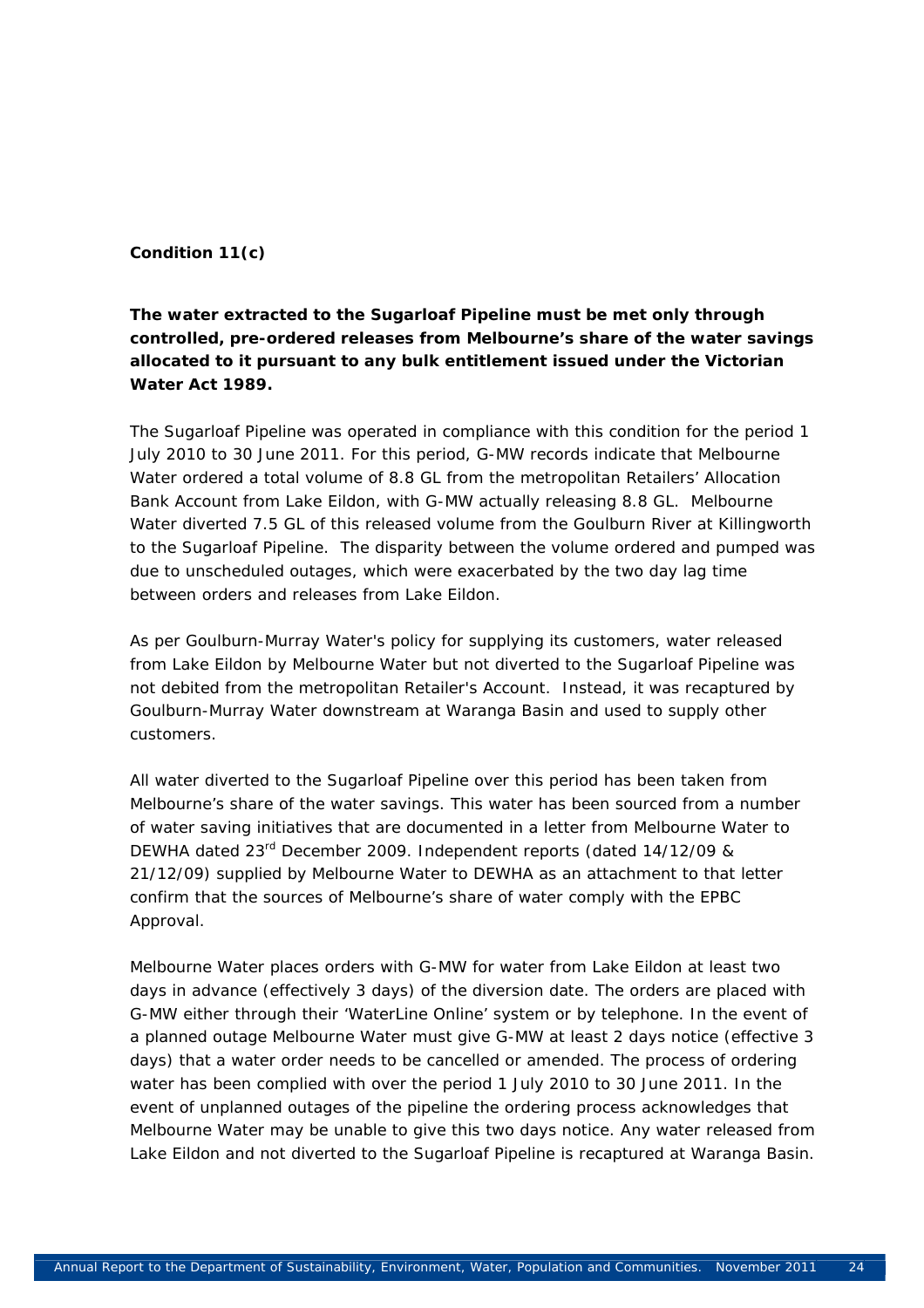#### **Condition 11(d)**

#### *The water extracted to the Sugarloaf Pipeline must be sourced from savings not allocated to the Living Murray Initiative or the Waters for Rivers.*

The Sugarloaf Pipeline was operated in compliance with this condition for the period 1 July 2010 to 30 June 2011. The water diverted from the Goulburn River to the Sugarloaf Pipeline has been allocated to Melbourne's share of Lake Eildon from a number of water saving initiatives that are documented in a letter from Melbourne Water to DEWHA dated 23<sup>rd</sup> December 2009. Independent reports (dated 14/12/09 & 21/12/09) supplied by Melbourne Water to DEWHA as an attachment to that letter confirm that the sources of Melbourne's share of water comply with the *EPBC Approval*.

#### **Condition 11(e)**

#### *The water extracted to the Sugarloaf Pipeline must be zero if the necessary regulated releases are for the maintenance of environmental flows or materially deplete water stored in Eildon Weir that is designated as being an environmental reserve.*

The Sugarloaf Pipeline was operated in compliance with this condition for the period 1 July 2010 to 30 June 2011. The water diverted from the Goulburn River to the Sugarloaf Pipeline has been allocated to Melbourne's share of Lake Eildon from a number of water saving initiatives that are documented in a letter from Melbourne Water to DEWHA dated 23rd December 2009. Independent reports (dated 14/12/09 & 21/12/09) supplied by Melbourne Water to DEWHA as an attachment to that letter confirm that the sources of Melbourne's share of water comply with the *EPBC Approval*.

Since the commencement of the operation of the pipeline, the minimum daily passing flow recorded in the Goulburn River at Killingworth (while pumping) has been 1,605 ML/day (31 July 2010).

*All water savings taken from the Goulburn River must be sourced from projects that comply with the requirements of the Environment Protection and Biodiversity Conservation Act 1999.*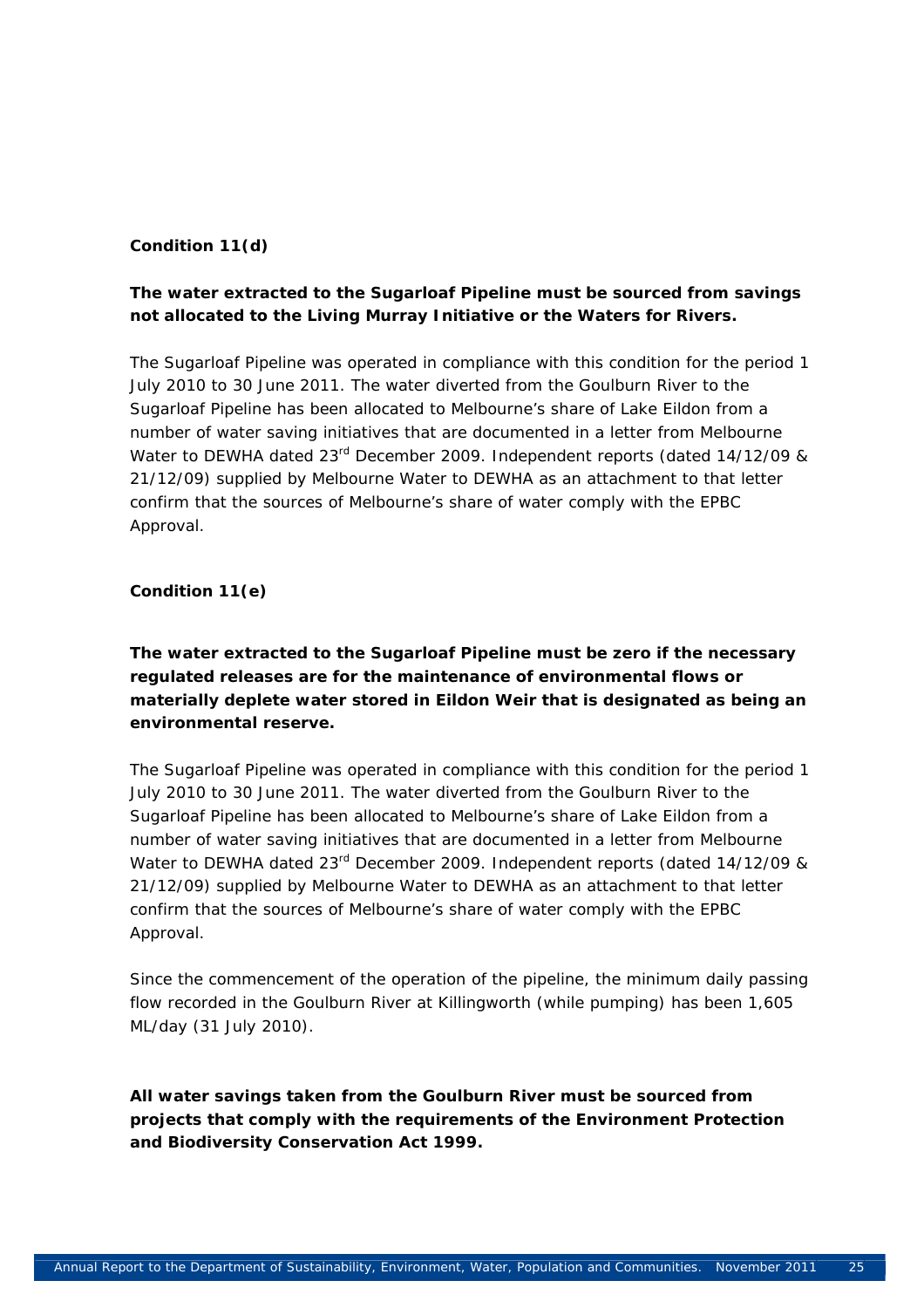The Sugarloaf Pipeline was operated in compliance with this condition for the period 1 July 2010 to 30 June 2011. All water diverted to the Sugarloaf Pipeline over this period has been sourced from a number of water saving initiatives that are documented in a letter from Melbourne Water to DEWHA dated 23rd December 2009. Independent reports (dated 14/12/09 & 21/12/09) supplied by Melbourne Water to DEWHA as an attachment to that letter confirm that the sources of Melbourne's share of water comply with the requirements of the *Environment Protection and Biodiversity Conservation Act 1999.* 

#### **Goulburn Broken CMA Licence**

The *Environment Protection and Biodiversity Conservation (EPBC) Approval* for the Sugarloaf Pipeline was issued on 12 September 2008. The Goulburn Broken Catchment Management Authority (GBCMA) subsequently issued a licence on 22 December 2008 for the Sugarloaf Pipeline under the *Water Act 1989* following consideration of an assessment under the *Heritage Rivers Act 1990*.

The GBCMA licence included additional requirements beyond those in the *EPBC Approval,* which were ultimately incorporated into the *Water Savings Supply and Transfer Agreement (WSSTA)* between Goulburn-Murray Water, Melbourne Water and the metropolitan Retailers.

These conditions are chiefly to ensure the ecological health of the Goulburn River and those conditions concerning river flows, and performance against them, is included in this report in the interests of completeness and transparency. In particular, the *WSSTA* states that water may only be taken from the Goulburn River when passing flows are at least 300 ML/day and the Sugarloaf Pipeline may be operated to increase or decrease the daily diversion rate by up to:

- a. 75 ML per day when the flow in the Goulburn River at Killingworth is between 300 and 799 ML per day
- b. 120 ML per day when the flow in the Goulburn River at Killingworth is between 800 and 1,499 ML per day
- c. 180 ML per day when the flow in the Goulburn River at Killingworth is at least 1,500 ML per day

For the period 1 July 2010 to 30 June 2011, Sugarloaf Pipeline operations did not comply with the Goulburn Broken Licence requirements specified in the *Water Savings Supply and Transfer Agreement* on one occasion. On 8 September 2010, Melbourne Water decided to cease pumping for the day (from 300 ML/day) to help balance harvesting rates across its system in the face of heavy rain. As the flow in the Goulburn River was very high at this time (16,000 ML/d), Melbourne Water expected that the resultant fluctuations in river level would have had minimal impact on river health. The Goulburn-Broken Catchment Management Authority subsequently advised Melbourne Water that the ramp-down protocols should still be implemented under these circumstances.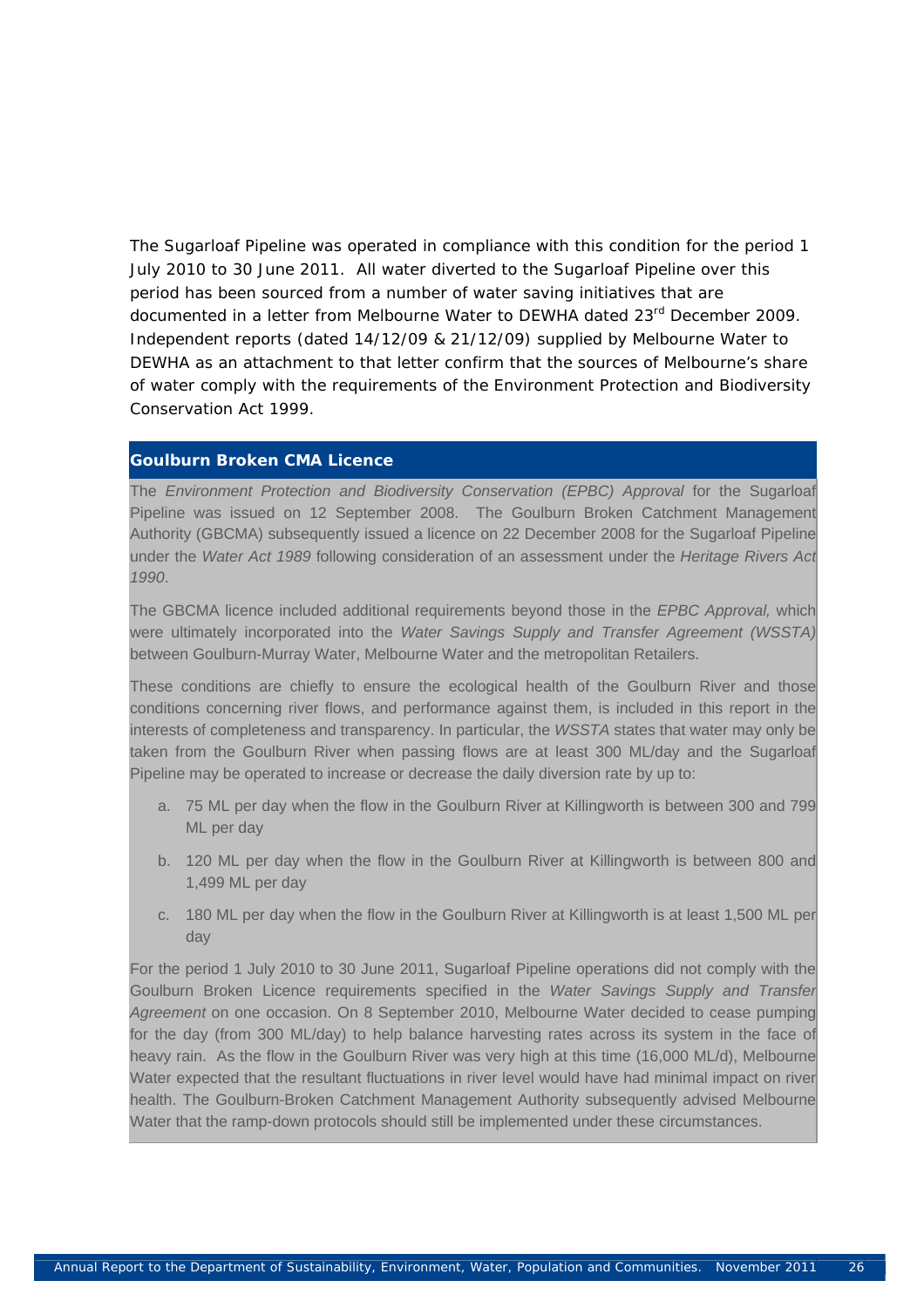# 4.1 General measures for all Terrestrial Fauna

Pre Construction and Construction mitigation measures for all Terrestrial Fauna have been previously described in the 2010 Annual Report to DEWHA and are not repeated here. The following describes the mitigation measures undertaken Post construction over the period 1 July 2010 – 30 June 2011.

The majority of the fauna fencing was removed post construction to reduce barriers to dispersing for ground-dwelling fauna. Some fencing of the construction corridor remains where private landholders requested. The fencing that remains is standard farm fencing similar to what is found throughout the surrounding region. The Alliance does not believe it will act as a barrier to terrestrial fauna.

Pest control measures as outlined in the Pest Animal Control Program have also been implemented during post-construction. This has included provision of funding to a post-fire predator control project managed by Parks Victoria to protect faunal values in fire affected areas under the Caring for our Country Bushfire Recovery Program. Funding was also provided to the Yea River Catchment Landcare Group to train members in pest control methods.

Site rehabilitation in line with the Reinstatement Management Programs for the EMP sections has also been undertaken to help facilitate re-colonisation of fauna species.

Post construction monitoring has been undertaken for EPBC listed species, Striped Legless Lizard (SLL) and Golden Sun Moth (GSM) as well as the FFG listed Brown Toadlet. The findings from the monitoring are summarised below.

# 4.2 Woodland Forest and Scattered Tree Habitats

Appropriate pre-construction and construction surveys were undertaken by the Alliance in accordance with the Fauna Mitigation Plan and were reported in the 2010 Annual report to DEWHA.

In consultation with DSE, the Alliance has agreed to a Bandicoot Monitoring Program to be undertaken by the Arthur Rylah Institute (ARI) in 2015. This program will monitor the bandicoots (and other animals) use of structures installed throughout the Toolangi State Forest to facilitate crossing the Sugarloaf Pipeline vehicle access track.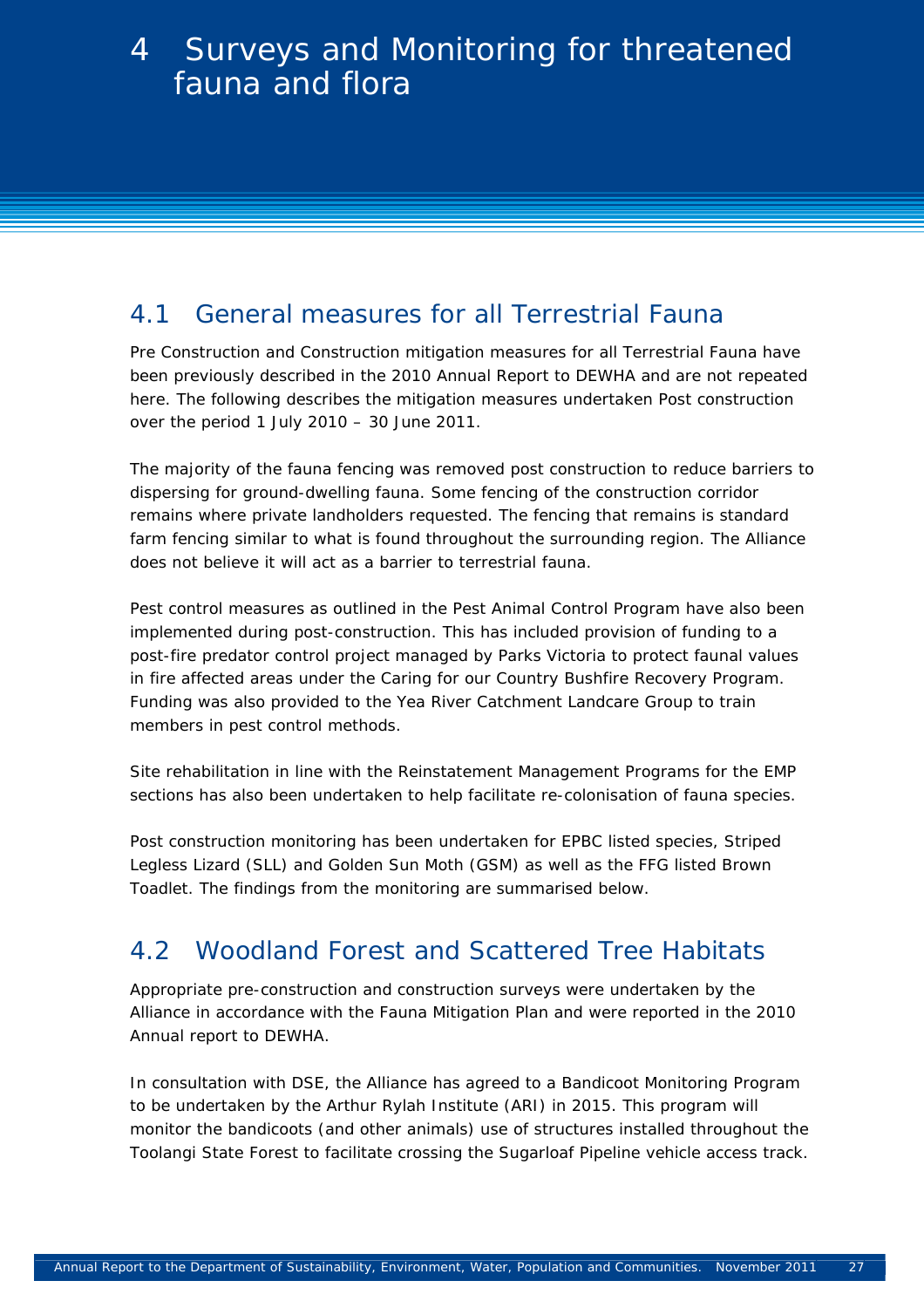Remote cameras will be installed at each of the four crossings and monitoring will occur every 3 months for a total of 4 visits during 2015.

Monitoring of the Toolangi Habitat Linkages has also been agreed to in consultation with DSE and will be undertaken by ARI during 2013/2014. The program will monitor the habitat linkages installed in Toolangi State Forest through the use of remote cameras installed at 32 sites. Data will be recorded over an 8 month period in 2013 and repeated in 2014.

### 4.3 Water body Habitats

Appropriate pre-construction and construction surveys were undertaken by the Alliance in accordance with the Fauna Mitigation Plan and were reported in the 2010 Annual report to DEWHA.

A small frog was captured and released within the farm dam on property #103 in the Glenburn EMP Section, the frog was suspected to be a Brown Toadlet (*Pseudophryne bibroni*). The photographic evidence of the frog unfortunately was not sufficient to conclusively identify that the frog was a Brown Toadlet, however the precautionary principle was adopted and the Alliance proceeded as though the frog was a Brown Toadlet. This species is listed as threatened under the FFG Act, but not the EPBC Act. After consultation with DSE, the agreed future course of action involved the retention of this water body, installation of fauna-proof fencing around its boundary for the duration of construction and placement of additional habitat features (including woody debris) around the edge of this water body.

Monitoring of the Brown Toadlet and the water body habitat was undertaken three times during autumn 2010 and a further three times during autumn 2011. Despite the surveys being undertaken during the species' active period and under favorable conditions no Brown Toadlets were heard or captured. Without more pre-construction data on the presence and size of the Brown Toadlet population, very little can be concluded from these monitoring results. No conclusion can be reached regarding the likely impact of construction on toadlets at the site.

## 4.4 Grassland Habitats

#### 4.4.1 GSM habitats

Pre-construction and construction monitoring of GSM has been reported in the 2010 Annual report to DSEWPC.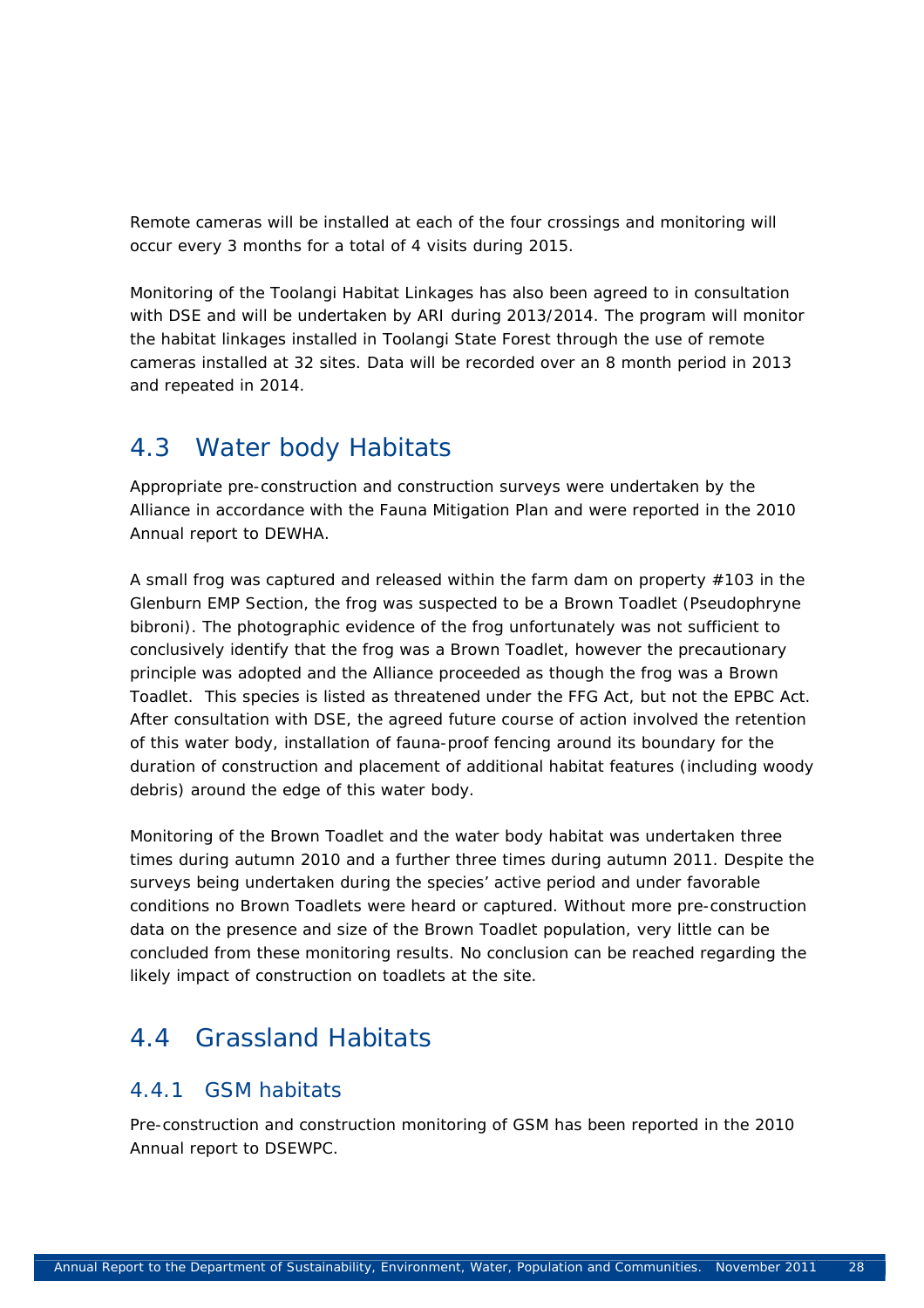#### 4.4.1.1 Monitoring Overview

The following monitoring was undertaken for GSM adults and pupa cases during the second post construction flight season:

- Monitoring of GSM and the recovery of GSM habitat values as part of Habitat Slab Replacement Experiment;
- Monitoring of GSM and the recovery of GSM habitat values as part of Grassland Reinstatement Experiment;
- Monitoring GSM adults and pupal cases in all other **known** GSM grassland habitats intercepted by the Construction Area; and
- Monitoring GSM adults and pupal cases across the broader Sheoak Property.

The proposed monitoring program and methods for the project were developed as a stand-alone document prior to the commencement of the 2009/10 flight season and were generally consistent with the recently released national guidelines for the minimum acceptable standards for persons or organisations undertaking GSM surveys (DEWHA, 2009).

Two flight seasons of Post Construction Monitoring for GSM has been completed. At the Sheoak property the GSM monitoring will continue for a further three years. The ongoing monitoring includes the adult surveys and continuation of the Grassland experiment.

#### 4.4.1.2 Adaptive Management

The GSM monitoring program for the 2010/2011 flight season required adaptive management for the following reasons:

- Adult GSM emerged later in the season compared to recent years
- Weather conditions (ie temperature and sunniness) were generally unsuitable for conducting surveys before and during the time of expected adult GSM emergence
- Adult GSM continued emerging, and were being seen in flight by Alliance Ecologists, beyond the time period specified in the approved documents (ie. GSM were seen in flight beyond January 2011)
- Access to a number of private properties containing **known** GSM habitat could not be obtained for a substantial portion of the GSM flight season.

For all these reasons, GSM monitoring surveys during the 2010/2011 flight season were not undertaken in the manner and intensity specified within the approved documents. The extent to which the monitoring surveys deviated from the approved surveys is detailed in the Post Construction Golden Sun Moth Monitoring Results 2010 – 2011 Flight Season SPA-REP-GL-ENV-0050 (Appendix B).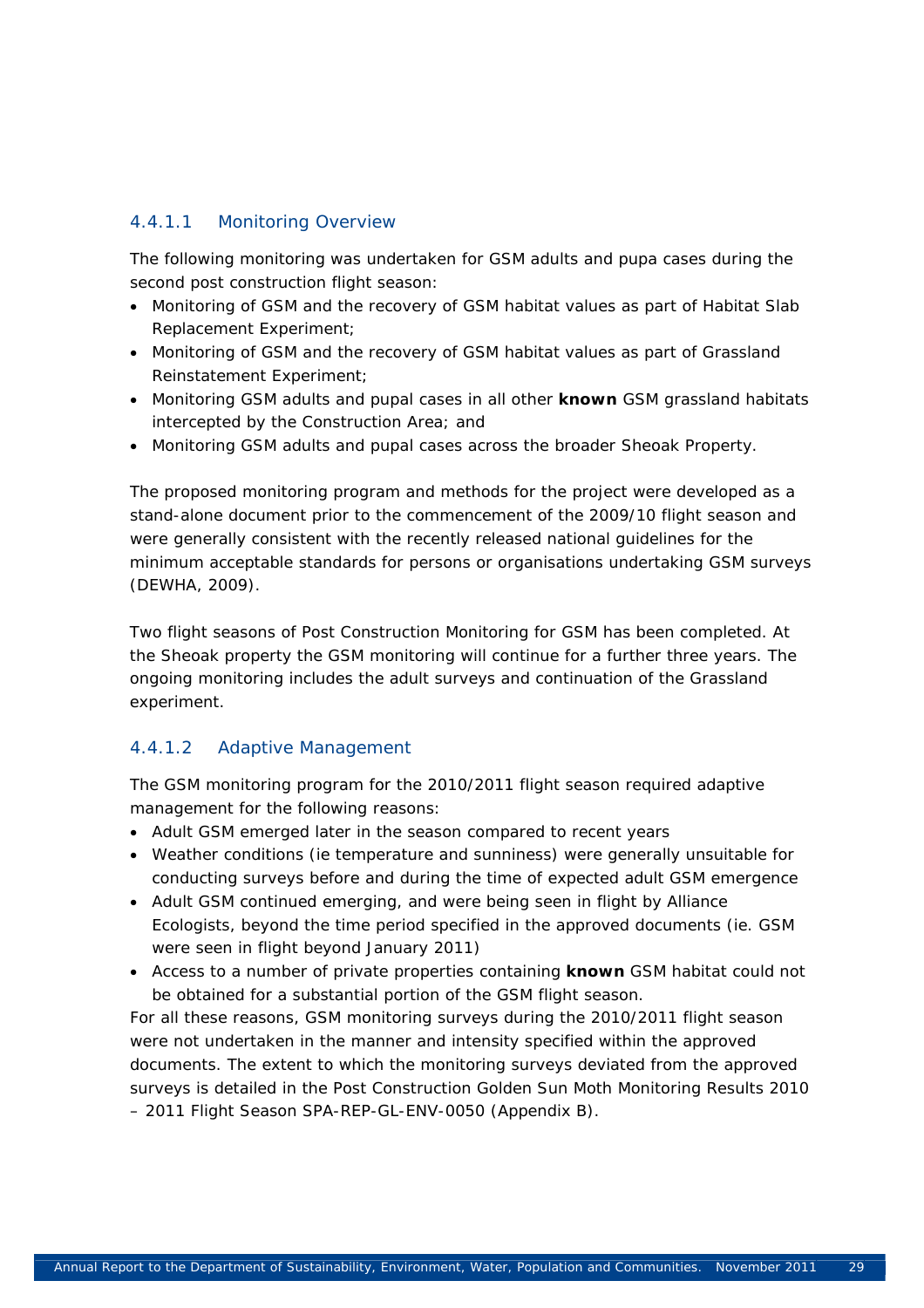DSE was kept informed of the monitoring issues facing the Alliance ecologists during the 2010/2011 flight season and many other fauna consultants and ecologists across Victoria also faced similar difficulties with their GSM surveys.

#### 4.4.1.3 Results from 2010/2011 Flight Season

Eight GSM and no GSM pupal cases were detected/collected in the habitat slabs during the 2010/2011 flight season. There were too few GSM detected to draw any firm conclusions, however the numbers were substantially less then during the 2009/2010 flight season.

Preliminary results from the habitat slab flora monitoring suggest that habitat value for GSM has decreased within the disturbed areas and that the laydown treatment may provide intermediate GSM habitat when compared with controls and set down areas. Further analysis is required to provide more conclusive results.

Surveys of the Grassland Habitat Restoration Project recorded only four adult GSM during one of the five visits and no GSM pupal cases, meaning there were insufficient observations to draw any meaningful conclusions about or between treatments. As with the habitat slab monitoring the numbers of GSM sighted were substantially fewer than for the 2009/2010 flight season. This was consistent across all the GSM monitoring for the Project as well as consistent with GSM observations across Victoria.

Findings from the flora monitoring within the Grassland Habitat Restoration Project suggest that Tussock replacement does re-introduce a range of native species more quickly than other treatments, but that is moderated by the re-introduction of many introduced species at the same time. Additional monitoring is required to determine longer term effects of treatments.

GSM adult surveys were conducted within the construction corridor and adjacent property/road reserve during December 2010/January 2011. No adult GSM were detected. This is in comparison to a total of 272 adult moths observed during November/December 2009. The difference may be partially attributable to the lesser amount of surveys undertaken at 'appropriate' times of the year during the 2010/2011 flight season. However, other contributing factors could include the less suitable weather conditions for GSM in 2010/2011 compared to previous years, and also the tall dense regrowth along the construction corridor within some of the properties as a result of intensive post-construction reinstatement. Some instances of cattle grazing may also have influenced the GSM results.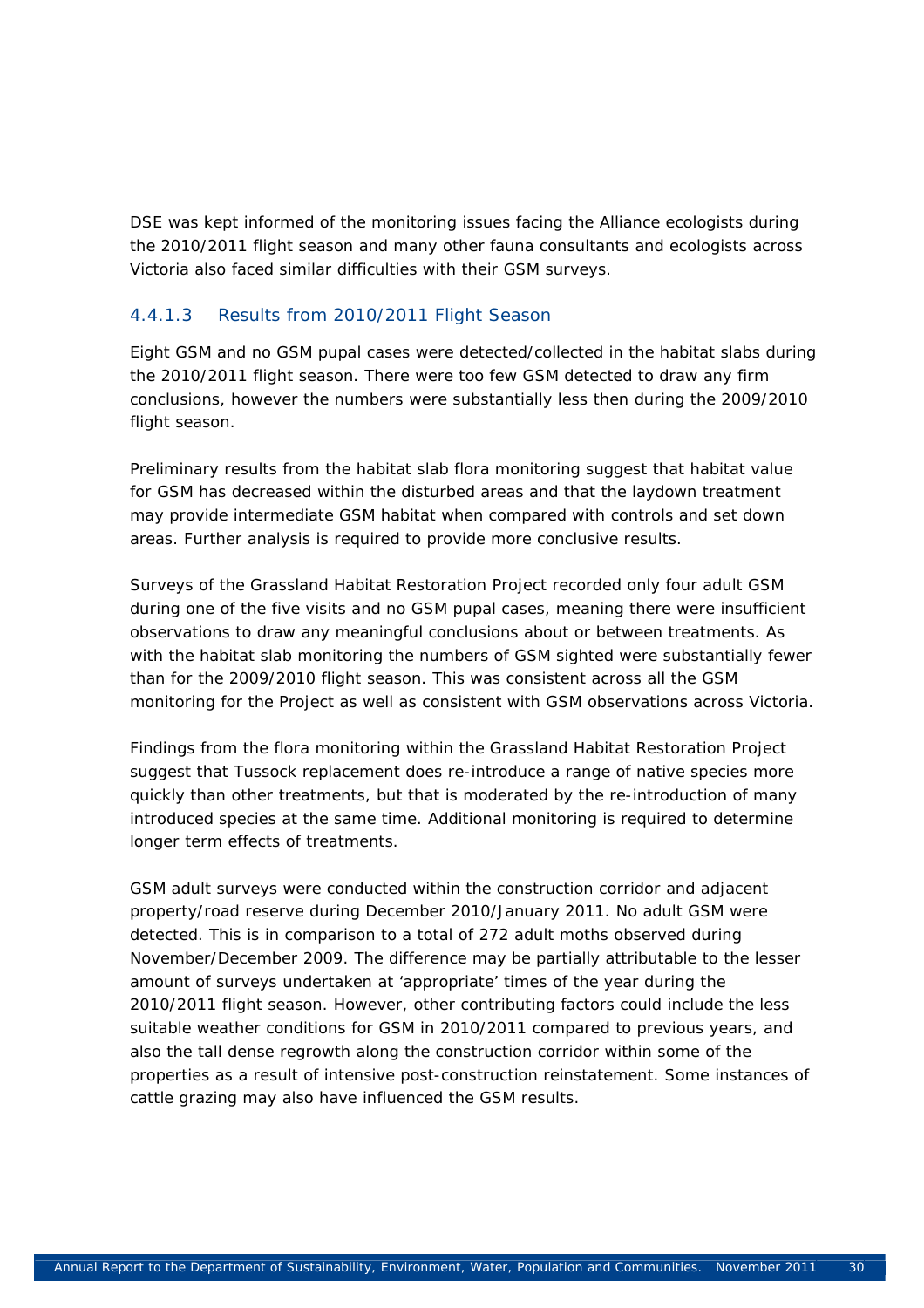A total number of 251 adult GSMs were observed across the broader Sheoak property (i.e. not including the ROW) during the six monitoring surveys undertaken during November/December 2010 and January 2011. This is in comparison with over 1800 in the previous 2009/2010 flight season.

#### 4.4.1.4 Discussion

Even though GSM numbers were substantially lower compared to the first Postconstruction season, and the results of the experimental procedures have not produced clear-cut findings, the Alliance believes that there has been some important information learnt about how the species responds during a year of above average rainfall. Namely:

- There can be substantially differing time of emergence from year-to-year
- The conclusion of the 'flight season' can be well beyond 'early-January'
- The emergence of adults appears to be reduced in years of above average rainfall, although it is uncertain if this is due to the rainfall that occurred before or during the flight season (or both).
- It is possible that GSM had been able to establish in some low-lying areas during consecutive years of below average rainfall, but may have been removed from these areas (or at least considerably depleted) following the flooding and/or heavy rainfall during the 2010/2011 season.

Further details, results and maps of GSM monitoring surveys are included in the reports:

- "Post Construction Golden Sun Moth Monitoring Results 2010 2011 Flight Season SPA-REP-GL-ENV-0050" (Appendix B),
- "Post Construction Restoration Project Experiment: Flora Monitoring Results 2009-2011 SPA-REP-GL-ENV-0068" (Appendix C),
- "Post Construction Habitat Slab Experiment: Flora Monitoring Results 2009- 2011 SPA-REP-GL-ENV-0069" (Appendix D),

### 4.4.2 Striped Legless Lizard Habitats

Pre-construction and construction monitoring of SLL has been reported in the 2010 Annual report to DEWHA.

Post Construction Monitoring for SLL across the SLL monitoring sites (Seven locations within the construction corridor where five or more SLL were captured), began in May 2010 and will be completed in January 2012 (Two years after the SLL release). At the Sheoak property the SLL monitoring will continue for a further three years.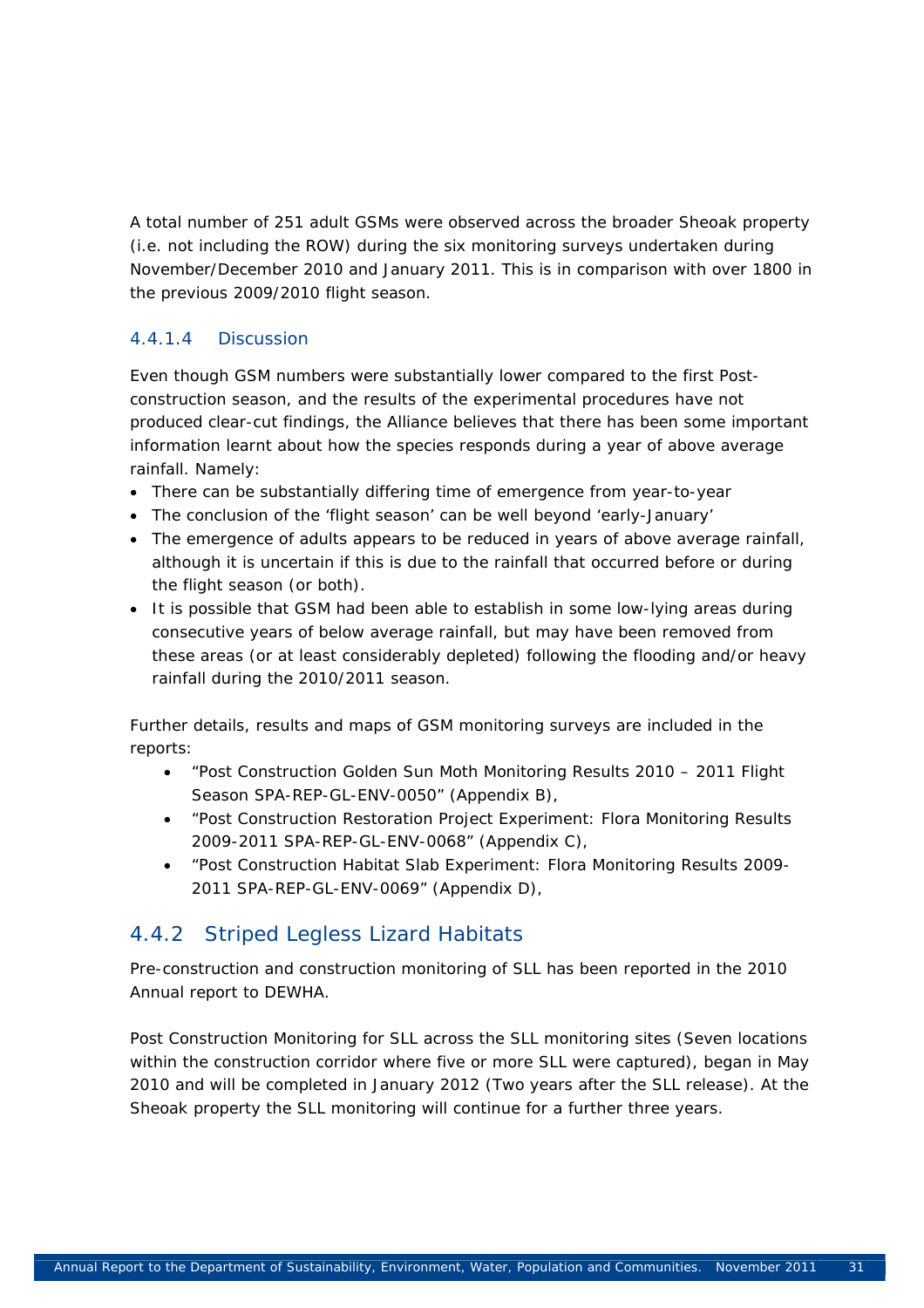As part of the approvals process for the Sugarloaf Pipeline Project, the Alliance committed to conducting monitoring for SLL during the post-construction phase for a period of two years at the following locations:

- Broadly across the Sheoak property;
- At locations where 5 or more lizards were detected during the course of the project.

A draft monitoring plan was developed by the Alliance. Following further consultation, discussion and revisions, the document was endorsed by DSE.

#### 4.4.2.1 Monitoring at Sheoak

In late 2009 and early 2010, nine sets of lizards monitoring grids were established broadly across the Sheoak property. Each grid consisted of 50 wooden shelters placed in 5 rows of 10 shelters, with each shelter placed 5 metres from the next nearest shelter. Each shelter comprises a block of wood that is about 30 cm long, 20 cm wide and 7.5-10 cm thick. An additional 2cm x 2cm strip of wood is also placed along one edge of the shelter to raise it from the ground slightly.

These shelters have been checked on three occasions during the period 1 July 2010 – 30 June 2011.

- The shelters were all checked by ecologists in mid-October 2010. No SLL or other vertebrate fauna species were detected underneath the shelters;
- The shelters were all checked by ecologists in mid-November 2010. No SLL were detected underneath the shelters. Two small skinks were seen basking on top of two shelters but disappeared into nearby grasslands upon approach by the ecologists.
- The shelters were all checked mid-December 2010. No alive SLL were detected underneath the shelters however one dead reptile (probably *Delma impar*) was detected under one shelter. Three eastern brown snakes, four spotted marsh frogs and a Blue tongue lizard were also detected under the shelters.
- Further checks of these shelters occurring broadly across the Sheoak property are to occur on four occasions (July, October, November and December) throughout 2011, 2012, 2013 and 2014.

A further 6 grids will be set up across the Sheoak property in late 2011 and these grids in combination with the existing nine grids will be monitored for a further three years until late 2014. A summary report will be prepared annually with a full report prepared at the conclusion of the five years monitoring.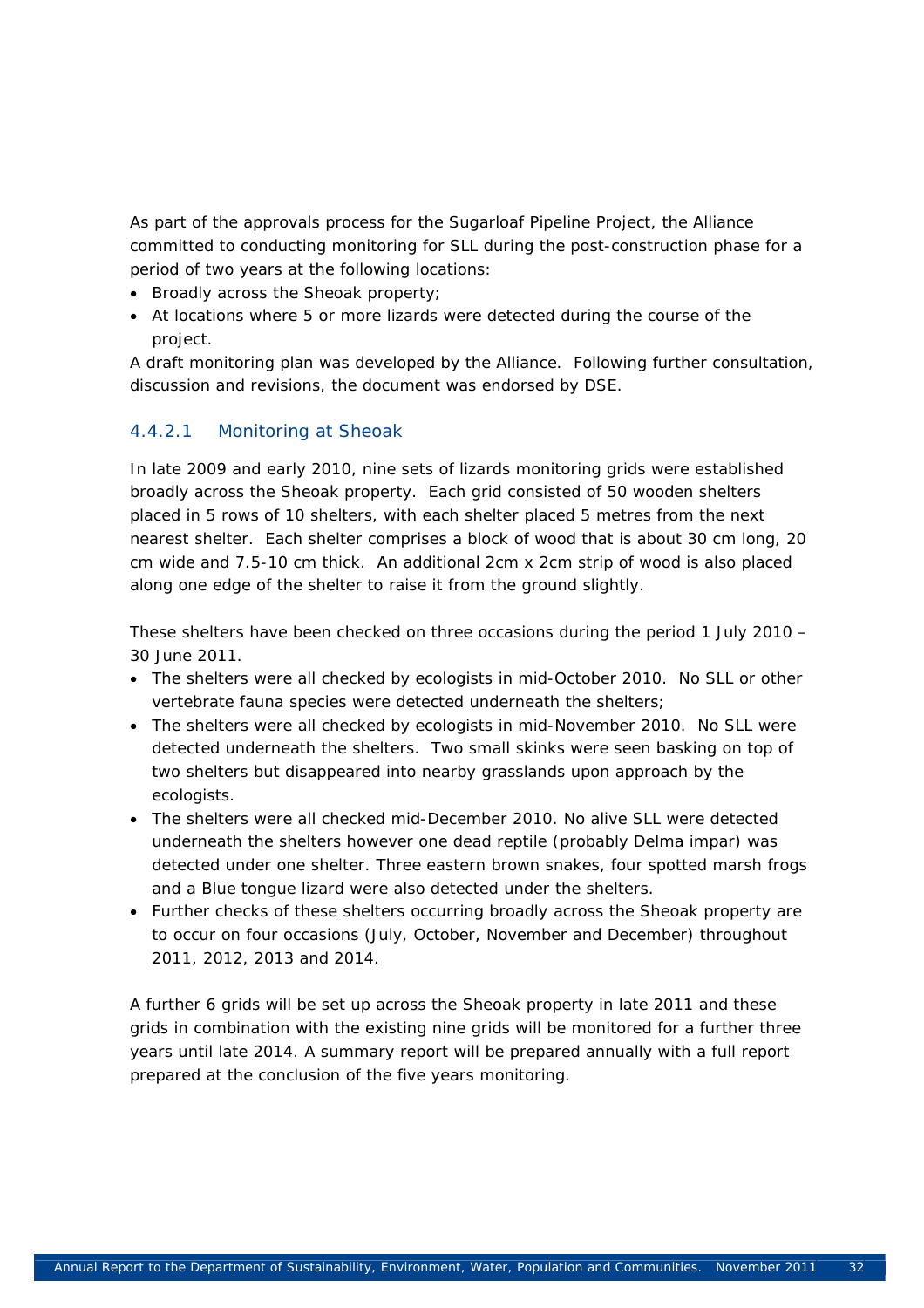#### 4.4.2.2 Monitoring at other properties

In late 2009 and early 2010, lizard monitoring grids were established within (and immediately adjacent to) the reinstated construction area at seven locations where five or more lizards had been detected during the course of the project. This included one grid on properties 302.1, 26/28 and 326, and two grids on each of 327 and 328. As per the Sheoak property, each grid comprises 50 evenly spaced wooden shelters. For the first three properties listed above, half of the shelters were placed in land that had been directly affected by construction, and the remainder were placed in the same property but within immediately adjacent areas that were not directly affected by the construction process. For the latter two properties, half of the shelters were placed in the land directly affected by construction, and the other half were placed in the immediately adjacent roadside reserve alongside the Melba Highway.

These shelters have been checked on three occasions during the period 1 July 2010 – 30 June 2011. In summary:

- Small numbers of skinks (mostly Garden Skinks *Lampropholis guichenoti*) were detected underneath numerous shelters across most properties during the October 2010 check of the shelters, and at property 26/28 during the November 2010 check of the shelters. An eastern brown snake was also detected at property 327 North during October 2010;
- During the December 2010/ January 2011 check a common species of skink (Garden Skink *Lampropholis guichenoti*) and Spotted marsh Frog (*Limnodynates tasmaniensis)* were detected.

In addition:

- Following heavy rainfall and flooding through late winter and early spring, 14 of the shelters at property 26/28 were found to have washed away prior to the October 2010 checks. Another 10 shelters were found but had been washed out of position. Following the November 2010 checks of the remaining shelters at this location, all of the shelters were moved nearby to slightly higher ground, and new shelters were installed to replace those that had been lost;
- In September 2010, there was an unanticipated need to undertake emergency resowing of bare land where reinstatement had not been successful (on a very small scale). This included some areas on property 328, which were in close proximity to some of the shelters. An ecologist checked these shelters prior to the commencement of resowing. No SLL or other fauna were detected in the shelters occurring adjacent to the resowing, but one SLL was detected underneath a shelter in the adjacent roadside area. Appropriate details were documented for the lizard (while on site), and it was then released;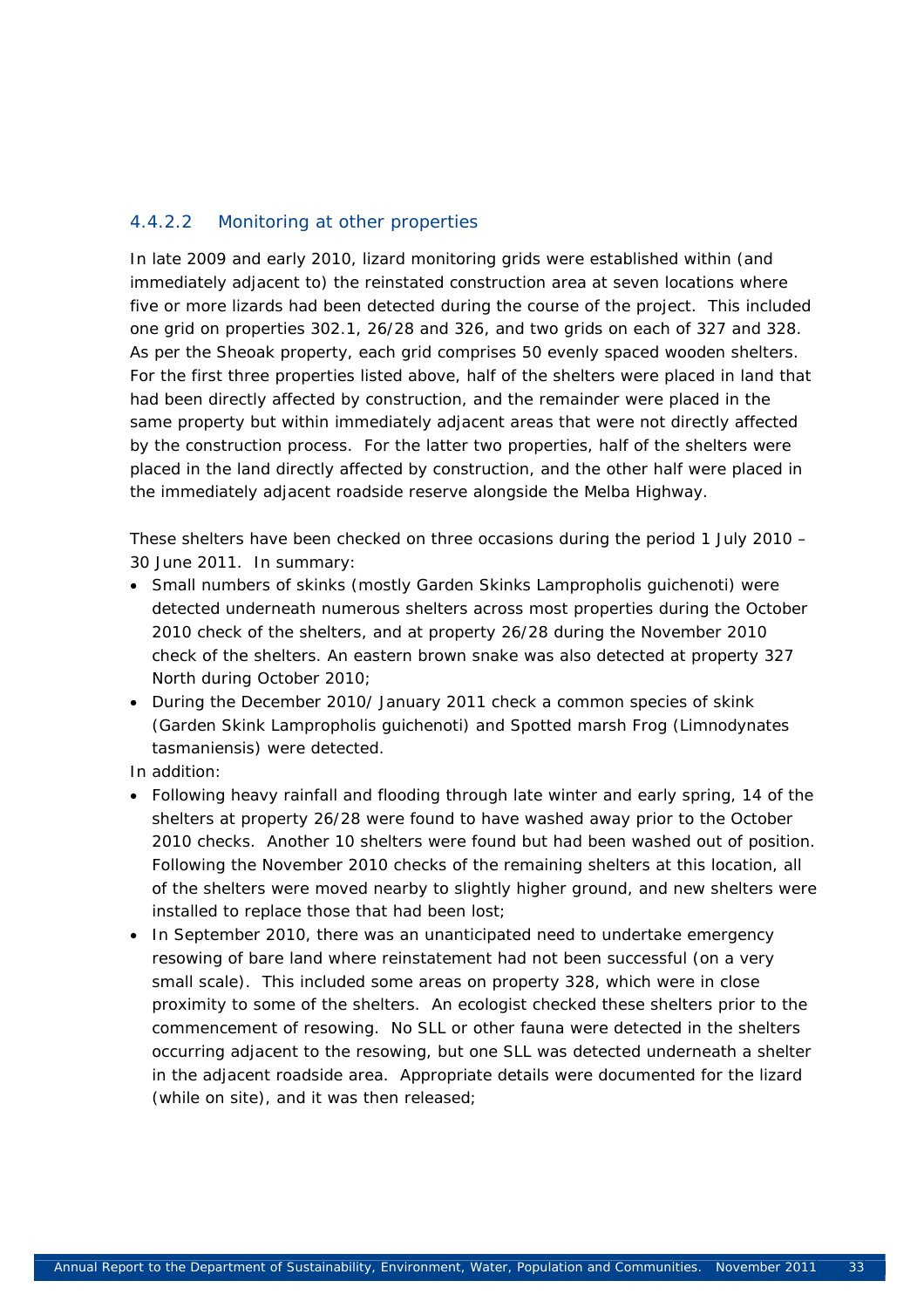• Slashing of grasses along roadsides has resulted in the loss of ten shelters at 302.1 and 1-2 shelters elsewhere. New shelters have been placed in nearby locations less likely to be damaged by future roadside slashing.

Further checks of all of these shelters occurring in locations where five or more SLL were detected during the course of the project are to occur on four occasions through 2011 (July, October, November and December). A full report will be prepared at the conclusion of the two years monitoring.

It is difficult to draw any conclusions from the results of the first year of monitoring. The population in the vicinity of the shelter grids appears to be small, but there is insufficient information to determine the exact population size, or if the population size in this area has changed since the construction process.

Further details, results and maps of the SLL monitoring surveys are included in the report "2010 Post Construction Monitoring Report - Striped Legless Lizard SPA-REP-GL-ENV-0047" which is attached as Appendix E.

## 4.5 Aquatic Surveys

A total of 143 fish were collected as part of post construction surveys throughout 2010/11, belonging to 11 species. Two-spined blackfish (*Gadopsis bispinosus*) was the most abundant native species sampled within Yea River. Brown Trout (*Salmo trutta*) was the most abundant exotic species sampled within the Yea River and Carp (*Cyprinus carpio*) were the most abundant exotic species recorded in the Goulburn River.

A single Macquarie Perch (*Macquaria australasica*) was recorded at a site downstream of Devlins Bridge in November 2009. In the subsequent post construction monitoring undertaken in 09/10 and 10/11 no further Macquarie Perch were recorded however efforts to monitor this particular population were hindered by property access issues and high flow events within the Yea river.

No Murray Spiny Crayfish (listed as threatened under FFG Act 1988) were recorded in the Yea River during the 2010/2011 aquatic surveys.

Since 2007 a number of catchment scale events have interrupted the sampling regime for this project and are likely to have influenced the data. In 2009-2010 bushfires completely destroyed the upper Yea river catchment, resulting in large amounts of ash being deposited into the Yea River and its tributaries. In 2010-2011 an unusually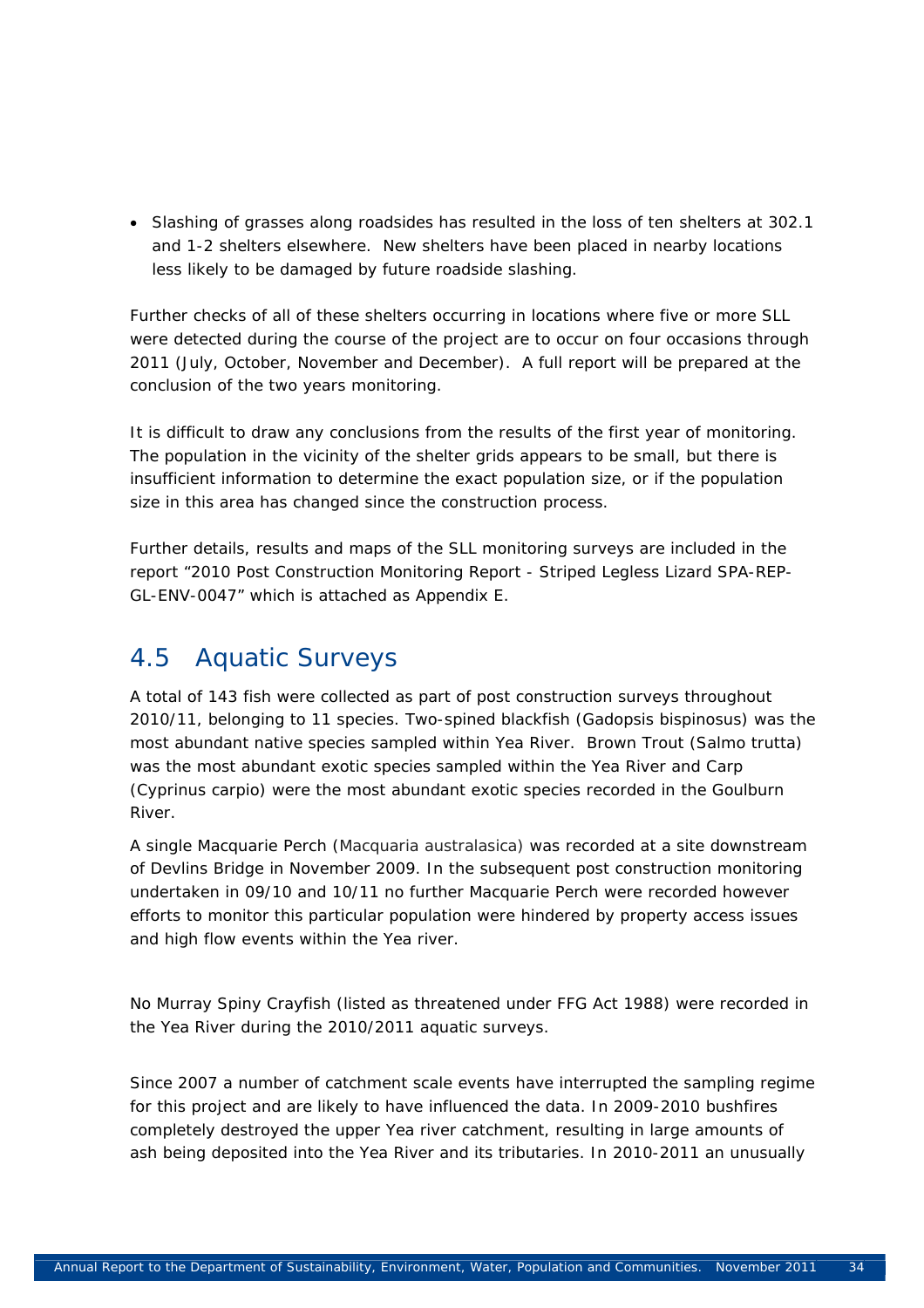wet summer significantly impacted on the sampling effort. Attempts were made to conduct surveys in November 2010, January and February 2011 however due to high river flows the sampling was postponed and completed in June 2011.

The 2 years of post construction monitoring surveys as required under the species mitigation plan are now complete. Overall the monitoring identified that the construction of the pipeline is unlikely to have had an on-going impact on the intersected waterways, and any impact that may have occurred is minor compared with the catchment scale impacts caused by the 2009 fires.

Further details and results of the Aquatic Surveys are included in the report "Sugarloaf Pipeline Project: Aquatic Ecology – Fish Survey Results" which is attached as Appendix F.

# 4.6 Matted Flax-lily

Matted Flax-lily has been recorded in at least 18 different sites/properties within the survey corridors, with a total of at least 41 discrete patches. The distribution of this species is strongly linked with road reserves and public land within the broader Yarra Glen area, with two outlying occurrences near Yea.

The construction corridor has impacted the following areas supporting Matted Flaxlily:

- Maroondah Aqueduct (4 patches between Steels Creek Road and Gulf Road);
- Gulf Road (3 patches in road reserve);
	- 1 patch immediately adjacent to Maroondah Aqueduct access track entrance point;
	- 1 patch on northern side of road reserve, immediately east of a row of exotic trees;
	- 1 patch on steep northern roadside embankment, east of aqueduct and west of Melba Highway;
- Glenview Road (1 patch on west side of road reserve, north of Yarraview Road);
- In addition the following patch has been impacted though it was not within the construction corridor and is included in this document:
- Melba Highway (1 patch on west side of road reserve, south of Hunts Lane).

Impact sites were surveyed in February 2009 with detailed results provided in the Matted Flax-lily translocation agreement. Maps showing the location of MFL patches throughout the project have been included as Appendix G.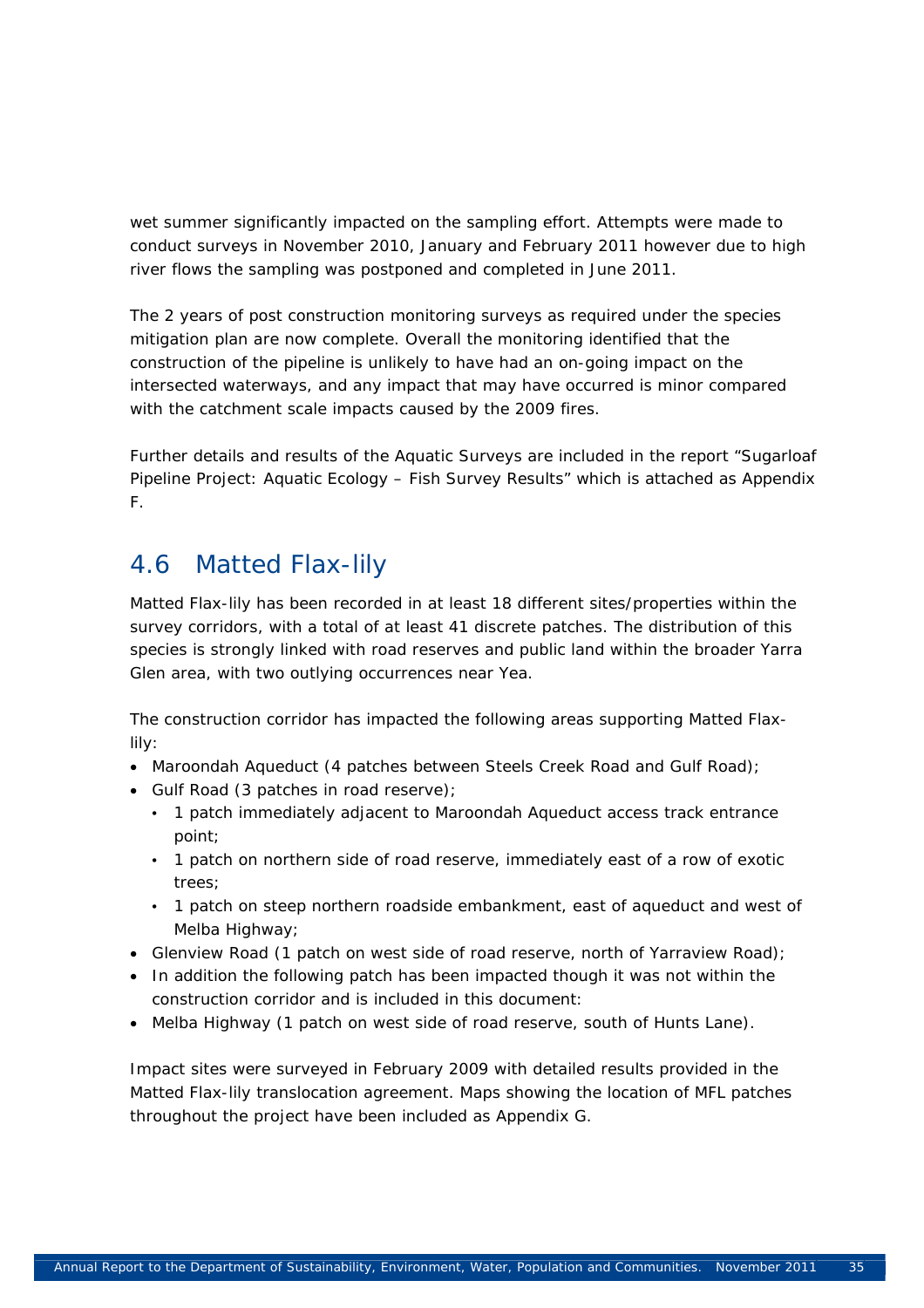### 4.6.1 Translocation of Impacted Matted Flax-lily Patches

Impacted patches of Matted Flax-lily were removed in April 2009 under the supervision of an expert in the biology of Matted Flax-lily, Mr Geoff Carr. Mr Carr was recommended by DSE for his knowledge of the biology of Matted Flax-lily.

The removed Matted Flax-lily was transported to the Buxton Zoo Nursery which specialises in the growth of indigenous species. The plants were individually labelled, potted and grown on. They were transplanted into the receptor site in autumn 2010.

The receptor site for the MFL is located within the Maroondah Aqueduct close to the positions of Patches 1 to 4 (discussed above). The site covers an area of 120 x 3 m, and is situated along the southern boundary fence line of the aqueduct, between the Sugarloaf Pipeline access track and the fence line. The site was fully cleared during pipeline construction but was reinstated with stored topsoil, and then replanted with a locally indigenous species mix. This section of the aqueduct is known to support MFL as shown by the persistence of the species in this area prior to the construction of the Sugarloaf Pipeline.

A Matted Flax-lily Translocation Commitment has been developed by the Alliance in consultation with DEWHA, DSE and MW and has been endorsed. This Commitment is a detailed discussion of the translocation requirements and ongoing management actions to help facilitate the ongoing survival of this species over a five year period at the receptor site.

### 4.6.2 Monitoring

Monitoring of the translocated Matted Flax-lily has commenced. The monitoring report "Matted Flax-lily (*Dianella amoena*) Translocation: Monitoring Spring/Summer 2010/2011" is attached in Appendix H. The next monitoring report Spring/Summer 2011/2012 is due in February 2012 and will be reported on in the 2012 Annual Report.

The monitoring carried out during Spring/summer 2010-2011 found that:

- Good (acceptable) survival of the *Dianella amoena* plants translocated, with only 5% mortality of the plants which is minor in the opinion of the specialist.
- The performance of the plants, that is growth and flowering, has also been good with only 35% without inflorescences or infructescences. This is judged to be an acceptable rate of flowering/fruiting.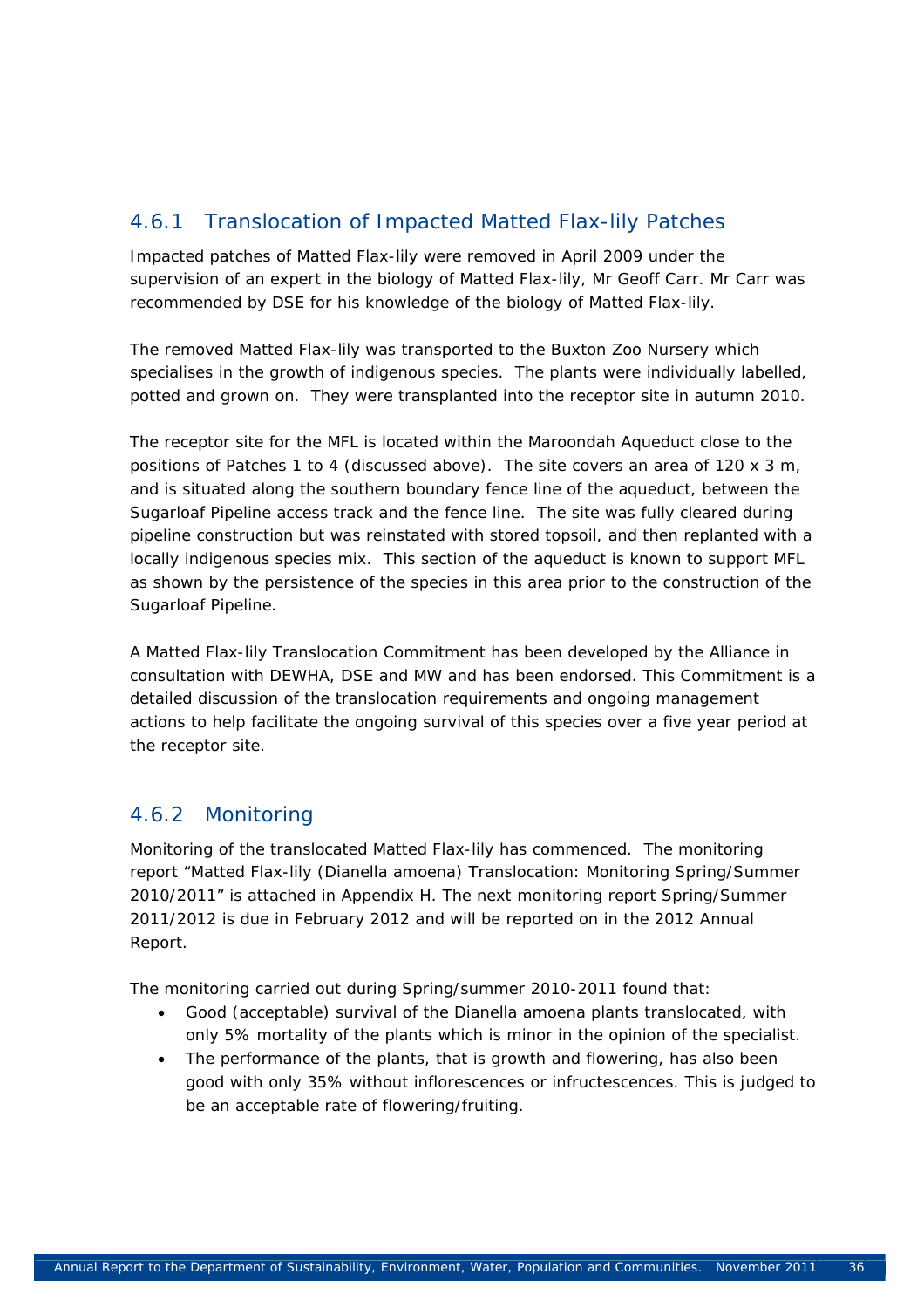- Flowering has extended beyond the usual October January flowering period into March and the number of fruits produced indicates natural pollination is occurring.
- Overall plant growth including exotic and native plants at the site has been quite prolific in sections. Presence of some exotic species such as Brown-top Bent, present a major threat to the planted Matted Flax-lily and require weed control.

The in-situ sub populations on Gulf road were intended to be monitored but on the inspection in February 2011, no evidence of Matted Flax-lily was seen. Several reasons may be behind this:

- Most of the site was slashed and of that remaining unmown, most was covered by a dense growth of exotic grass (predominantly Cocksfoot (*Dactylis glomerata*)
- Growing conditions this year have been extraordinarily favourable for weed growth particularly on the fertile soils locally.

The specialist concluded that *Dianella amoena* could easily fall extinct on these highly vulnerable road reserve populations.

Patch 8 is located within a patch of remnant vegetation on the west side of the Melba Highway. A portion of this patch was removed without authorisation in March 2009 and was identified in the 2008/2009 Annual report to DEWHA. In agreement with DSE and DEWHA the plants collected without authorisation were returned to their patch. The patch is considered likely to persist at the current location, based on monitoring to July 2009 and advice from MFL Specialist Geoff Carr. Monitoring was not undertaken during 2010/11 but will be monitored over 2011/12 and reported on in the 2012 Annual Report.

#### 4.6.3 Adaptive Management

Under section 1.5.1 of the Matted Flax-lily Translocation Commitment document monitoring was scheduled to occur during Autumn and Winter 2011, this did not occur. The specialist deemed monitoring at this time would not provide any meaningful results (as detailed below) and has recommended that monitoring described in section 1.5.5 of the MFL commitment document be amended to an annual inspection during Spring/Summer for a further three years until 2014.

The specialists rational behind a reduced monitoring program are that the growth and responses of the plants is highly seasonal and they go into a quiescent period in summer, usually with considerable loss of leaves (which are facultatively deciduous in response to drought). Growth recommences in autumn following the autumn break.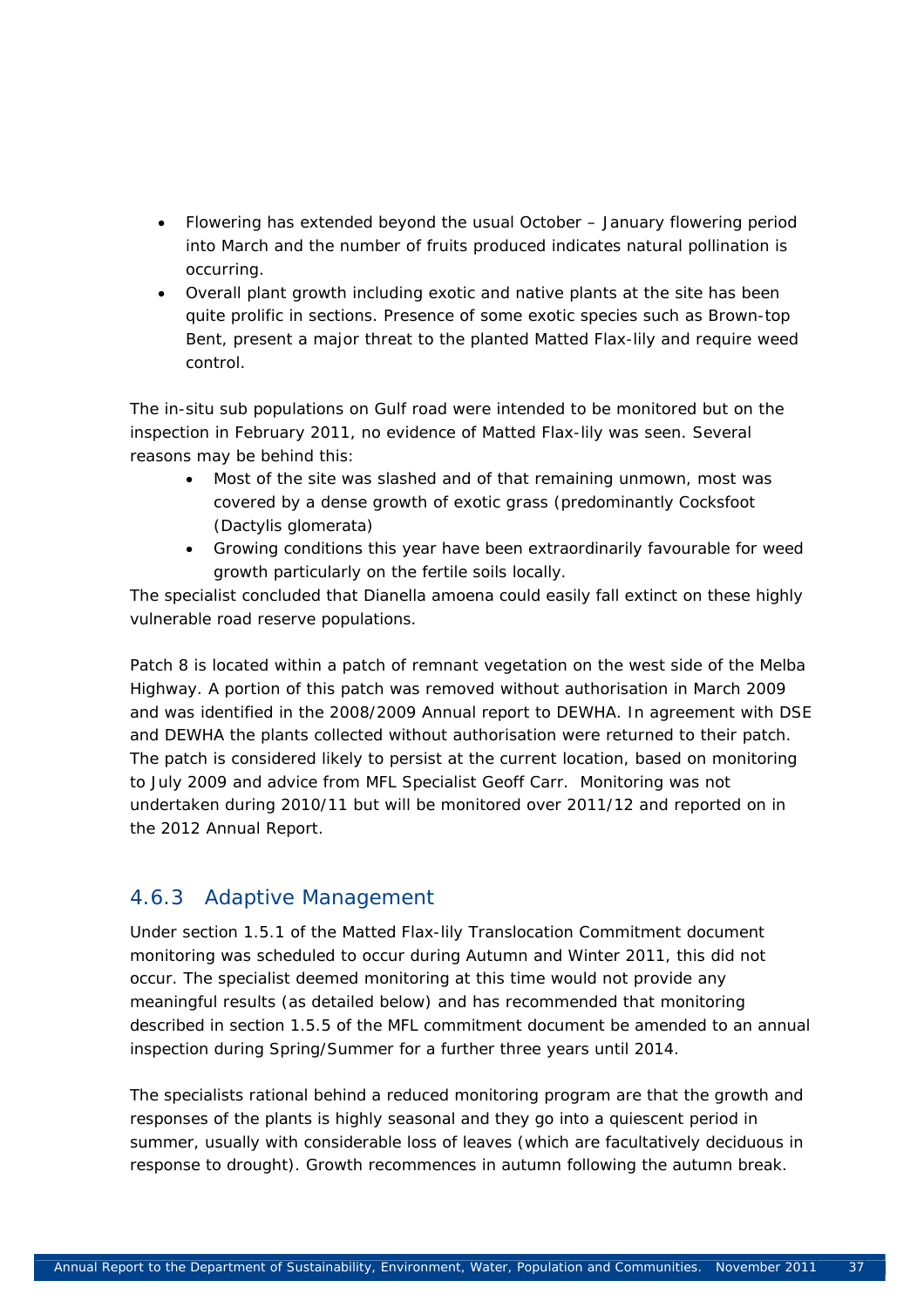The specialist believes that nothing will be gained by monitoring in seasons other than the spring-early summer flowering period because we are interested in (i) the maximum seasonal expression of vegetative growth, and (ii) flowering and fruiting responses as a measure of successful establishment and reproductivity. Both these aspects of performance are best and most appropriately monitored in the spring-early summer flowering period. Vegetative performance documentation at other times may be quite ambiguous as to its interpretation. As detailed in the Matted Flax-Lily monitoring reports the translocated plants have established very well and have performed as well as any expectations would envisage; they are thriving even with strong weed competition.

Further details and results of the MFL monitoring surveys are included in the report "Matted Flax-lily (*Dianella amoena)* Translocation: Monitoring Spring/Summer 2010- 1011" which is attached as Appendix H.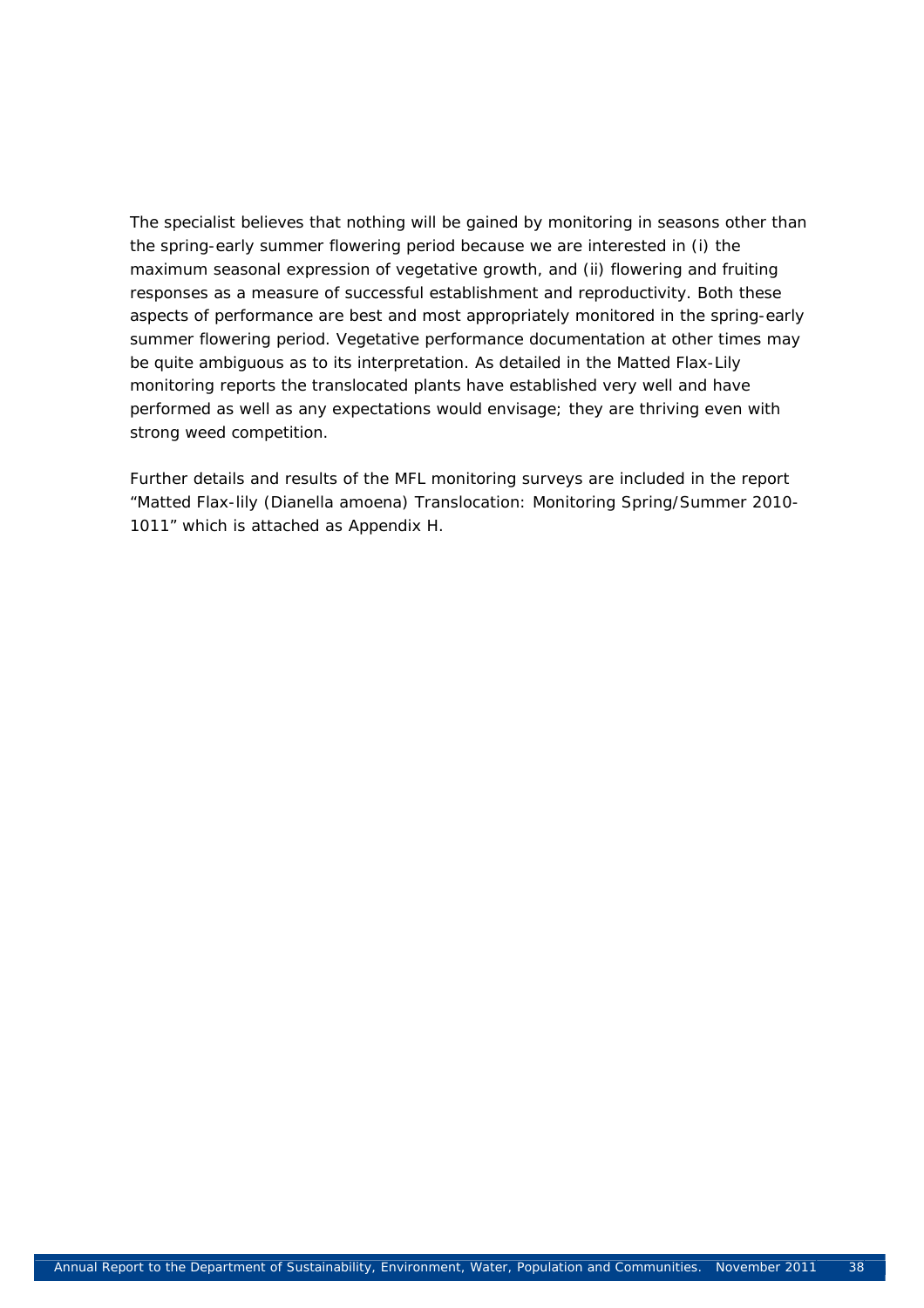# 1 4 Surveys for the state of the state of the state of the state of the state of the state of the state of the<br>1 Surveys for the state of the state of the state of the state of the state of the state of the state of the s 2 5 Conclusion

### 5.1 Conclusion

The Sugarloaf Pipeline Alliance and Melbourne Water have implemented actions and adhered to the conditions placed on the Project by the Federal Minister for the Environment, Heritage and the Arts, with the exception of one breach of condition  $11(b)$ .

Melbourne Water breached maximum permissible variation in daily pumping on 8 September 2010 when pumping was ceased for the day (from 300 ML/day) in the face of heavy rain and to help balance water harvesting rates across its system. As the flow in the Goulburn River was very high at this time (16,000 ML/d), one would expect that the resultant fluctuations in river level would have had minimal impact on river health. Procedures have now been put in place to ensure appropriate 'rampingdown' occurs if the pipeline is shut-down during normal operation in the future.

Three EPBC Listed species have been located in the construction ROW:

- Striped Legless Lizard
- Golden Sun Moth
- Matted Flax-lily

The management of the above species and all other EPBC listed species has been in accordance with the Environmental Management Strategy which has been endorsed by State and Federal Government, except in unexpected situations where adaptive management has been necessary and subsequently approved before implementation.

There was one minor breach of biosecurity procedures. However, because of the multiple steps in the biosecurity procedures it is the view of the Alliance that the additional risk of pathogens being spread is low.

A large population of SLL was detected, and appropriate measures have been implemented throughout the project. One year of post-construction monitoring has been completed with no alive SLL observed in the monitoring grids to date. The second year of post-construction monitoring will be complete in December 2011. Monitoring will continue for a further three years (until December 2014) on the Sheoak property.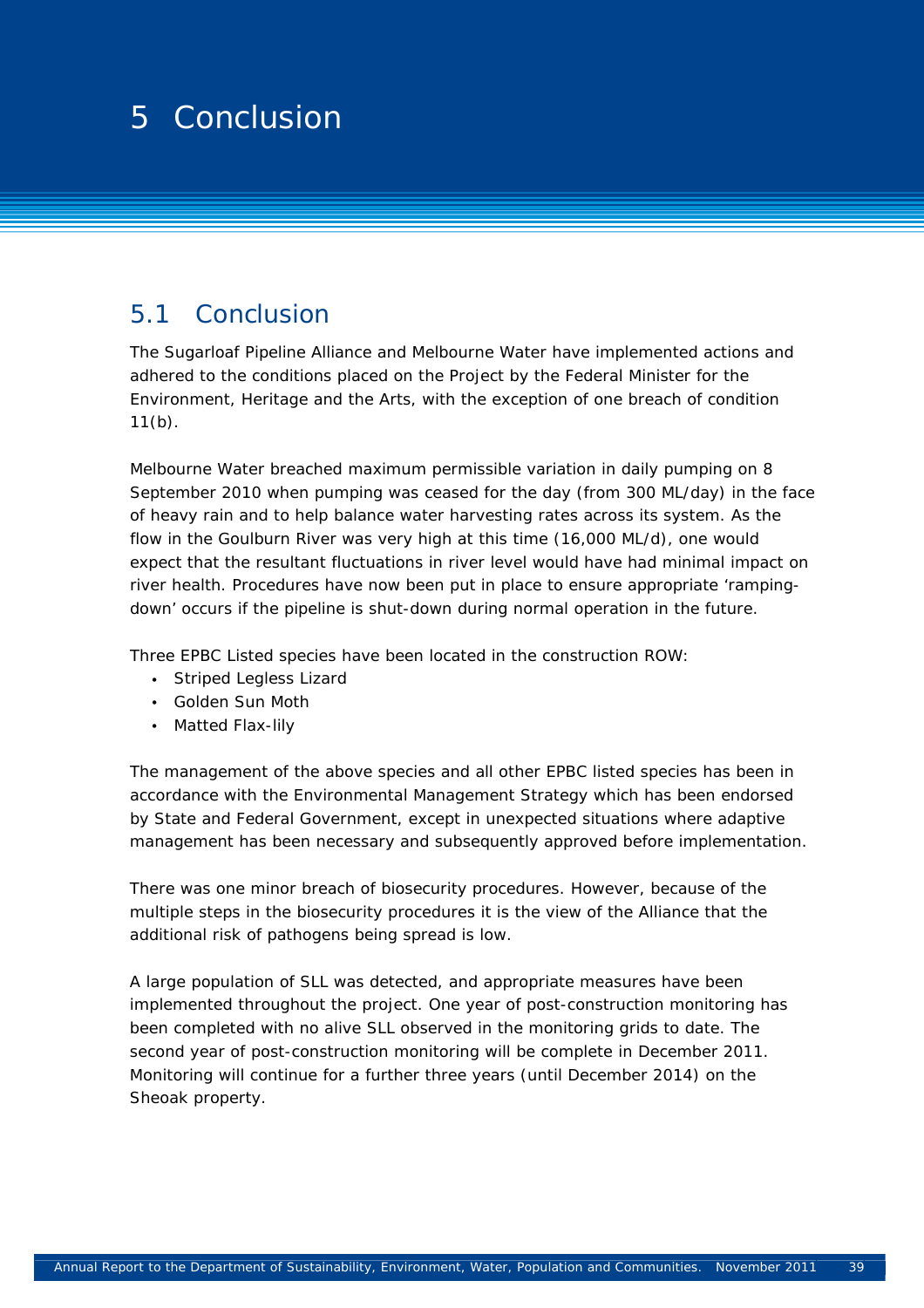Large populations of GSM have also been detected. Monitoring to date has provided variable results for the different Habitat Replacement Experiment Slab plots, but generally shows evidence of more GSM in these plots than in the Grassland Restoration Project plots. Monitoring of GSM has been completed for two flight seasons following construction, and will continue for five flight seasons post construction at the Sheoak Property.

Impacted patches of Matted Flax-lily were removed from areas around Yarra Glen and were translocated to the agreed receptor site in autumn 2010. Monitoring and management measures have been undertaken during 2010 and 2011.

A number of the EPBC Approval conditions apply primarily to the construction phase of the project. Future Annual reports will focus on monitoring and management of SLL, GSM and Matted Flax-lily; as well as compliance with the limitations of pipeline operational volumes set out in condition 11, in the event that the pipeline is used under conditions of 'critical human need.'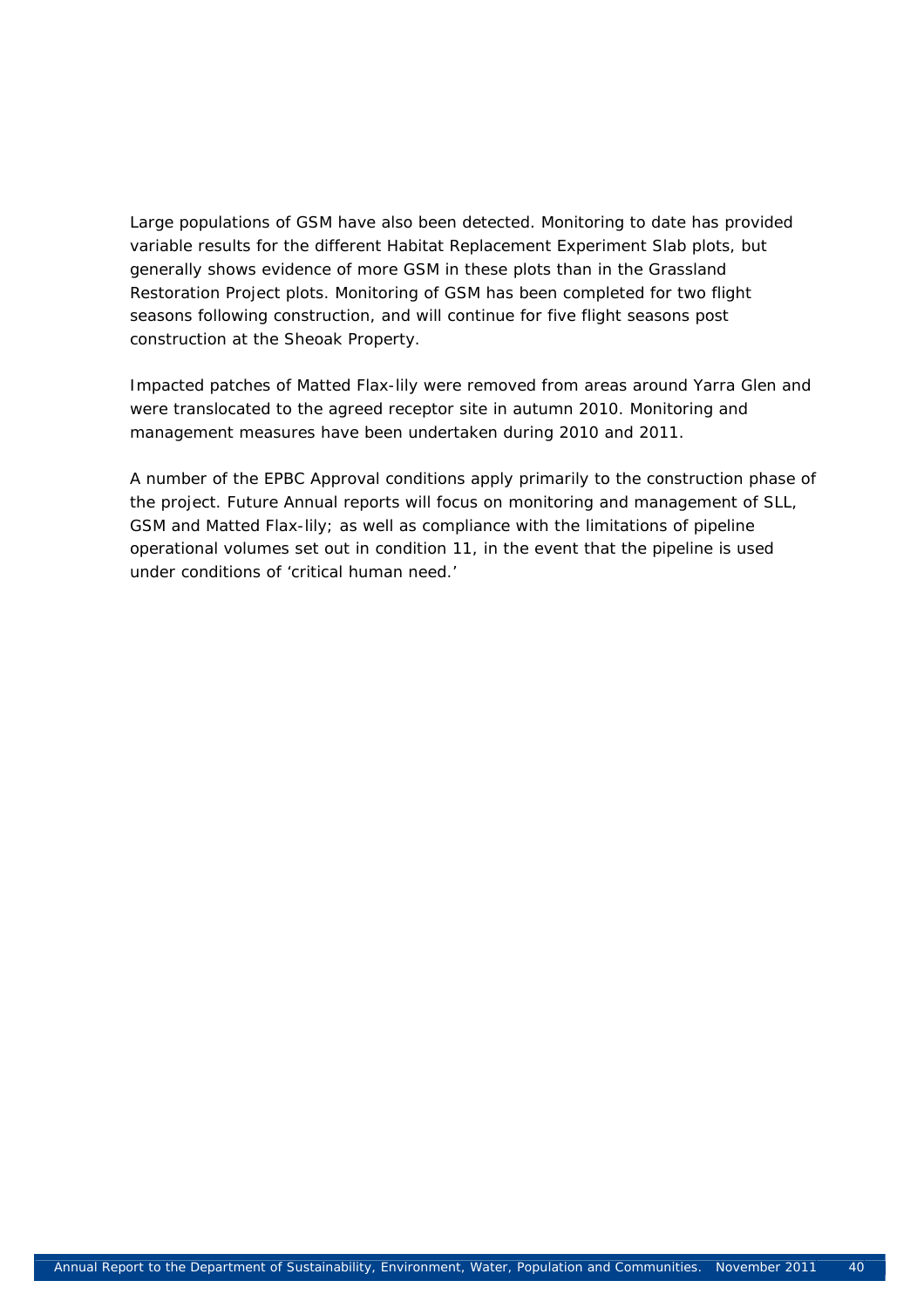# Appendix A: Noncompliance Reports Relating to EPBC Approval Conditions

| <b>EMP</b><br><b>SECTION</b> | Date<br><b>Raised</b> | ALLIANCE NONCOMPLIANCE REPORT                                                                                                 | <b>ALLIANCE RESPONSE</b>                                                                                                                                                                                                                        |
|------------------------------|-----------------------|-------------------------------------------------------------------------------------------------------------------------------|-------------------------------------------------------------------------------------------------------------------------------------------------------------------------------------------------------------------------------------------------|
| All                          | 10/6/11               | Personal Biosecurity was only performed on entry<br>to properties not on exit as required under the<br>biosecurity procedure. | As biosecurity was done prior to entry to each property the risk of spread of<br>diseases between properties was negligible. Alliance members were made aware<br>of the correct biosecurity procedure and are now completing on entry and exit. |

\* Non-compliances with Condition 11(b) are not included in the table above but are detailed in Section 3.2.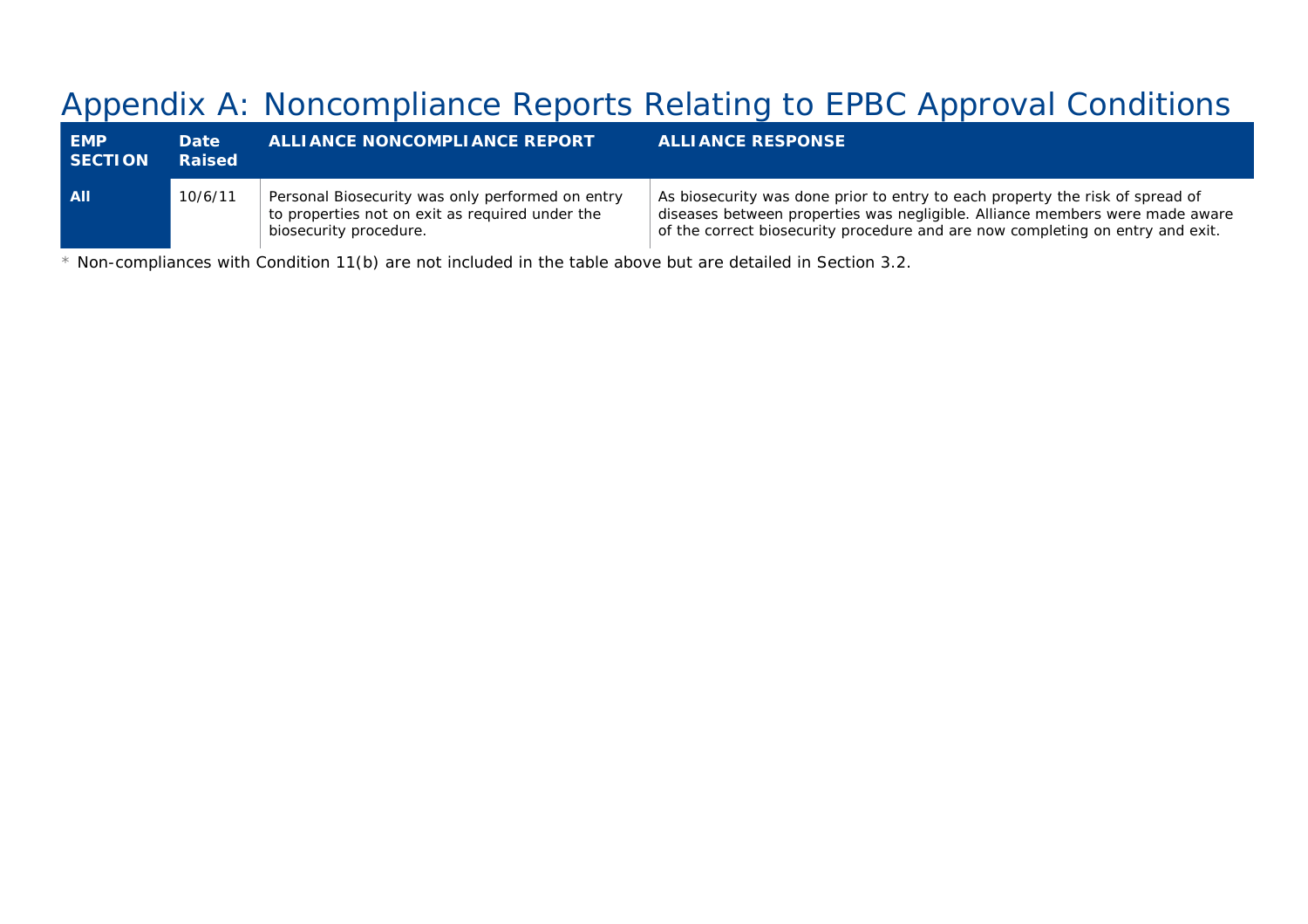Appendix B: (Attached) Post Construction Golden Sun Moth Monitoring Results 2010 – 2011 Flight Season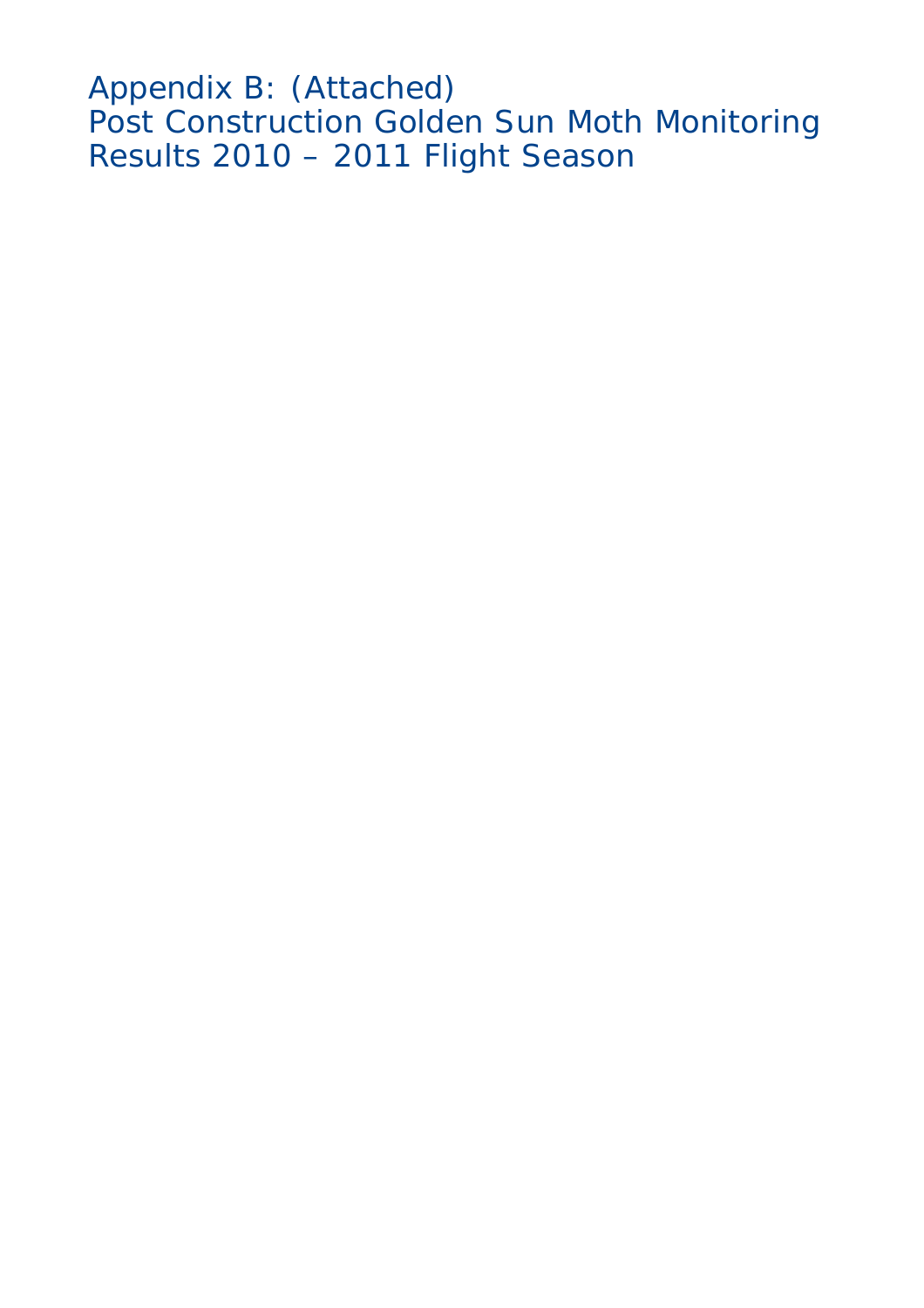Appendix C: (Attached) Post Construction Grassland Restoration Experiment: Flora Monitoring Results 2009-2011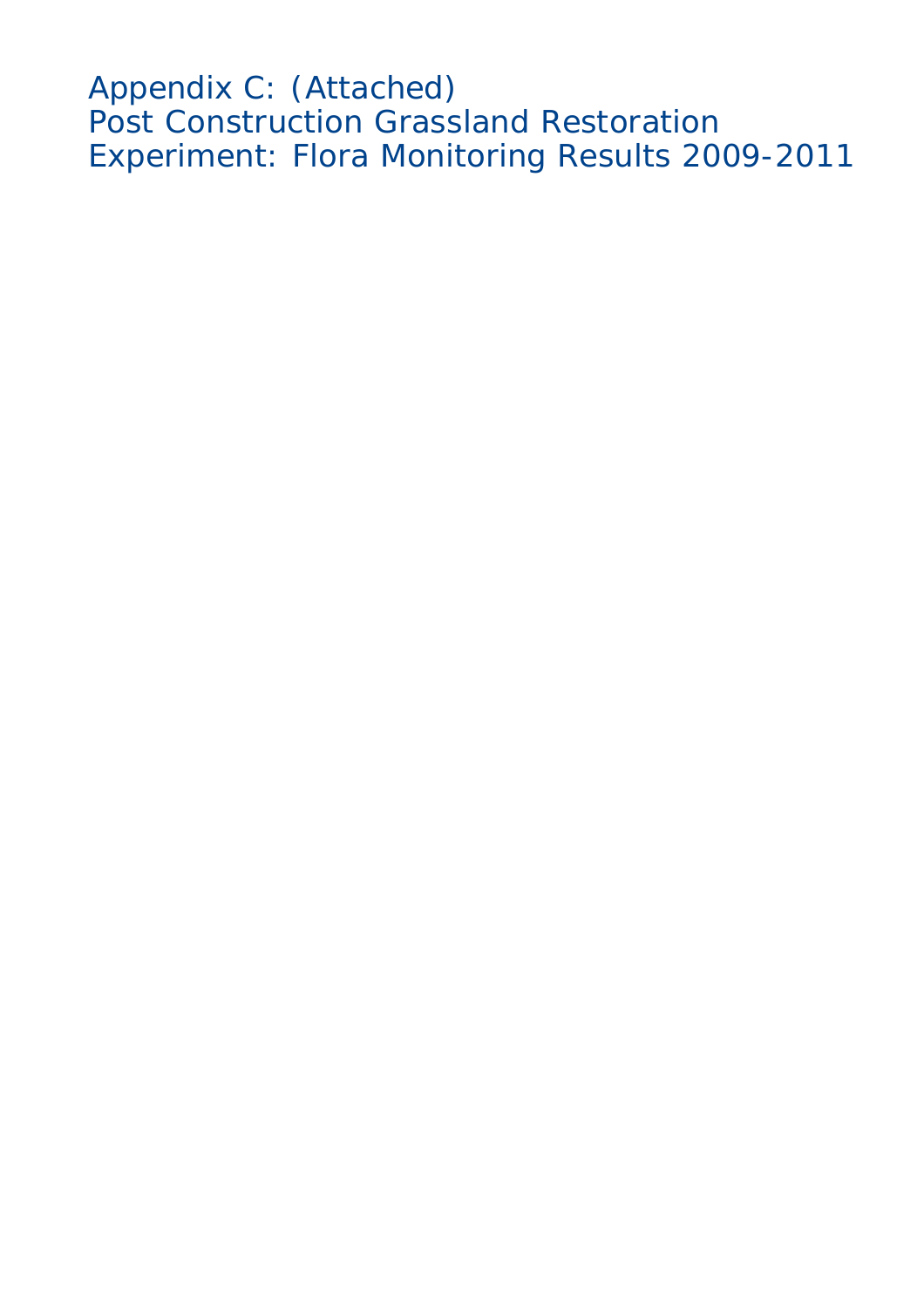Appendix D: (Attached) Post Construction Habitat Slab Experiment: Flora Monitoring Results 2009-2011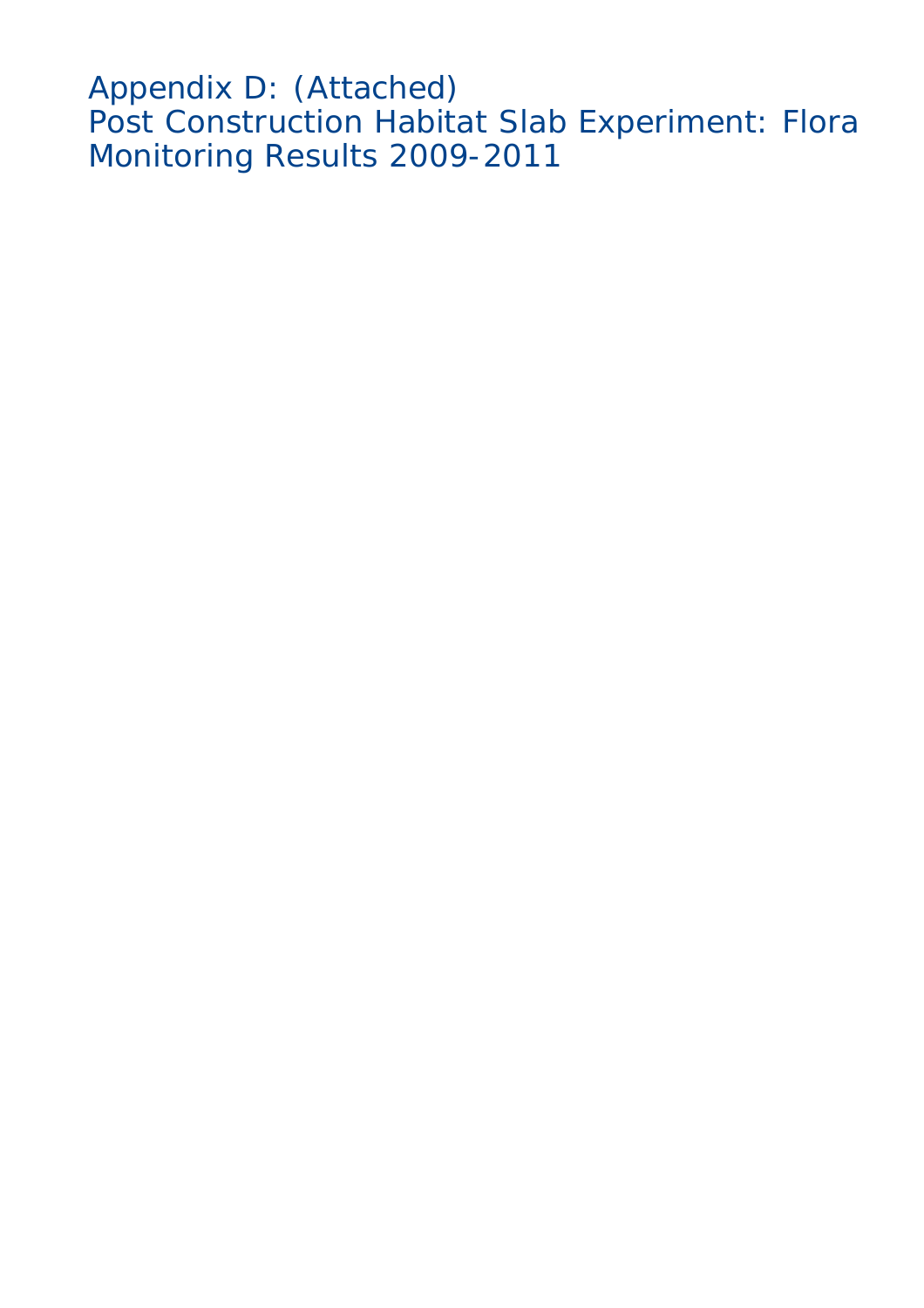Appendix E: (Attached) 2010 Post Construction Monitoring Report – Striped Legless Lizard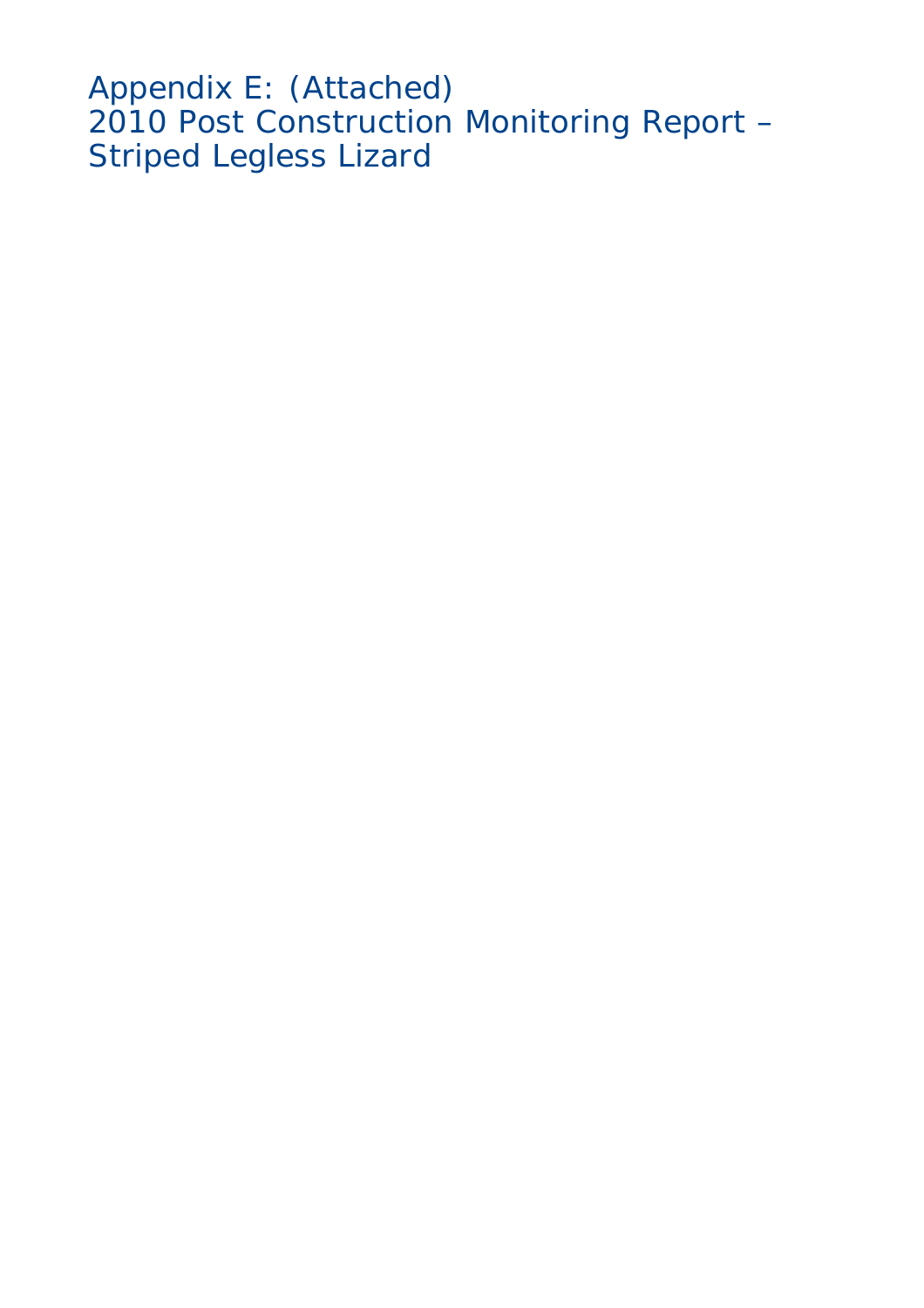Appendix F: (Attached) Sugarloaf Pipeline Project: Aquatic Ecology-Fish Survey Report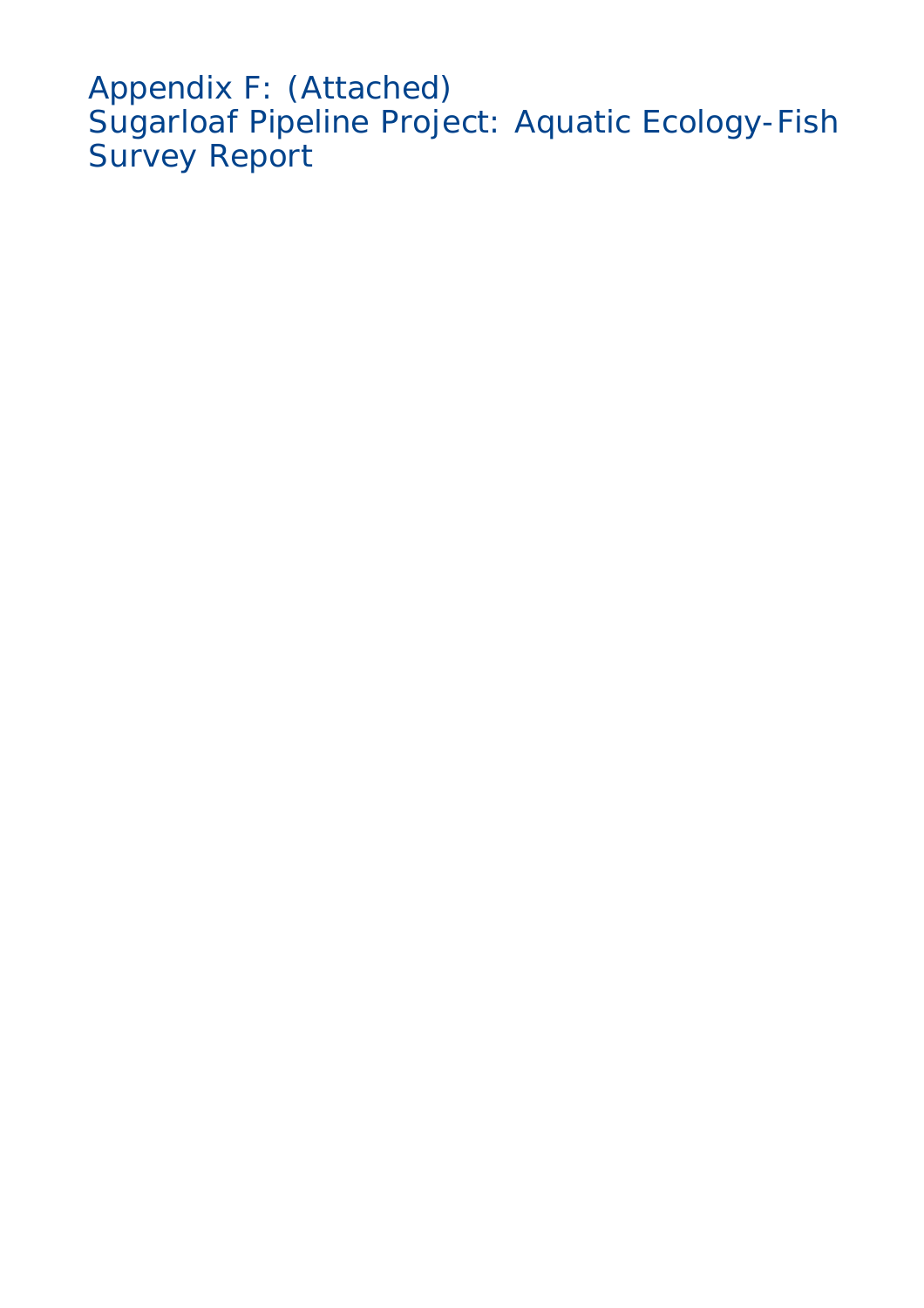Appendix G: (Attached) Maps of MFL Locations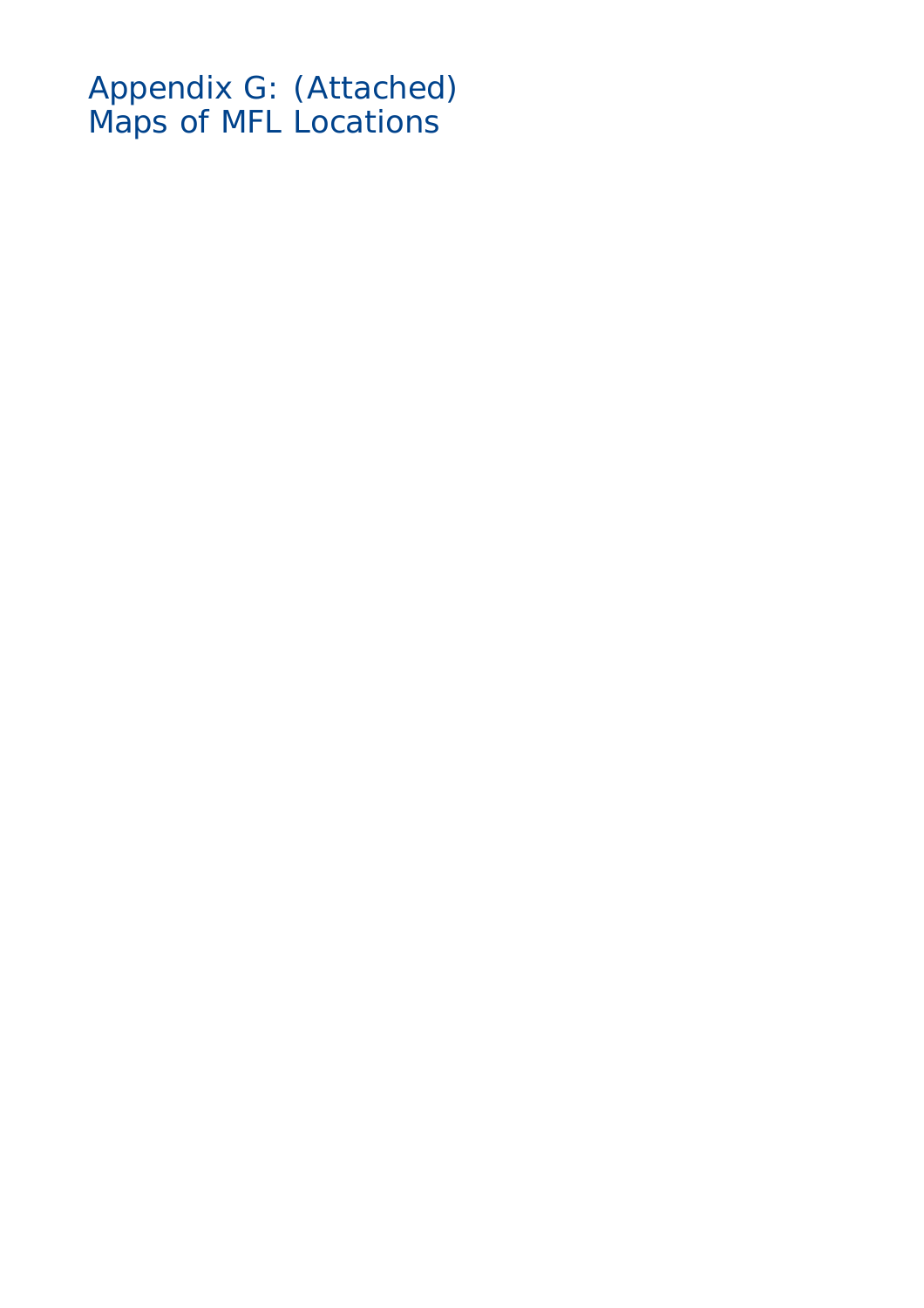Appendix H: (Attached) Matted Flax-lily (Dianella amoena) Translocation: Monitoring Spring/Summer 2010-2011